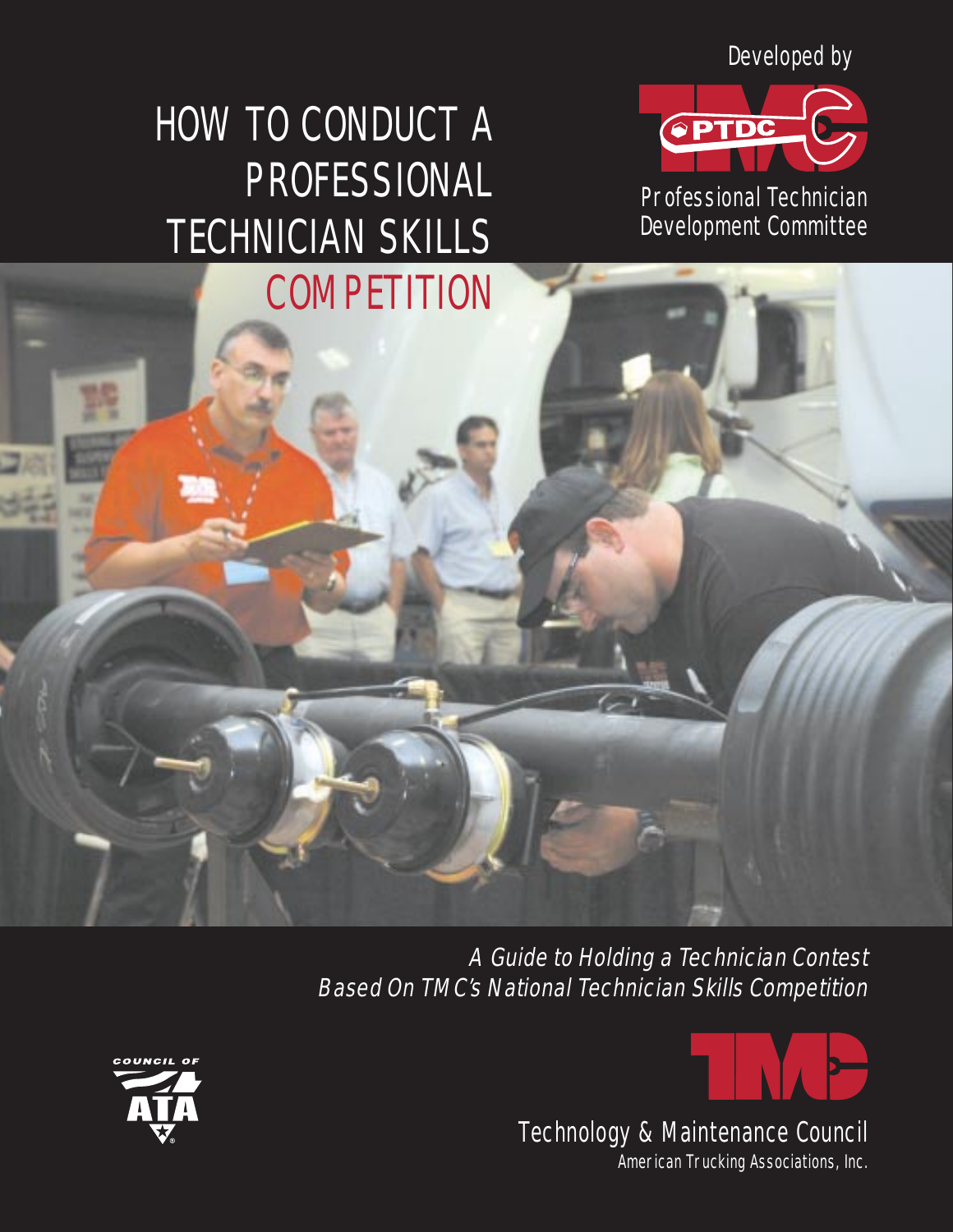

# BE PART OF TMC'S NATIONAL TECHNICIAN SKILLS COMPETITION !

Organize a state, local or corporate skills challenge!

## INTRODUCTION

The Technology & Maintenance Council's National Technician Skills Competition— TMCSuperTech—is an annual event held in conjunction with TMC's Fall Meeting. The event is organized by TMC's Professional Technician Development Committee (PTDC).



TMCSuperTech is North America's premier skills com-

petition for professional commercial vehicle technicians. TMCSuperTech contestants come from all segments of the trucking industry, and many are state, regional, or corporate champions.

Because of the great interest shown by state trucking associations and maintenance councils, as well as trucking fleets and service/ dealers, TMC has developed this manual to help organizations conduct their own technician skills competitions so that their local champions will be prepared for competition at the national level.

This document will:

- describe how TMCSuperTech is organized,
- offer guidelines on how organizations can establish and promote contests at a state/ regional or corporate level, and;
- detail how organizations can ensure their competition champion(s) registers to compete at the national level in TMCSuperTech.

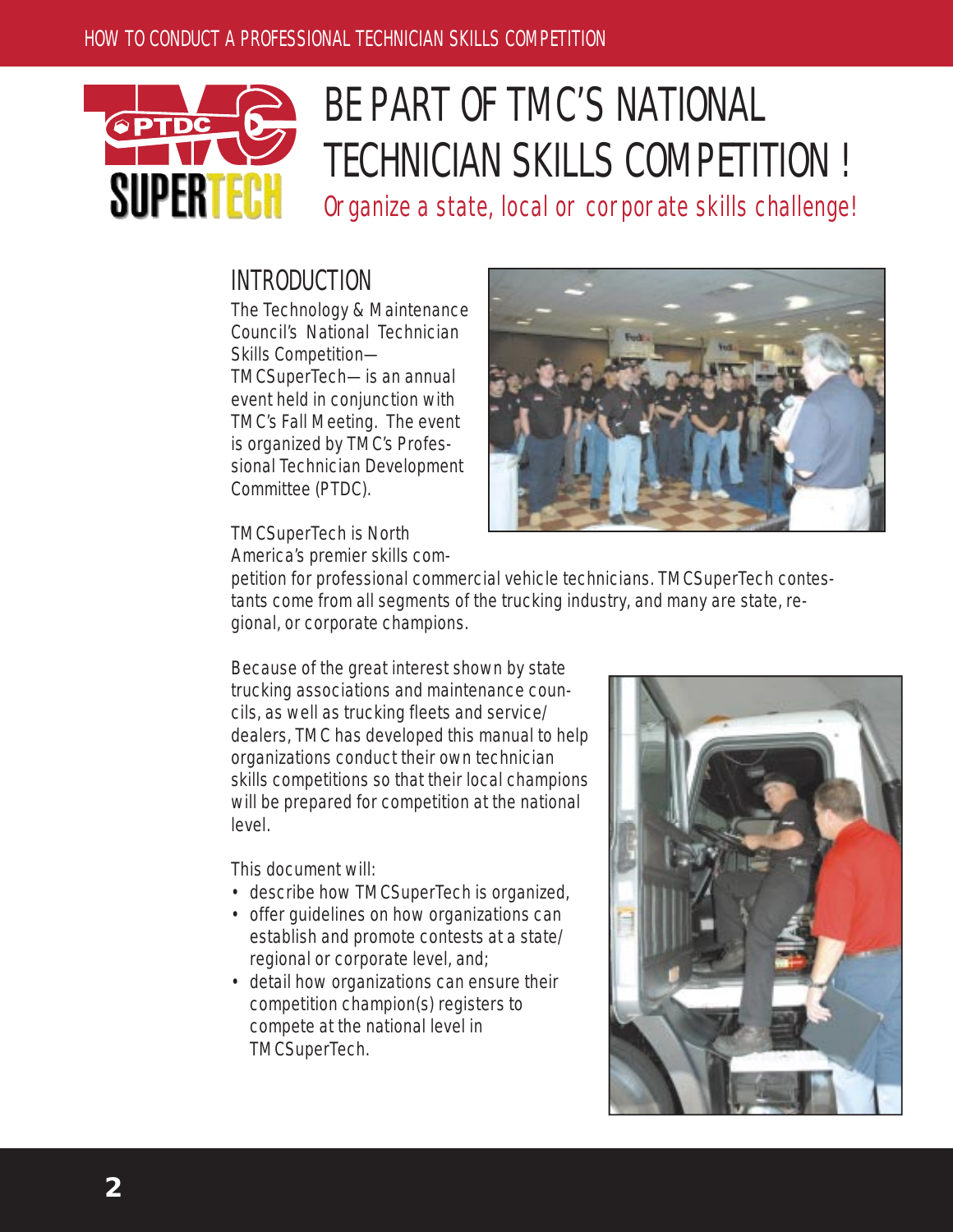



# **DESCRIPTION**

TMC's National Technician Skills Competition— TMCSuperTech— is an annual event held in conjunc-

tion with the Council's Fall Meeting. The Competition consists of a First Round Written Challenge and subsequent Hands-On Skills Challenge.

Contestants take part in the First Round Written Challenge on Day One of the competition. Following the Written Challenge, there is a reception at which TMC announces the names of a predetermined number of contestants who are eligible to compete on Day Two in the Hands-on Skills Challenge. The last day of the event consists of a Technician Training Fair (featuring numerous hands-on job related training classes that qualify for NATEF continuing education units), followed by an competition awards banquet.

# WHO MAY COMPETE

The competition is open to any actively employed commercial vehicle technician. However, all competitors must be TMC Technician Members. Active members are eligible to enter the competition without fee. Nonmembers will pay an entry fee and will become members for the remainder of the year. Verified champions of state trucking association technician skills competitions may enter without paying a fee. Grand Champions of previous TMC National Technician Skills Competitions are eligible to compete. [Membership forms available at http://tmc.truckline.com or by calling TMC offices at 703-838- 1763.]

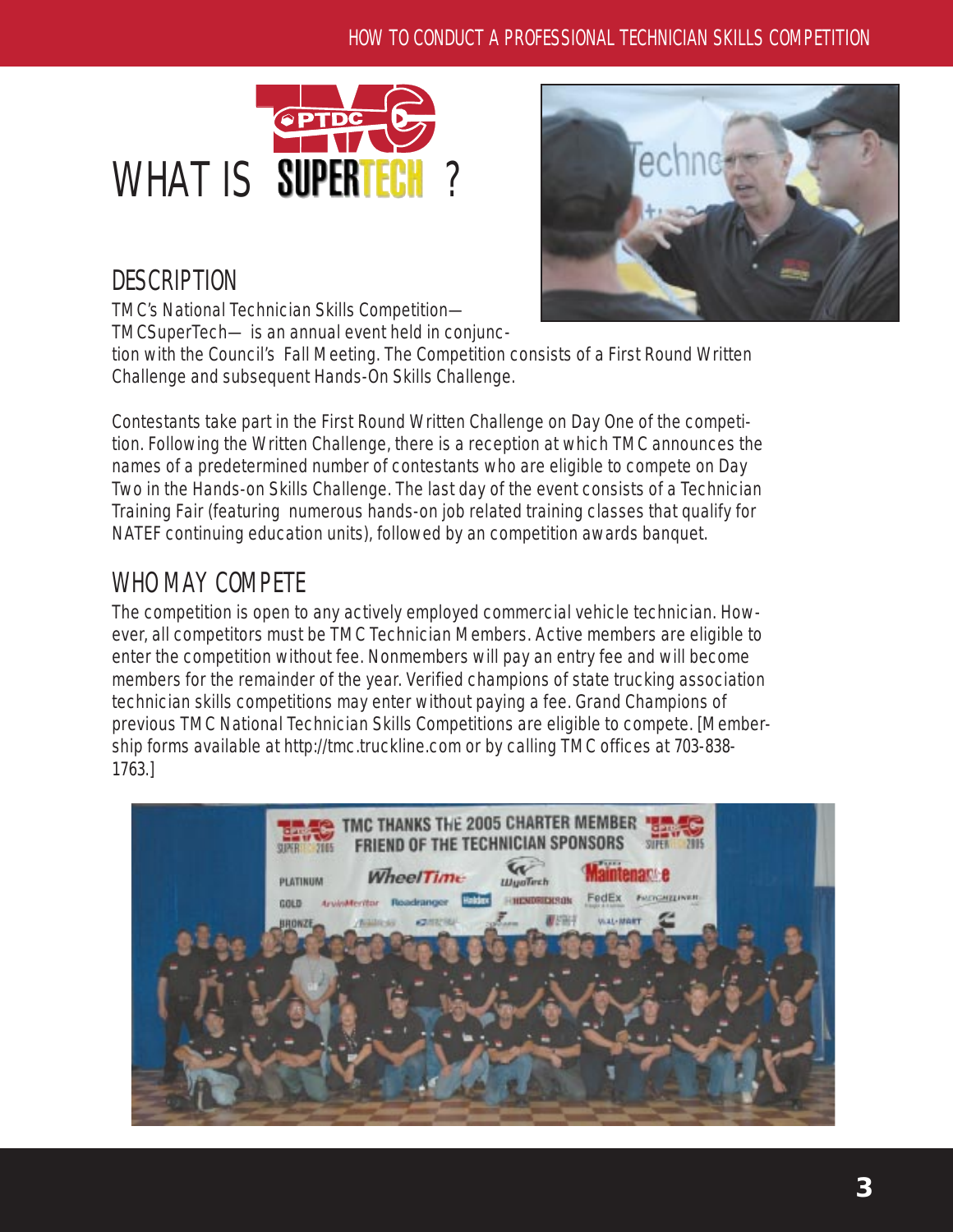

## **REGISTRATION**

TMCSuperTech registration forms can be found at http://tmc.truckline.com. Registrations forms must be postmarked by a specific date set by TMC. Only preregistered contestants are eligible to compete. Contestants are sent a confirmation of their registration and housing accommodations in advance of the event.

## CONTEST LOCATION

TMCSuperTech events are co-located with the Council's fall meeting, which is typically held in September/October of each year. Check with TMC for the latest event schedule.

# CONTEST FORMAT

The National Technician Skills Competition and Technician Training Fair is held on Monday, Tuesday and Wednesday during TMC's Fall Meeting. The Orientation and First Round Written Challenge is held Monday afternoon. The First Round Written Challenge is followed by a reception Monday evening at which TMC announces the names of the contestants who have earned the right to compete in Tuesday's Handson Skills Chal-

lenge. Contestants with top scores (along with verified State Trucking Association Grand Champions) are eligible to compete in the Hands-on Skills Challenge beginning on Tuesday at 8 am. All contestants are eligible to attend the PTDC Techni-



cian Training Fair sessions on Wednesday. Competition awards are presented at an awards event on Wednesday evening.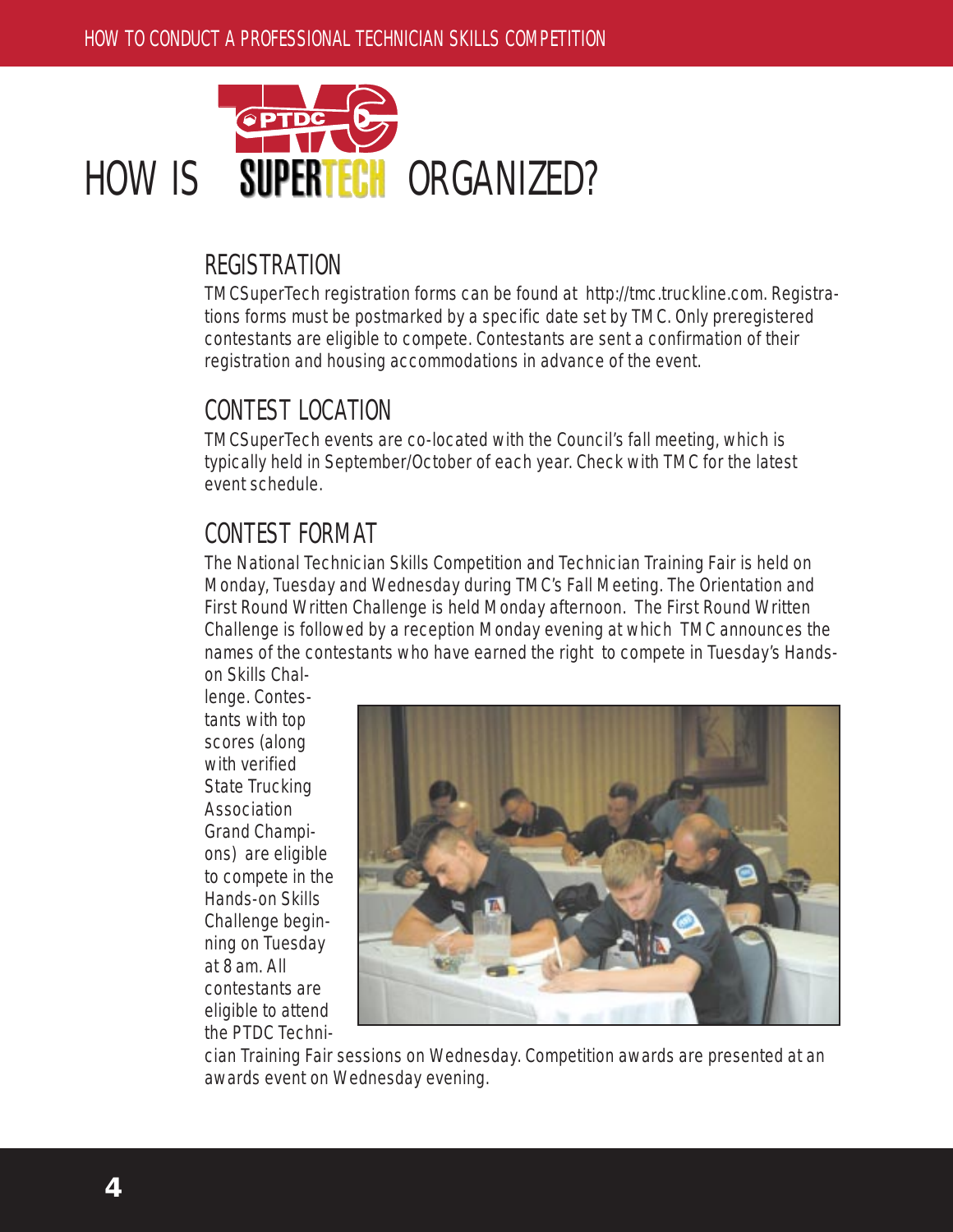# PROPER ATTIRE

All contestants must wear work appropriate long pants and work shoes meeting accepted industry safety standards. Official contestant caps and T-shirts are provided during contestant orientation. Other safety-related items, such as protective eyewear, are provided by TMC on an as needed basis at each skills station. TMCSuperTech judges also have official attire that makes them easy to identify.

# **SAFETY**

Safety glasses with side shields (provided by TMC) must be worn at all times during the Hands-on Skills Challenge. Standard shop safety procedures must be followed at all times. All spills must be cleaned up immediately. Any accident or injury must be reported to the section judge.

# CONTESTANTS WITH SPECIAL NEEDS

Every effort is made to accommodate contestants with special needs. These needs must be identified on the contest registration form prior to competition.

# TOOLS AND PARTS

All tools, manuals, and equipment are provided by competition organizers.

# **SCORING**

The competition is designed to measure thorough knowledge of medium- and heavy-duty commercial vehicles, including both theory and practical application.

The mandatory First-Round Written Challenge consists of a written test covering the eight competition areas. The test is based on tests prepared by the National Institute for Automotive Service Excellence (ASE). The written test score counts for 20 percent of the final competition score.

A limited number of contestants advance to the Hands-on Skills Challenge, consisting of verified State Trucking Association Grand Champions (who automatically qualify for the Hands-on Skills Challenge) plus those who scored highest in written competition.

Ties on the written test are broken by the highest score on specific categories of questions to be determined previously by the TMCSuperTech competition chairman.





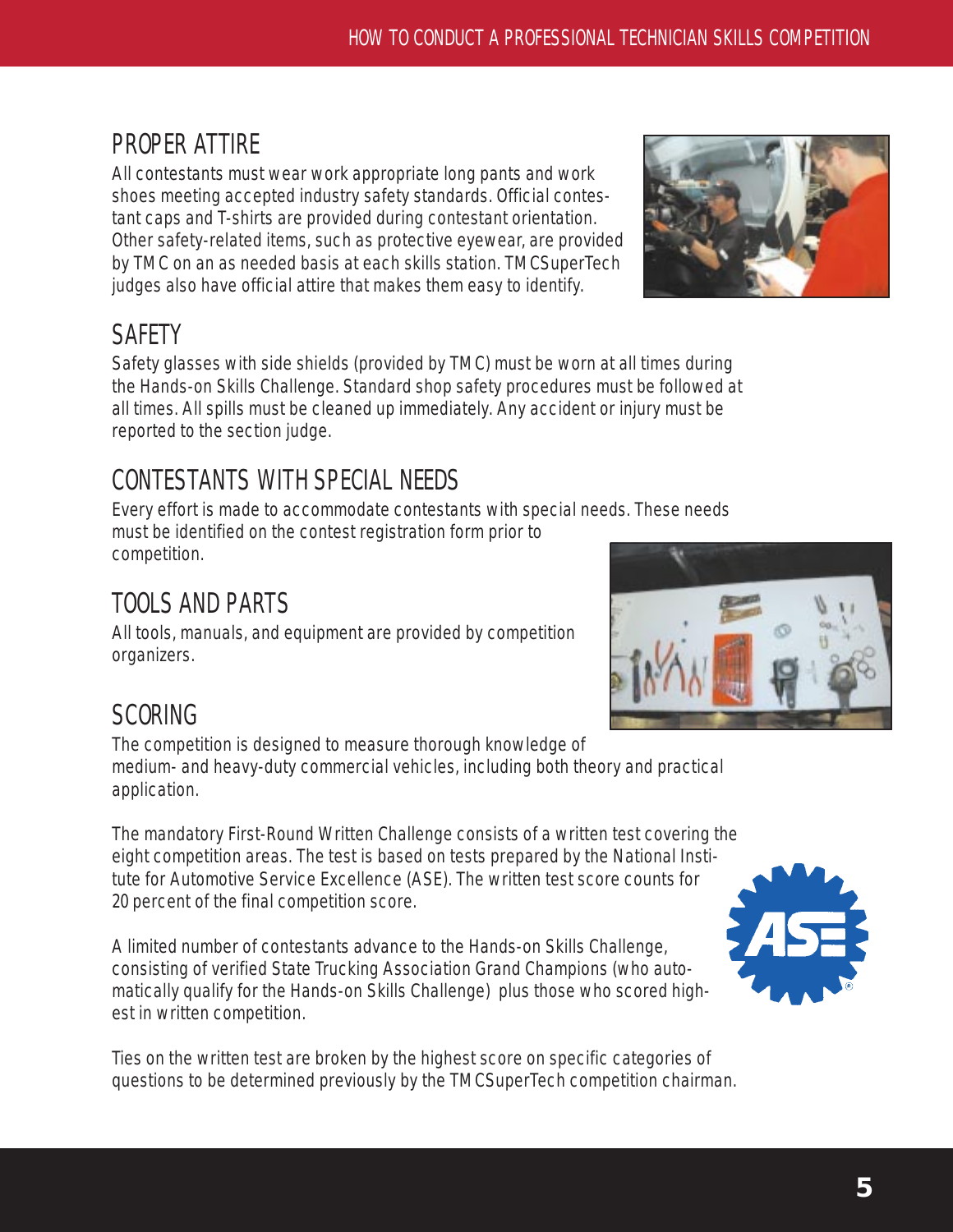

Scoring on the hands-on portion of the competition is tabulated by monitors using a detailed station score sheet developed by the station technical committee. Judging scores reflect an assessment of technical skills and knowledge, accuracy, and quality of workmanship.

Scoring for each of eight individual workstations is based on 100 points and counts for 10 percent of the final competition score.

Workstation scores are transferred to a master score sheet and totaled with the written score to obtain the contestant's final score. Ties in final score are broken by the highest score in specific workstation categories as predetermined by the TMCSuperTech competition chairman.



## **PRIZES**

All contestants will receive an official TMCSuperTech cap, T-shirt, certificate of participation and a gift bag provided by competition sponsors.

### Grand Champion

The First Place Grand Champion receives his or her choice of a trip to the Daytona 500, NFL Super Bowl, or equivalent package, along with other valuable prizes. A special trophy, engraved with the Grand Champion's name, is provided to the individual

winner. A companion plaque is presented to the Grand Champion's company as well. The names of all Grand Champions appear on a special TMCSuperTech banner, which is displayed at all TMC general meetings.

### Second Place

The Second Place winner will receive a trophy and special prize package.

### Third Place

The Third Place winner will receive a trophy and special prize package.

### Skills Challenge Station Winners

Individuals with the highest scores at each individual Hands-on Skills Challenge station will also receive certificates of recognition.

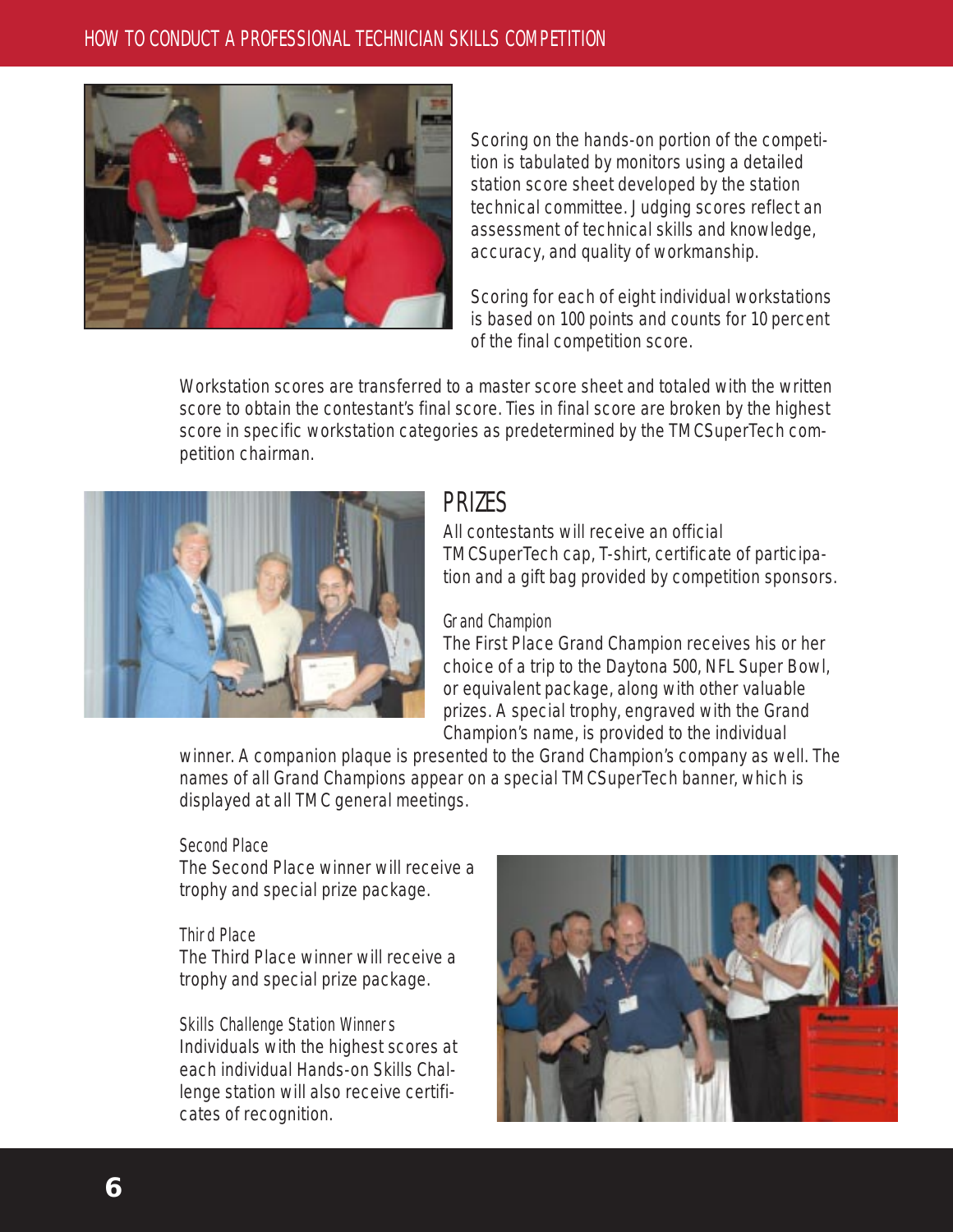# JUDGING GUIDELINES

Judges consist of volunteers who are recognized experts within each contest area. The number of judges required will vary, depending on the nature of the station, but one judge per station would be an absolute minimum. One judge per contestant would not be unheard of for a larger event. Each Skill Station Evaluation Sheet and Task is prepared by individual contest chairmen and each Station's committee. Point assessment for each task is specifically listed as part

of each contest evaluation sheet to easily gauge contestant ability. Points are totaled by the individual contest chairman or assigned individual. The maximum score for each station is 100 points. Task values are broken down as much as possible to enable objective judging. Judging sheets are color-coded per station.

Contestant questions regarding individual issues are brought immediately to the attention of the appropriate contest chairman. Should personal/professional recognition of contestant be known by a judge, that judge is to be recused and replaced with another judge for that



contestant evaluation procedure. The judge can resume normal responsibilities after that contestant has finished specific evaluation.

# SKILL STATION GUIDELINES

TMC Competition Skill Challenge Stations cover various skill areas. The actual stations will vary from year to year and state/regional/corporate contests need not hold all the stations that TMC holds each year. The number of volunteers and resources available usually will determine how many stations can be practically held.

The following is list of stations that were held during TMCSuperTech2005, and what was evaluated at each station:

Day One—

• First Round Written Challenge: ASE-based test determines the finalists for the Hands-on Skills Challenge.

### Day Two—

Hands-on Skill Challenge

- Electrical: Troubleshoot, service and repair of electrical systems including charging, lighting, and cranking systems.
- Brakes: Troubleshoot, service, and repair of brake systems.
- HVAC: Test, service and repair air conditioning and heating systems (including laws governing refrigerants), and all other components dealing with the operator's environment.

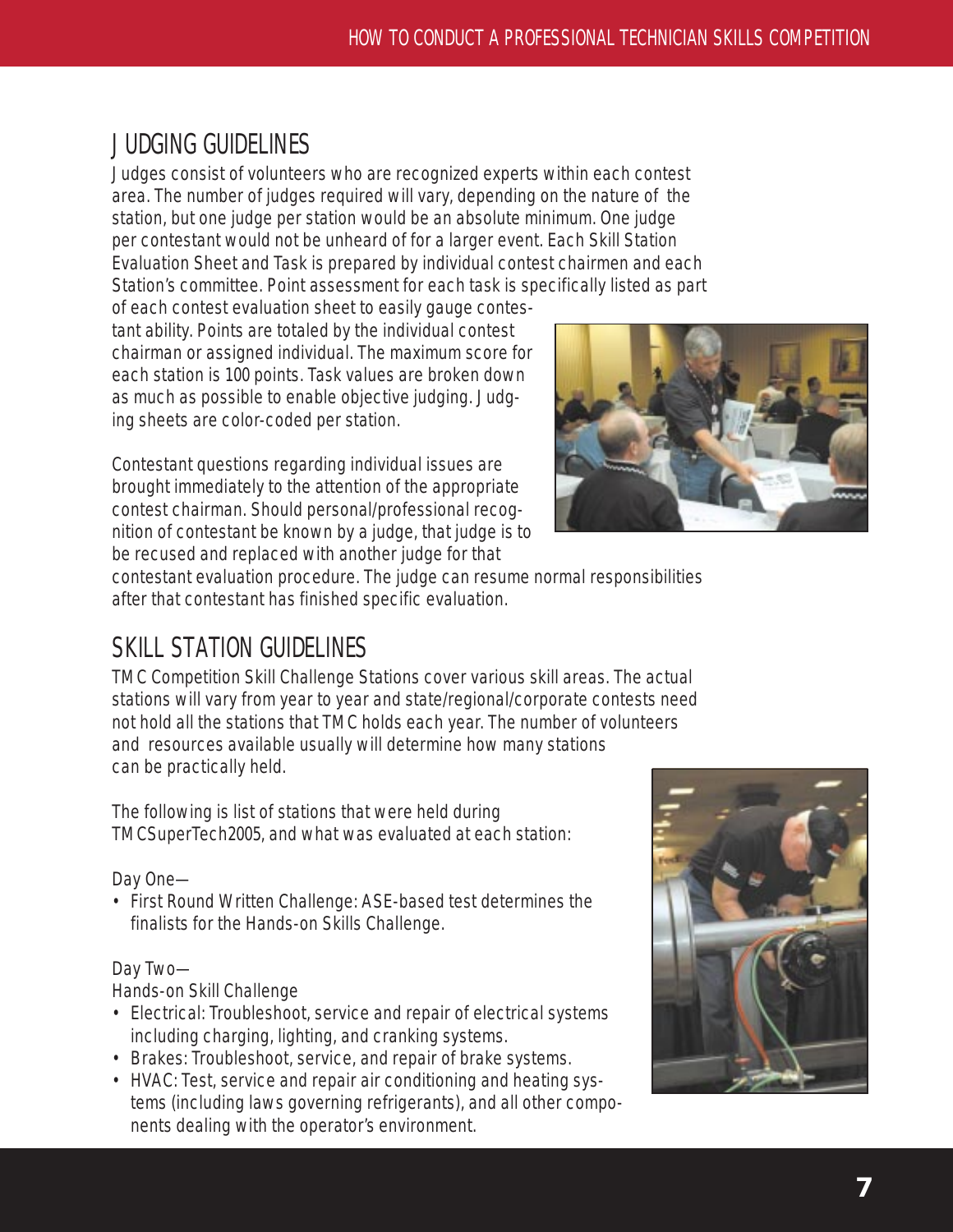- Engine: Troubleshoot, service and repair engine induction, fuel, and exhaust systems under load and/or unloaded conditions.
- Steering: Service and repair of steering and suspension systems.
- Preventive Maintenance Inspection (PMI): Demonstrate ability to perform preventive maintenance check procedures.
- Drivetrain: Troubleshoot, service and repair drivetrain units including transmissions, clutch, carriers, torque converters and driveline.
- Service Information: Demonstrate ability to retrieve service information from current accepted industry sources.

Thirty minutes are allotted to each cycle. Orientation, instructions and task completion will occur within this time allotment. At the end of 30 minutes, with appropriate signal, contestants are escorted to next contest within rotation.

NOTE: The time allotted to each station will vary depending on the number of stations and the number of contestants. It is a good practice, however, to limit the number of contestants that can proceed from the written challenge to the hands-on challenge to ensure the competition proceeds as smoothly as possible, given the resources and volunteer support available.

Any communication between contestants and with spectators outside of the immediate Skills Station area is prohibited. Spectators are to be in a viewing area outside of the skill station. Authorized individuals may enter individual skill station for means of documenting or administration of contest activity. When idle or on break, contestants are escorted at all times by competition representatives. Once all contestants have completed the skill station challenge, contestants are held at the skill station until it is determined all scores are received and properly recorded.

# What to Expect at Each Hands-on Skills Station

The following example is a synopsis of what contestants should expect at each station during TMC's Hands-on Skills Challenge. Each challenge has been designed to test a technician's general knowledge in each functional area, without the need for expert familiarity with any particular tool, vehicle system or vehicle. Bear in mind, TMC/ state/regional/corporate competitions may vary in terms of the content and



number of stations held, but these are good general guidelines to follow when establishing a set of skills stations. The following descriptions were used for TMCSuperTech2005.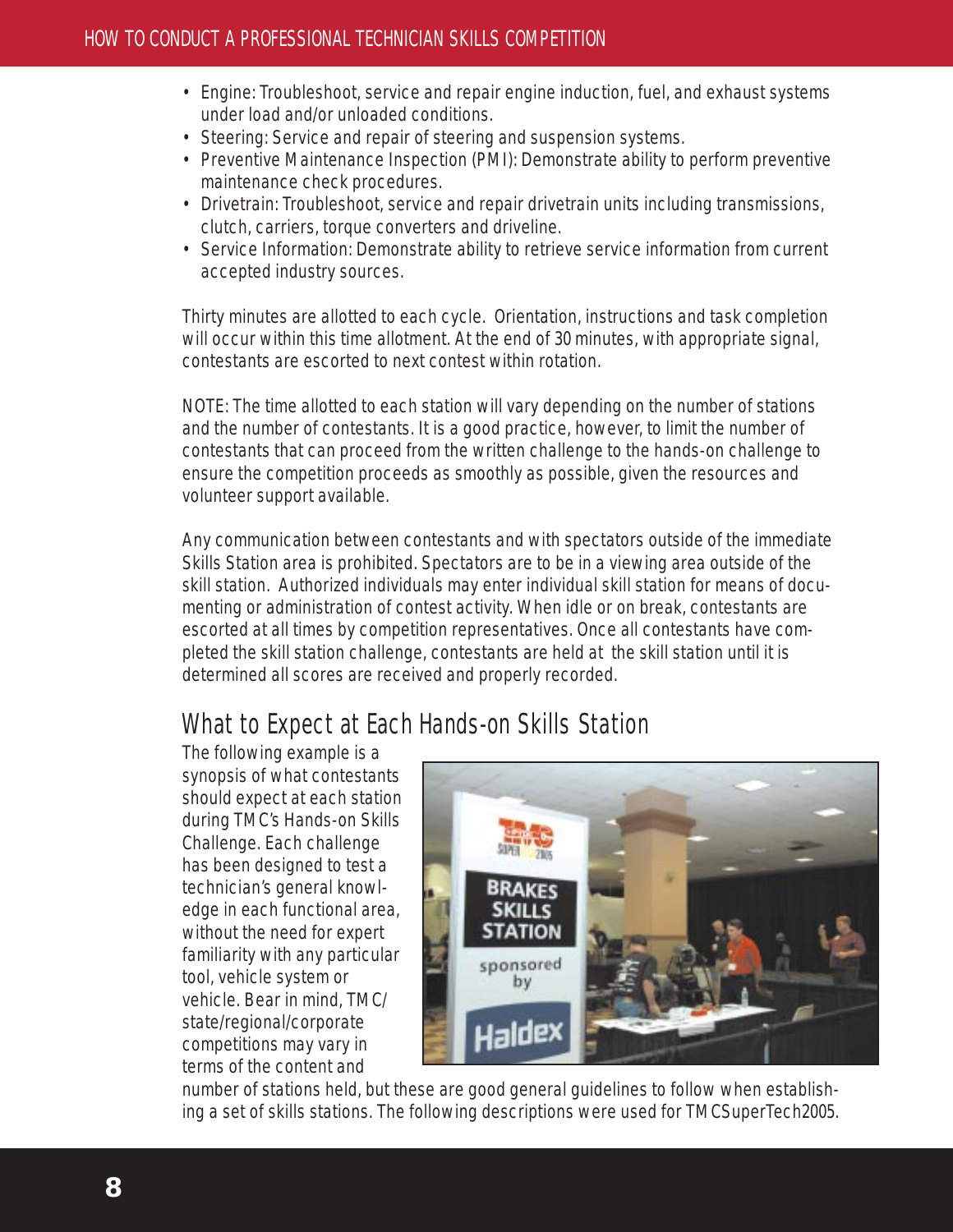- Electrical: Troubleshoot, service and repair of electrical systems including charging, lighting and cranking systems. Specific Challenge—Using a Fluke 88 meter, the contestant will measure and record readings and diagnosis circuits. The workstation will use A Tech training boards.
- Brakes: Troubleshoot, service and repair of brake systems. Specific Challenge—Given a heavy vehicle axle with S-cam brakes, the contestant will correctly perform maintenance tasks per the given instructions. No special tools will be used.
- HVAC: Test, service and repair air conditioning and heating systems (including laws governing refrigerants), and all other components dealing with the operator's environment. Specific Challenge—Contestants will be required to evaluate and diagnosis electrical and functional aspects of the air conditioning unit.
- Engine: Troubleshoot, service and repair engine induction, fuel and exhaust systems under load and/or unloaded conditions. Specific Challenge—The engine station will utilize trucks with Detroit Diesel Series 60 EGR engines. The technician must be able to navigate a computer with Detroit Diesel Diagnostic Link (DDDL) in order to complete the required repair assignment.



- Steering: Service and repair of steering and suspension systems. Specific Challenge—Contestant will be required to inspect measure and determine steering/suspension concerns.
- Preventive Maintenance Inspection (PMI): Demonstrate ability to perform preventive maintenance check procedures. Specific Challenge—Contestant will perform a PMI on a provided unit in specific areas to be revealed during the Hands-on Skills Challenge.
- Drivetrain: Troubleshoot, service and repair drivetrain units including transmissions, clutch, carriers, torque converters, and driveline. Specific Challenge—The contestant will be required to correctly identify each component of the inter-axle differential (IAD) and correctly assemble the IAD to reflect its proper assembly in the forward carrier. Using appropriate service reference material at the workstation, the technician will respond to questions and perform some minor assembly on subcomponents from a manual transmission and a front differential.
- Service Information: Demonstrate ability to retrieve service information from current accepted industry sources. Specific Challenge—The contestant will be required to answer questions using Mitchell One electronic information system.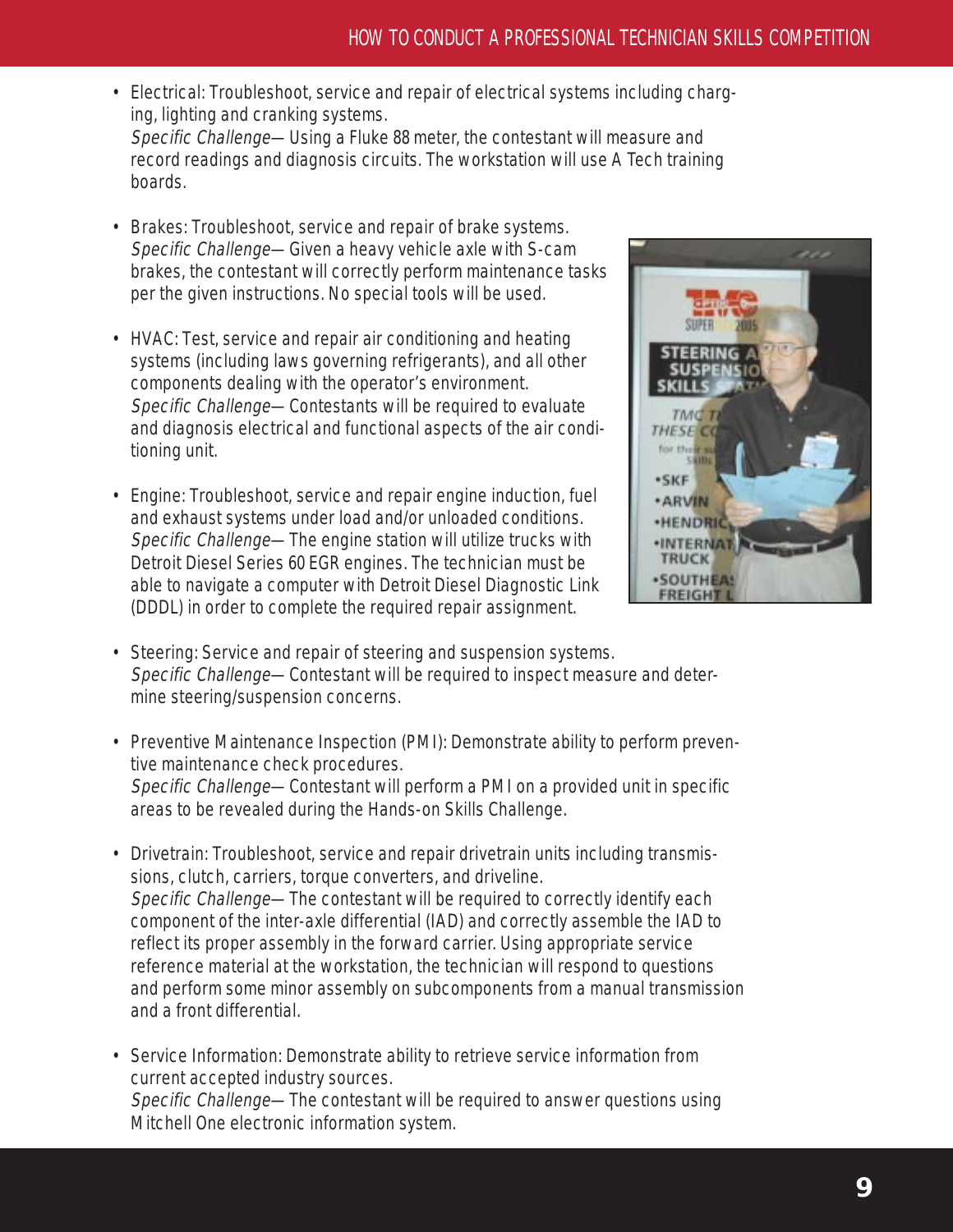## AFTER THE CONTEST IS OVER. . .

All contestants are invited to attend any of the special training sessions as part of TMC's Technician Training Fair. The awards ceremony for TMCSuperTech is held on the third day of the event. All contestants are invited to attend. TMC attempts to combine the awards ceremony with either its existing Industry Awards Luncheon Program, or if that is not practical, then the Council's group social event.



TMC does not announce individual scores of contestants, nor does it publish a list of all scores after the contest. Individual competitors may call TMC for their own scores after the event is concluded.

# RECOMMENDATIONS FOR ESTABLISHING A STATE/REGIONAL/ CORPORATE TECHNICIAN SKILLS COMPETITION

Many state trucking associations/maintenance councils, service/dealer operations and individual fleets have expressed strong interest in either establishing a new, or modeling an existing, technician skills competition based on the TMCSuperTech model. In this way, their champions will be best prepared to compete at the national level for the TMC event.

Establishing a technician skills competition is a challenge. TMC leveraged the work of established student competitions—such as the SkillsUSA annual event—as well as that of pioneering state trucking associations and individual fleets that had already established events on their own. The following guidelines should be useful to organizations wishing to hold their own technician skills competition:

1. Volunteer support is key to establishing a successful technician skills competition. Few organizations have the economic means to organize and execute a successful technician skills competition without the use of volunteer support. Those that do are likely to run into many problems without buy-in from their local fleets, vendors and trainers.

It is best to establish a core group of committed volunteers in an officer or oversight committee format. This committee should consist of a:

- Chairman, to oversee the entire operation.
- Vice Chairman, to support the Chairman.
- Competition Chairman, to ensure proper logistical organization of the skills stations and contest preparations, such as making sure each station has the vehicles, tools and materials needed to function.
- Rules and Judges Chairman, to establish the contest rules and ensure there are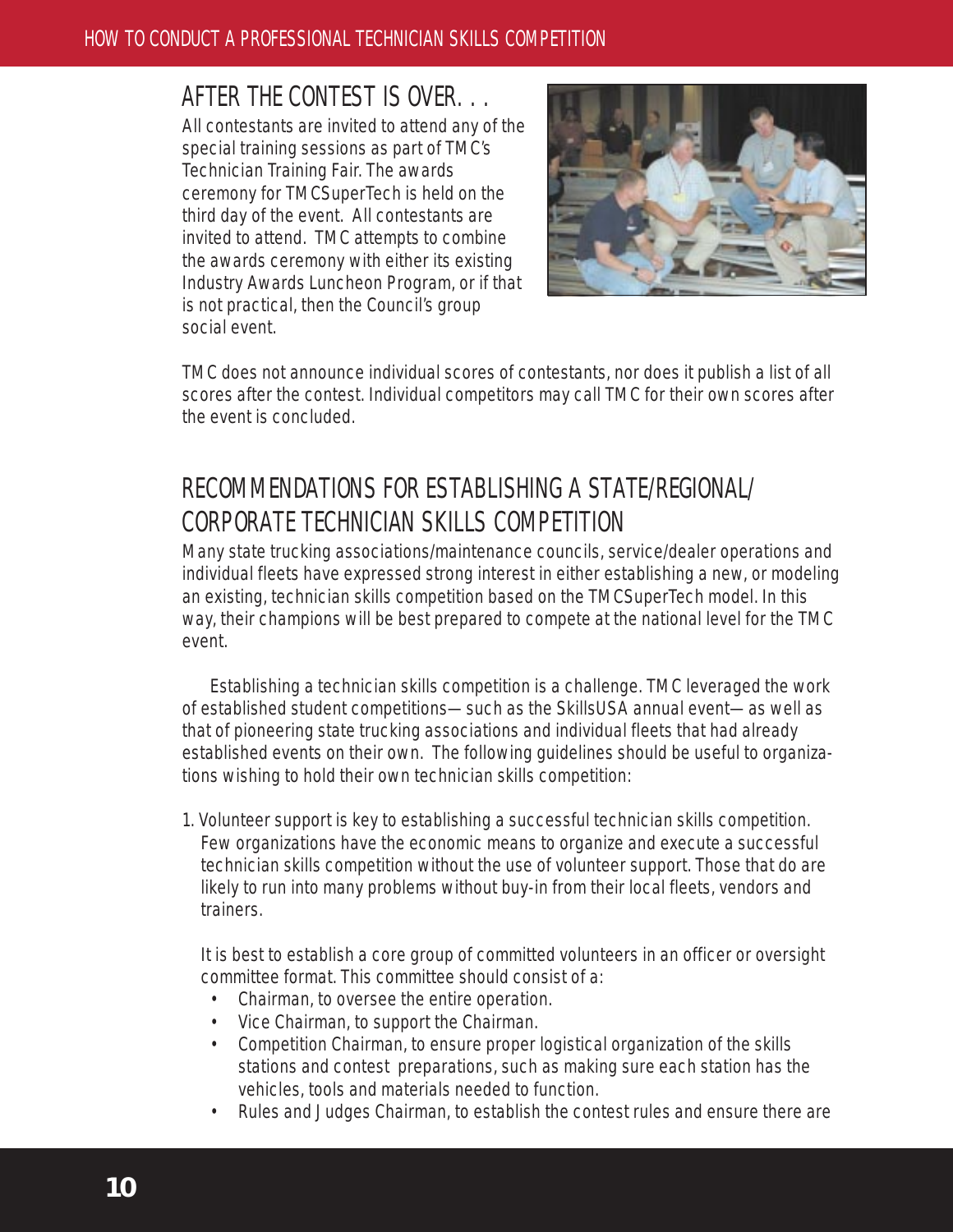enough volunteer judges to run the competition.

- Promotions Chairman, to focus on promoting the event to fleets, service/dealers, vendors, etc.
- Prize Chairman, to solicit and manage the prize packages for winners.
- Sponsorship Chairman, to help solicit funding for the competition food and beverage, entertainment and other expenses.
- Secretary, to keep everyone aware of what actions are taken (i.e., press).

Depending on how large the competition will be, this committee structure may need to be adjusted. For smaller events, one person may perform multiple tasks.

- 2. Building partnerships between all industry segments is important. Involving representatives from all industry segments is important, whether the establishing organization is a state trucking association or maintenance council, service/dealership, motor carrier or private fleet. It is a good idea to get participation from a diverse group of manufacturers and vendors, trade press, trade schools and educators as possible.
- 3. Offer sponsorships to suppliers and other organizations to help defray the cost of the competition. Sponsorship opportunities can cover food functions, setup costs, entertainment, etc. Typical sponsorship recognition opportunities

can include: corporate logos on event banners, signage, competition apparel (T-shirts, hats), official programs, etc.

- 4. Hold the competition in conjunction with an existing event. Some state trucking associations hold their technician skills challenge in association with their truck driving championships. This will help mitigate much of the cost associated with holding a separate event.
- 5. Be sure the technician competitors are aware of the rules before the event starts. This will help solve potential problems before they can begin. Have them sign a competition agreement and release. The following is an example from TMCSuperTech2005.

# Sample Agreement and Release

In consideration of being permitted to participate in "TMC's National Technician Skills Competition—TMCSuperTech2005"

and to be eligible for awards offered, participants hereby stipulate and agree to the following:

- a.Contestant acknowledges that he or she is not in the employ of American Trucking Associations, Inc. (ATA).
- b.Both as to himself or herself and his or her heirs and personal representatives, contestant releases TMC/ATA, its directors, employees, agents and/or any of its affiliates from any and all liability and any right of action that may arise from any damage or injury which may be received while attending or participating in said

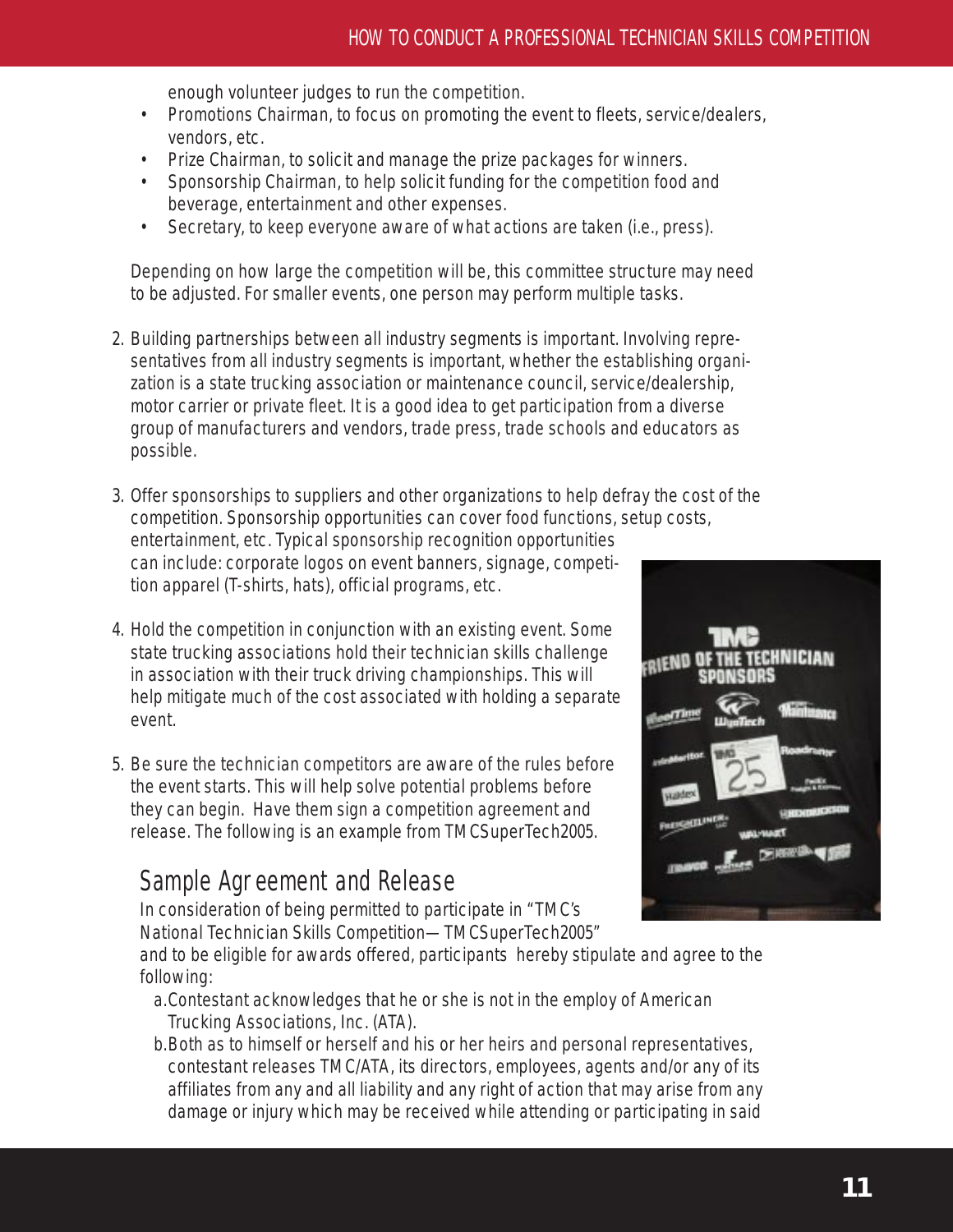"TMC National Technician Skills Competition— TMCSuperTech2005."

c.Contestant grants TMC/ATA and its designated agencies exclusive rights to make use of information about himself or herself, along with photographs subsequently taken under TMC/ATA's direction, in publicity and advertising activities. Contestant further agrees to make himself or herself available for publicity enterprises arranged by TMC/ATA, with



newspaper/magazine/ media writers and radio and television personnel. d.Contestant will be bound by all orders, rules and regulations governing "TMC's National Technician Skills Competition—TMCSuperTech2005" while participating in said competition.

This agreement and release was part of the Technician Contestant Registration Form which all contestants used to register for the competition. A sample is included in the SAMPLE FORMS section of this document.

- 6. Invite students from local high schools or vocational schools to observe the competition. This is an important outreach effort as it helps engender in the students the professionalism of our industry.
- 7. Invite the local media—i.e., newspapers, radio, TV, etc.— to attend and cover the event. This is an excellent opportunity to get the message out about your competition event and technician professionalism to a broader audience.
- 8. Invite local law enforcement and transportation department officials to attend. Better yet, invite them to participate in the event as judges or organizers.

# FOR MORE INFORMATION

For more information, please feel free to visit our website at http://tmc.truckline.com or call TMC offices at (703) 838- 1763.



Steve Talmadge TMCSuperTech2005 Grand Champion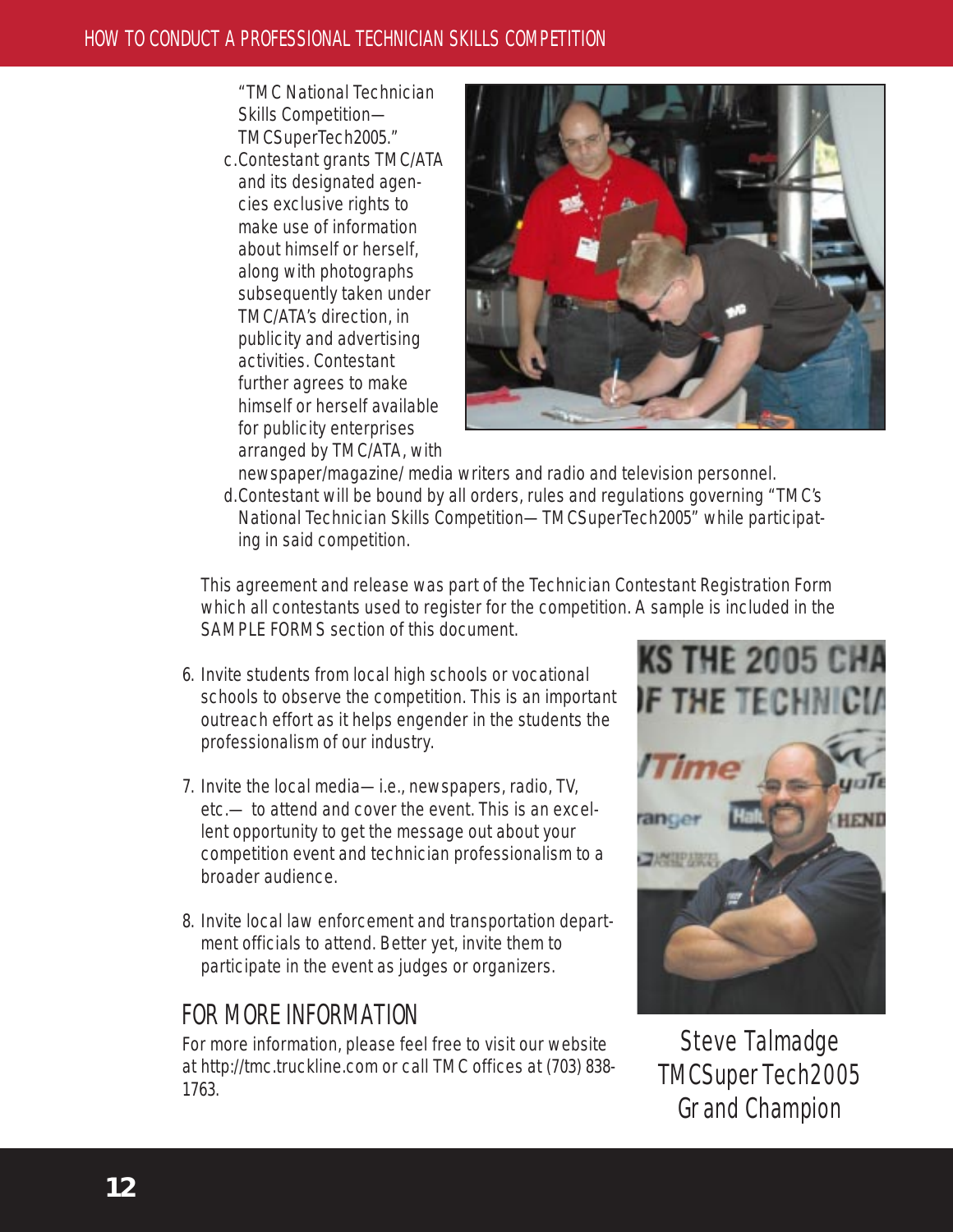

The written challenge is an important part of the overall competition for two reasons. First, it allows competition organizers to narrow the field down to a manageable size. Second, it provides an excellent means of settling tie scores during the hands-on portion of the competition.



Making the technician contestants feel welcome and appreciated should be an important goal. At TMCSuperTech2005, all technicians who qualified for the Hands-on Skills Challenge received a welcome package of donated gifts, along with their competition uniform.



Computer skills are absolutely necessary for today's vehicle technician. TMCSuperTech2005 featured a skills station (pictured right) aimed at assessing a technician's proficiency at navigating electronic service information.





The success of each skills station lies largely with the volunteers who plan and organize them. Whenever possible, encourage industry suppliers to sponsor a skills station through donated personnel, tools, equipment or financial resources.



Local fleets are an excellent source of vehicles for the Hands-on Skills Challenge portion of the competition. If room and resources permit, at least some of the skills challenge stations should feature actual vehicles to assess technician proficiency in a particular area especially engines, heating/air conditioning and preventive maintenance inspection.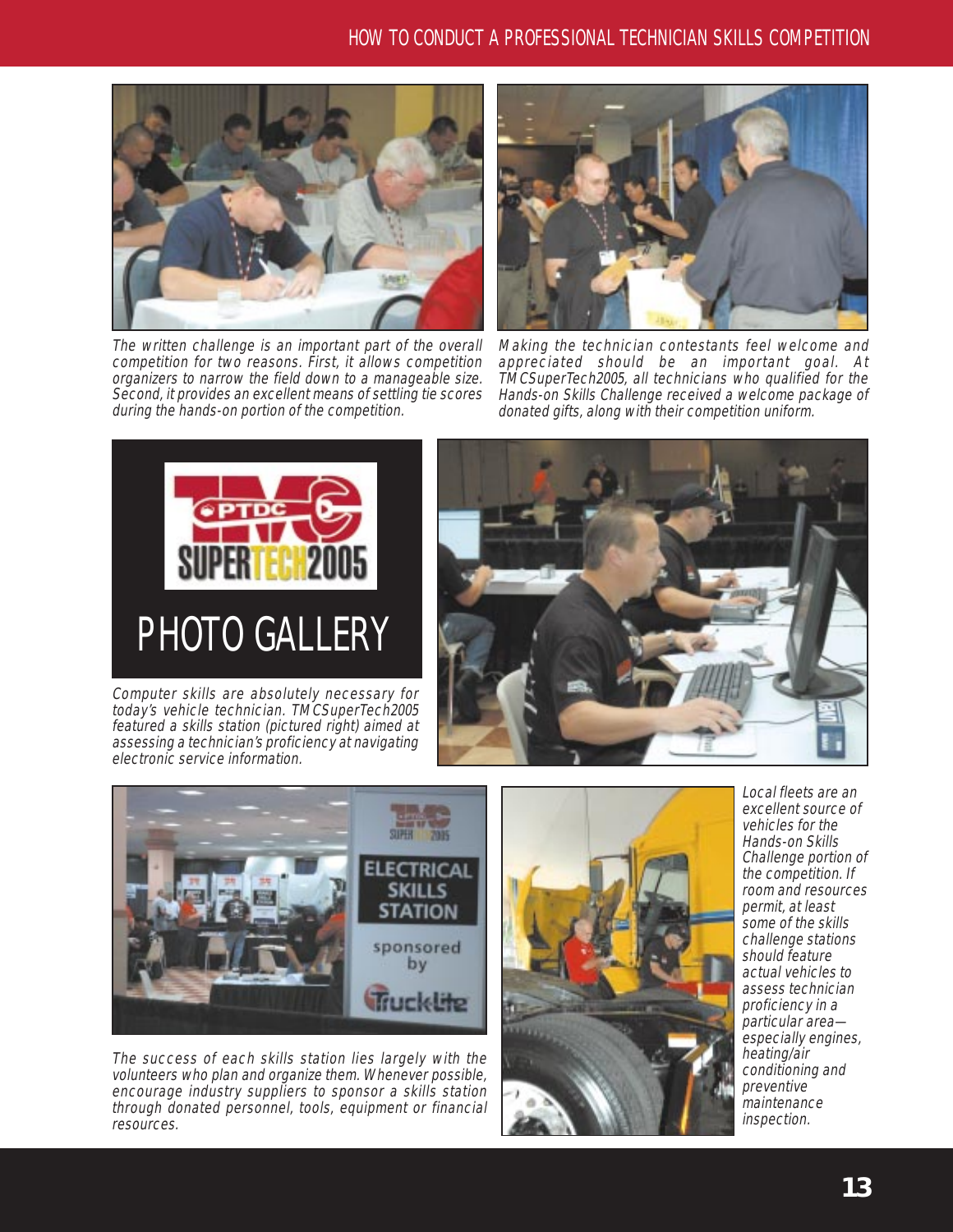| and the control of the control of the control of the control of the control of the control of the control of th |  |
|-----------------------------------------------------------------------------------------------------------------|--|
|                                                                                                                 |  |
|                                                                                                                 |  |
|                                                                                                                 |  |
|                                                                                                                 |  |
|                                                                                                                 |  |
|                                                                                                                 |  |
|                                                                                                                 |  |
|                                                                                                                 |  |
|                                                                                                                 |  |
|                                                                                                                 |  |
|                                                                                                                 |  |
|                                                                                                                 |  |
|                                                                                                                 |  |
|                                                                                                                 |  |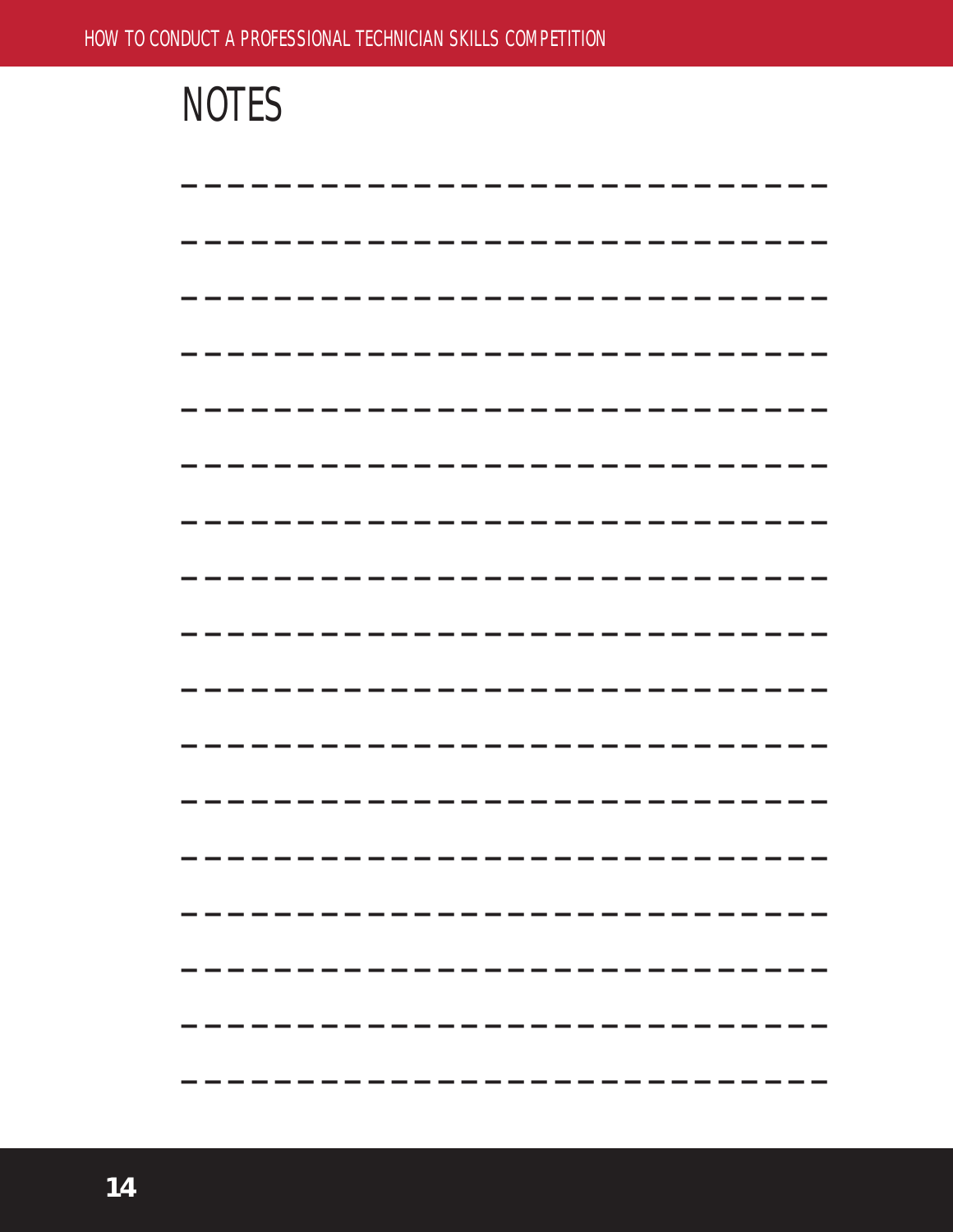# SAMPLE FORMS

This section offers sample forms as a guideline for establishing your own event's operating forms. These were used for TMCSuperTech2005.

|             | <b>SAMPLE CONTEST SCORING SHEET</b> |                      |                |               |                |                |                      |                             |                      |                      |                            |               |               |                            |                      |                                    |
|-------------|-------------------------------------|----------------------|----------------|---------------|----------------|----------------|----------------------|-----------------------------|----------------------|----------------------|----------------------------|---------------|---------------|----------------------------|----------------------|------------------------------------|
|             |                                     |                      |                |               |                |                |                      |                             |                      |                      |                            |               |               |                            |                      |                                    |
|             |                                     |                      |                |               |                |                |                      |                             |                      |                      |                            |               |               |                            |                      |                                    |
|             | SuperTech scoring                   |                      |                |               |                |                |                      |                             |                      |                      |                            |               |               |                            |                      |                                    |
| I.D.<br>No. | Contestant<br>Name                  | 1                    | $\overline{c}$ | 3             | $\overline{4}$ | 5              | 6                    | <b>Station Numbers</b><br>7 | 8                    | 9                    | 10                         | 11            | 12            | 13                         | 14                   | Total<br>Avg.<br>Score<br>Points   |
|             | Contestant name                     | 10                   | 78             | 44            | 88             | 94             | 65                   | 47                          | 99                   | 100                  | 74                         | 66            | 44            | 97                         | 91                   | 71.2<br>997                        |
|             | Contestant name                     | 15                   | 0              | 0             | 0              | 0              | 0                    | 0                           | 0                    | 0                    | $\mathbf 0$                | 0             | 0             | 0                          | $\mathbf 0$          | 15<br>1.07                         |
|             | Contestant name                     | 77                   | 0              | 0             | 0              | 0              | 0                    | 0                           | 0                    | 0                    | 0                          | 0             | 0             | 0                          | 0                    | 5.5<br>77                          |
|             | Contestant name                     | 14                   | 0              | $\Omega$      | $\Omega$       | $\Omega$       | $\Omega$             | $\Omega$                    | $\Omega$             | $\Omega$             | $\Omega$                   | $\Omega$      | $\Omega$      | $\Omega$                   | $\Omega$             | 14<br>$\mathbf{1}$                 |
|             | Contestant name                     | 38                   | 0              | 0             | 0              | 0              | 0                    | 0                           | 0                    | $\Omega$             | 0                          | 0             | 0             | 0                          | 0                    | 38<br>2.71                         |
|             | Contestant name                     | 88                   | $\Omega$       | 0             | 0              | 0              | 0                    | 0                           | 0                    | $\Omega$             | $\mathbf 0$                | 0             | 0             | $\mathbf 0$                | $\mathbf 0$          | 6.29<br>88                         |
|             | Contestant name                     | 55                   | 0              | 0             | 0              | 0              | 0                    | 0                           | 0                    | 0                    | $\mathbf 0$                | 0             | 0             | $\mathbf 0$                | 0                    | 55<br>3.93                         |
|             | Contestant name                     | 54                   | 0              | $\mathbf 0$   | 0              | $\mathbf 0$    | 0                    | 0                           | 0                    | $\Omega$             | $\mathbf 0$                | 0             | 0             | $\mathbf 0$                | 0                    | 3.86<br>54                         |
|             | Contestant name                     | 73                   | 0              | 0             | 0              | 0              | $\Omega$             | $\Omega$                    | $\Omega$             | 0                    | $\Omega$                   | 0             | $\Omega$      | $\Omega$                   | $\Omega$             | 5.21<br>73                         |
| 10          | Contestant name                     | 69                   | 0              | 0             | 0              | 0              | 0                    | 0                           | 0                    | $\Omega$             | $\mathbf 0$                | 0             | 0             | $\mathbf 0$                | $\mathbf 0$          | 4.93<br>69                         |
|             | Contestant name                     | 63                   | U              | $\Omega$      | 0              | $\Omega$       | 0                    | 0                           | 0                    | $\Omega$             | $\Omega$                   | 0             | 0             | $\Omega$                   | 0                    | 4.5<br>63                          |
| 12          | Contestant name                     | 88<br>$\Omega$       | O<br>O         | 0<br>$\Omega$ | 0<br>0         | 0<br>$\Omega$  | $\Omega$<br>$\Omega$ | $\Omega$<br>$\Omega$        | $\Omega$<br>$\Omega$ | $\Omega$<br>$\Omega$ | $\Omega$<br>$\Omega$       | $\Omega$<br>0 | $\Omega$<br>0 | $\Omega$<br>$\Omega$       | $\Omega$<br>$\Omega$ | 88<br>6.29<br>$\Omega$<br>$\Omega$ |
| 13          | Contestant name                     | $\Omega$             | 0              | 0             | 0              | 0              | 0                    | 0                           | 0                    | $\Omega$             | $\mathbf 0$                | 0             | 0             | $\mathbf 0$                | $\Omega$             | $\Omega$<br>0                      |
| 14<br>15    | Contestant name<br>Contestant name  | $\Omega$             | n              | 0             | $\Omega$       | 0              | $\Omega$             | 0                           | 0                    | $\Omega$             | $\mathbf 0$                | 0             | $\Omega$      | $\mathbf 0$                | $\Omega$             | 0<br>0                             |
| 16          | Contestant name                     | 0                    | 0              | $\mathbf 0$   | 0              | $\mathbf 0$    | 0                    | 0                           | 0                    | 0                    | $\mathbf 0$                | 0             | 0             | $\mathbf 0$                | 0                    | 0<br>0                             |
| 17          | Contestant name                     | $\Omega$             | 0              | 0             | $\Omega$       | 0              | $\Omega$             | $\Omega$                    | $\Omega$             | 0                    | $\mathbf 0$                | 0             | 0             | $\Omega$                   | 0                    | 0<br>0                             |
| 18          | Contestant name                     | 0                    | O              | 0             | 0              | 0              | 0                    | 0                           | 0                    | $\Omega$             | 0                          | 0             | 0             | 0                          | 0                    | 0<br>0                             |
| 19          | Contestant name                     | $\Omega$             | n              | $\Omega$      | 0              | $\Omega$       | 0                    | 0                           | $\Omega$             | 0                    | $\Omega$                   | 0             | O             | $\Omega$                   | $\Omega$             | 0<br>0                             |
| 20          | Contestant name                     | $\Omega$             | 0              | 0             | 0              | 0              | 0                    | $\Omega$                    | 0                    | $\Omega$             | 0                          | 0             | $\Omega$      | $\mathbf 0$                | $\Omega$             | 0<br>0                             |
| 21          | Contestant name                     | $\Omega$             | n              | $\Omega$      | 0              | $\Omega$       | 0                    | $\Omega$                    | $\Omega$             | $\Omega$             | $\Omega$                   | 0             | $\Omega$      | $\Omega$                   | <sup>0</sup>         | $\Omega$<br>O                      |
| 22          | Contestant name                     | 0                    | 0              | 0             | 0              | 0              | 0                    | 0                           | 0                    | $\Omega$             | $\mathbf 0$                | 0             | 0             | $\mathbf 0$                | $\mathbf 0$          | 0<br>0                             |
| 23          | Contestant name                     | 0                    | 0              | 0             | 0              | 0              | 0                    | 0                           | 0                    | $\Omega$             | 0                          | 0             | 0             | $\mathbf 0$                | $\Omega$             | 0<br>0                             |
| 24          | Contestant name                     | 0                    | 0              | 0             | 0              | 0              | 0                    | 0                           | 0                    | 0                    | $\mathbf 0$                | 0             | 0             | $\mathbf 0$                | $\mathbf 0$          | 0<br>0                             |
| 25          | Contestant name                     | $\Omega$             | 0              | 0             | 0              | 0              | 0                    | $\Omega$                    | 0                    | 0                    | 0                          | 0             | 0             | $\Omega$                   | 0                    | 0<br>0                             |
| 26          | Contestant name                     | 0                    | O              | 0             | 0              | 0              | 0                    | 0                           | 0                    | $\Omega$             | $\mathbf 0$                | 0             | 0             | $\mathbf 0$                | 0                    | 0<br>0                             |
| 27          | Contestant name                     | $\Omega$<br>$\Omega$ | U<br>O         | $\Omega$      | 0<br>$\Omega$  | $\Omega$       | 0<br>$\Omega$        | 0                           | $\Omega$             | 0                    | $\Omega$                   | 0             | 0<br>$\Omega$ | $\Omega$                   | 0                    | 0<br>0                             |
| 28          | Contestant name                     |                      | O              | 0             |                | 0              |                      | 0                           | 0                    | $\Omega$             | 0                          | 0             |               | $\mathbf 0$                | 0                    | 0<br>0                             |
| 29          | Contestant name                     | 0<br>0               | 0              | 0<br>0        | 0<br>0         | 0<br>0         | 0<br>0               | 0<br>0                      | 0<br>0               | $\Omega$<br>0        | $\mathbf 0$<br>$\mathbf 0$ | 0<br>0        | 0<br>0        | $\mathbf 0$<br>$\mathbf 0$ | 0<br>0               | 0<br>0<br>0<br>0                   |
| 30<br>31    | Contestant name                     | $\Omega$             | 0              | 0             | 0              | 0              | 0                    | 0                           | 0                    | $\Omega$             | $\mathbf 0$                | 0             | 0             | 0                          | $\mathbf 0$          | 0<br>0                             |
| 32          | Contestant name<br>Contestant name  | 0                    | O              | 0             | 0              | 0              | 0                    | 0                           | 0                    | 0                    | 0                          | 0             | 0             | 0                          | 0                    | 0<br>0                             |
| 33          | Contestant name                     | $\Omega$             | O              | $\Omega$      | $\Omega$       | $\Omega$       | $\Omega$             | $\Omega$                    | $\Omega$             | $\Omega$             | $\Omega$                   | $\Omega$      | $\Omega$      | $\Omega$                   | $\Omega$             | $\Omega$<br>$\Omega$               |
| 34          | Contestant name                     | 0                    | 0              | 0             | 0              | 0              | 0                    | 0                           | 0                    | $\Omega$             | 0                          | 0             | 0             | 0                          | $\Omega$             | 0<br>0                             |
| 35          | Contestant name                     | $\Omega$             | $\Omega$       | 0             | $\Omega$       | 0              | $\Omega$             | 0                           | 0                    | $\Omega$             | $\mathbf 0$                | 0             | $\Omega$      | $\mathbf 0$                | $\Omega$             | $\Omega$<br>$\Omega$               |
| 36          | Contestant name                     | 0                    | 0              | 0             | 0              | 0              | 0                    | 0                           | 0                    | 0                    | 0                          | 0             | 0             | 0                          | $\mathbf 0$          | 0<br>0                             |
|             | Contestant name                     | $\Omega$             | 0              | $\mathbf 0$   | 0              | $\mathbf 0$    | 0                    | 0                           | $\mathbf 0$          | $\Omega$             | $\mathbf 0$                | 0             | 0             | $\mathbf 0$                | $\Omega$             | $\mathbf 0$<br>0                   |
|             | Contestant name                     | 0                    | 0              | 0             | 0              | 0              | 0                    | 0                           | 0                    | 0                    | $\mathbf 0$                | 0             | 0             | $\mathbf 0$                | $\mathbf 0$          | 0<br>0                             |
|             | Contestant name                     | $\Omega$             | 0              | $\mathbf 0$   | 0              | 0              | 0                    | 0                           | 0                    | $\Omega$             | $\mathbf 0$                | 0             | 0             | 0                          | $\Omega$             | 0<br>0                             |
|             | Contestant name                     | 0                    | U              | 0             | 0              | 0              | 0                    | 0                           | 0                    | 0                    | 0                          | 0             | 0             | 0                          | 0                    | 0<br>0                             |
|             |                                     | $\Omega$             | 0              | 0             | $\Omega$       | 0              | $\Omega$             | $\Omega$                    | $\Omega$             | $\Omega$             | 0                          | 0             | $\Omega$      | $\Omega$                   | $\Omega$             | $\Omega$<br>$\Omega$               |
|             |                                     | 0                    | $\Omega$       | 0             | 0              | 0              | 0                    | 0                           | 0                    | 0                    | 0                          | 0             | 0             | $\mathbf 0$                | 0                    | 0<br>0                             |
|             |                                     | 0                    | 0              | $\mathbf 0$   | 0              | $\mathbf 0$    | $\mathbf 0$          | 0                           | 0                    | 0                    | $\mathbf 0$                | 0             | 0             | 0                          | $\mathbf 0$          | $\Omega$<br>0                      |
|             | Average Scores                      | 16                   | $\overline{2}$ | 1             | $\overline{2}$ | $\overline{2}$ | $\overline{2}$       | 1                           | $\overline{2}$       | 3                    | $\overline{2}$             | 2             | 1             | $\overline{2}$             | $\overline{2}$       |                                    |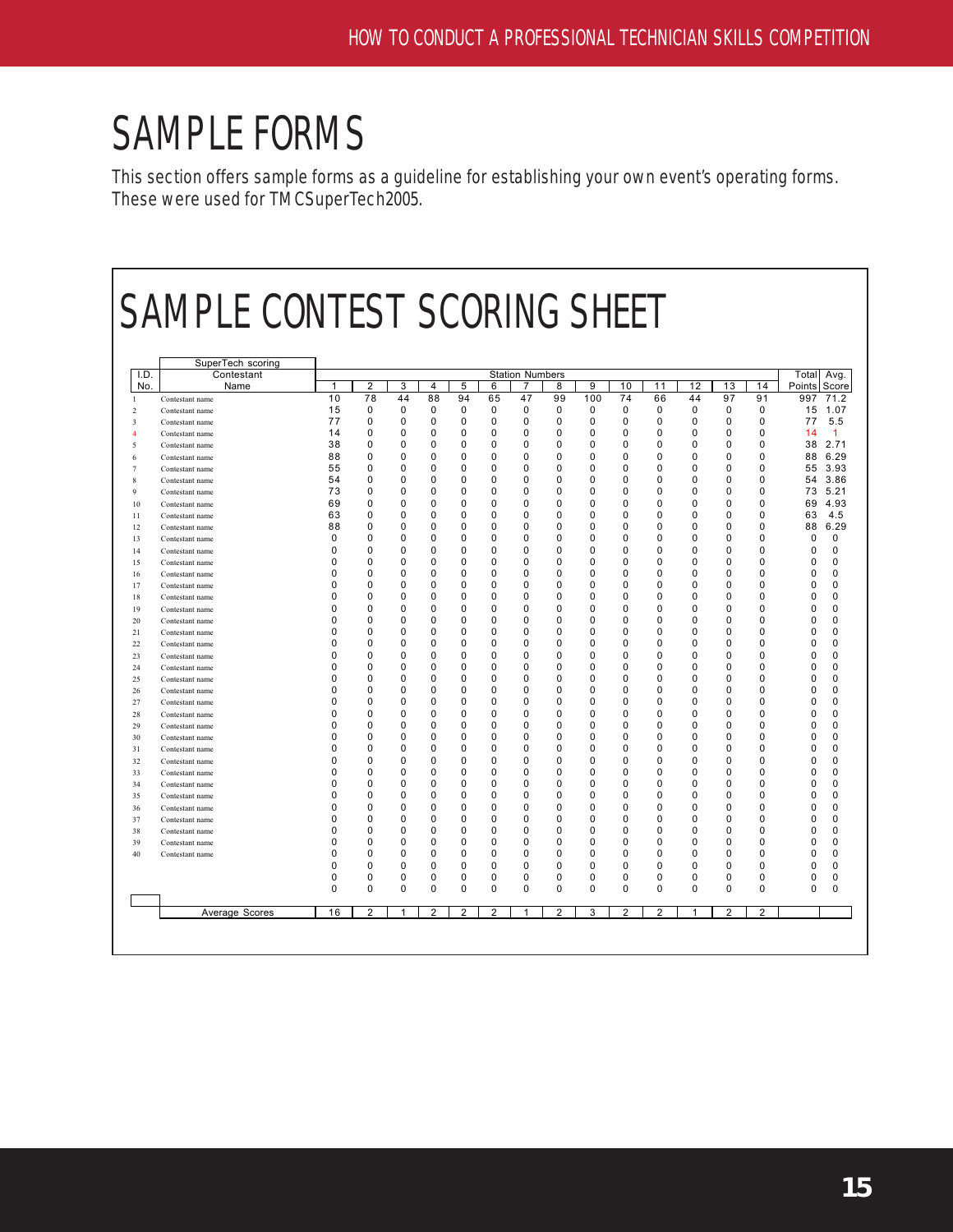# **Technician Contestant Registration**

SUPERTECH2005 TMC National Technician Skills Competition • Sept 19 - 20 • Valley Forge Convention Plaza • Valley Forge, PA

### **REGISTRATION**

### **Check here if you are a first time attendee.**

### **BY FAX:**

Fax this form with credit card information to (703) 838-5978.

### **BY MAIL:**

Mail this form with check, money order or credit card information to ATA Meeting Registrations, PO Box 25381, Alexandria, VA 22313-5381

### **ONLINE:**

### **http://tmc.truckline.com**

### **CONTESTANT REGISTRATION FEES**

Fees include competition entry, access to PTDC Technician Training Fair and all PTDC food functions/receptions. Fee also includes TMC Technician Membership for balance of 2005. NOTE: Contestants must register by Aug. 15, 2005 to compete in TMCSuperTech2005.

### **CONTESTANT REGISTRATION**

| $\Box$ TMC Technician Member   | FREE |
|--------------------------------|------|
| $\Box$ Technicians, Non-member | \$75 |

### **NON-CONTESTANT REGISTRATION**

**Those technicians who do not wish to register as a TMCSuperTech2005 Contestant may register separately for the PTDC Technician Training Fair according to the following registration fee schedule:**

### **PTDC Technician Training Fair (Sept. 19-20)**

| $\Box$ 1-day (TMC/ATA Member)                       | \$50  |
|-----------------------------------------------------|-------|
| $\Box$ 1-day (Non-Member)                           | \$75  |
| $\Box$ 2-days (TMC/ATA Member)                      | \$95  |
| $\Box$ 2-days (Non-Member)                          | \$140 |
| NOTE: Non-contestants may register at anytime up to |       |
| the day of the event.                               |       |

### **Substituting for a TMC Member?**

You must be a TMC Member to receive the TMC Member rate. Nonmembers from a TMC Member company, however, may substitute for a TMC Member if he or she cannot attend. To substitute for another member, please print the name of the member for whom you are substituting. Otherwise, you will be charged the non-member rate.

\_\_\_\_\_\_\_\_\_\_\_\_\_\_\_\_\_\_\_\_\_\_\_\_\_\_\_\_\_\_\_\_\_\_\_\_\_\_\_\_\_\_\_\_\_\_\_\_\_\_\_\_\_\_\_\_\_\_\_\_\_\_\_\_\_\_\_\_\_\_\_\_\_\_\_\_\_\_\_\_\_\_\_\_\_\_\_\_\_\_\_\_\_\_\_\_\_\_\_\_\_\_\_\_\_\_\_\_\_\_\_\_\_\_\_\_\_\_\_\_\_\_\_\_\_\_\_\_\_\_\_\_\_\_\_\_\_\_\_\_\_\_\_\_\_\_\_\_\_\_\_ (Please print clearly)

**My Company Is:**

Motor Carrier Private Fleet Municipal Fleet Service/Dealer I am a Technician Champion from a State Trucking Association contest.

State:\_\_\_\_\_\_\_\_\_\_\_\_\_\_\_\_\_\_\_\_\_\_\_\_\_\_\_\_\_ Year:\_\_\_\_\_\_\_\_\_\_\_\_\_\_\_\_\_\_\_

I have been employed as a professional technician in the trucking industry for:

years.

### **REFUND POLICY**

If your plans to attend the TMC meeting change, you may receive a refund—less a \$50 administration charge—up until August 30, 2005. **There will be no refunds or credits after August 30, 2005.** Written cancellations accepted by mail, fax, or email—tmc@trucking.org.



If you require special assistance or dietary needs during your stay, contact both TMC and your selected hotel.

2200 Mill Road • Alexandria, VA 22314 • ␣ Phone: 703-838-1763 • http://tmc.truckline.com □ Check here if you want this address used to update your membership record. Copy form for additional registrants.

### **ATTENDEE INFORMATION**

| Full Name | Nickname for Badge |
|-----------|--------------------|
| Title     |                    |
| Company   |                    |
| Address   |                    |
| City      | Zip<br>State       |

Telephone Email **Fax Number** Email

### *AGREEMENT AND RELEASE*

In consideration of my being permitted to participate in "TMC's National Technician Skills Competition—TMCSuperTech2005" and be eligible for awards offered to participants, I hereby stipulate and agree to the following:

- 1. I acknowledge that I am not in the employ of American Trucking Associations, Inc (ATA).
- 2. Both as to myself and my heirs and personal representatives, I release TMC/ATA, its directors, employees, agents and/or any of its affiliates from any and all liability and any right of action that may arise from any damage or injury which I may receive while attending or participating in said "TMC National Technician Skills Competition—TMCSuperTech2005."
- 3. I grant TMC/ATA and its designated agencies exclusive rights to make use of information about myself, along with photographs subsequently taken under TMC/ATA's direction, in publicity and advertising activities. I further agree to make myself available for publicity enterprises arranged by TMC/ATA, with newspaper/magazine/ media writers and radio and television personnel.
- 4. I will be bound by all orders, rules and regulations governing "TMC's National Technician Skills Competition— TMCSuperTech2005" while participating in said competition.

*CERTIFICATION BY CONTESTANT*

I certify that I am currently employed as a commerical vehicle technician.

Signature Date

### **PAYMENT INFORMATION**

I wish to register as shown in the Fees Section of this form. Payment method is checked below.

 $\Box$  Payment enclosed (US funds payable to American Trucking Associations, Inc.)

Charge:  $\Box$  VISA  $\Box$  MASTERCARD  $\Box$  AMEX THIS AMOUNT: \$

**Signature** 

Card Number Expiration Date

### **HOTEL HOUSING POLICY**

TMC's Host Hotels **will not accept** room reservations directly from meeting attendees. Please provide credit card information on this form, as reservations can't be made without a credit card guarantee. Room confirmations will be sent to you directly

from the assigned hotel upon request. All cancellations or changes to arrival/ departure dates must be made by contacting the hotel directly. If TMC's Host Hotel is full, you'll be assigned to an overflow hotel. If you have any questions, call ATA Marketplace at (800) ATA-LINE. All reservations for arrival must be accompanied by a one-night room deposit, which will be applied to the first night's stay. Any cancellations, no-shows or early departures without a 72-hour advance notice will result in the forfeiture of the one-night deposit.

### **Arrival Date Sept 05 Departure Date Sept** | 05 *must be completed to be registered*

### **HOTEL DAILY RATES/SELECTION**

Radisson Valley Forge Hotel ❏ \$119/single ❏ \$129/double

Valley Forge Scanticon Hotel ❏ \$119/single ❏ \$129/double

❏ Non-Smoking ❏ No Hotel Required

### **CREDIT CARD GUARANTEE**

❏ Same Credit Card # as in Section B

❏ Visa ❏ Mastercard ❏ AMEX ❏ Other

Signature:

*TMC HOST HOTELS:*

*Radisson Valley Forge Hotel 1160 First Ave. King of Prussia, PA 19406 Phone (610) 337-2000*

*Valley Forge Scanticon Hotel 1200 First Ave. King of Prussia, PA 19406 Phone (610) 265-1500* 



Card #: Exp. Date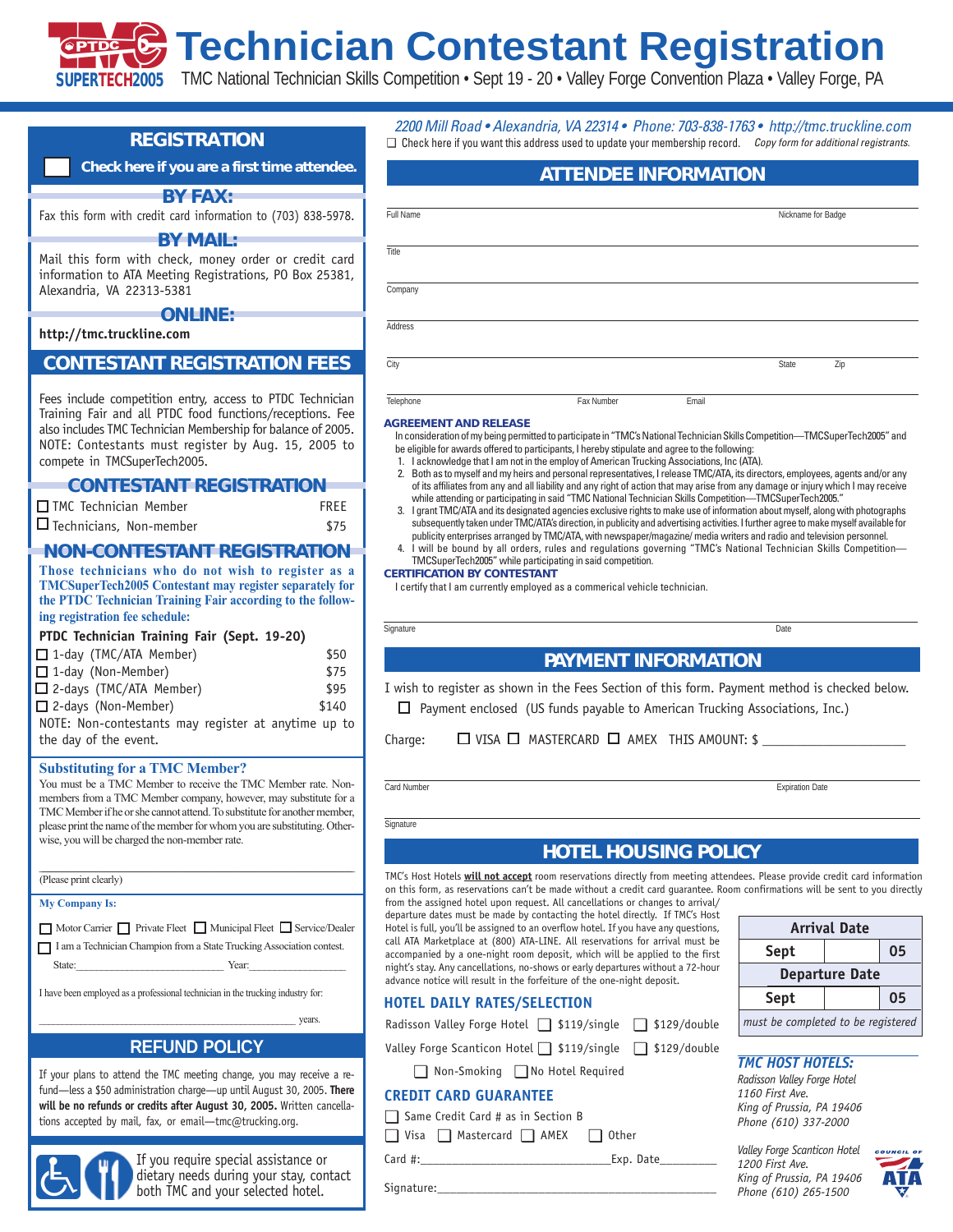

### **TMC OFFICERS**

General Chairman / Treasurer **DAVE REHUREK** ALCOA Extrusions

Vice Chairman / Meetings Chairman **MARC CLARK** FedEx Express

Chairman, Study Groups **BRAXTON VICK** Southeastern Freight Lines

Chairman, Associates Advisory Group **TOM CUTHBERTSON** GeoLogic Solutions

Chairman, Membership & Publicity **AL ANDERSON** Consolidated Metco, Inc.

Immediate Past Chairman **MIKE JEFFRESS** Maverick Transportation

Executive Director **CARL KIRK**

### **TMC DIRECTORS**

**REGINA DE BAKER** Watkins Motor Lines, Inc.

**LEW FLOWERS** United States Postal Service

**ROY GAMBRELL** Truck It, Inc.

**HERMAN MILLER** Shopko Stores, Inc.

**DARRY STUART** DWS Fleet Management

**JACK SUKALA** J. JEB Manufacturing Company

**OREN SUMMER** FleetNet America, LLC.

**TMC MEETINGS**

**VALLEY FORGE, PA** September 19-22, 2005 2005 Fall Meeting & National Technician Skills Competition Valley Forge Convention Plaza

**TAMPA, FL** February 14-17, 2006 2006 Annual Meeting & Exhibit Tampa Convention Center

**AUSTIN, TX** September 18-21, 2006 2006 Fall Meeting & National Technician Skills Competition Renaissance Austin Hotel



**T**ECHNOLOGY & MAINTENANCE COUNCIL

*PROVIDING TECHNOLOGY SOLUTIONS FOR THE TRUCKING INDUSTRY*



September 6, 2005

Dear TMCSuperTech2005 Contestant:

The Technology & Maintenance Council (TMC) is pleased to welcome you as a contestant for the trucking industry's first-ever National Technician Skills Competition —TMCSuperTech2005. The event, which is being organized by TMC's Professional Technician Development Committee (PTDC), promises to be challenging, festive and informative. We're very glad to have you with us for this inaugural event.

Enclosed with this letter, please find a copy of the TMCSuperTech2005 regulations, along with some background about the meeting itself. Our event is being held at the Valley Forge Convention Plaza in Valley Forge, Pa., Sept. 18-20. The orientation and written exam takes place Sunday afternoon, Sept. 18, from 4 -6 pm. Plan to arrive by at least 3 pm to pick up your credentials in time for the written exam.

Our 50 finalists will be named Sunday evening at 6:30 pm during our TMCSuperTech2005 Reception. The Hands-on Skills Challenge for the 50 finalists will be held on Monday, Sept. 19 from 8 am - 4 pm. The winners will be announced during our Industry Awards Luncheon Sept 20, which will be held from 11:30 am - 1:30 pm.

All contestants are also invited to attend our TMC Technician Training Fair Monday evening and Tuesday morning. The Fair is free of charge to all contestants.

Should you have any additional questions, please feel free to call me directly at (703) 838-1776.

On behalf of TMC, good luck and see you in Valley Forge!

Sincerely,

Robert M. Browell

Robert Braswell TMC Technical Director

Enclosures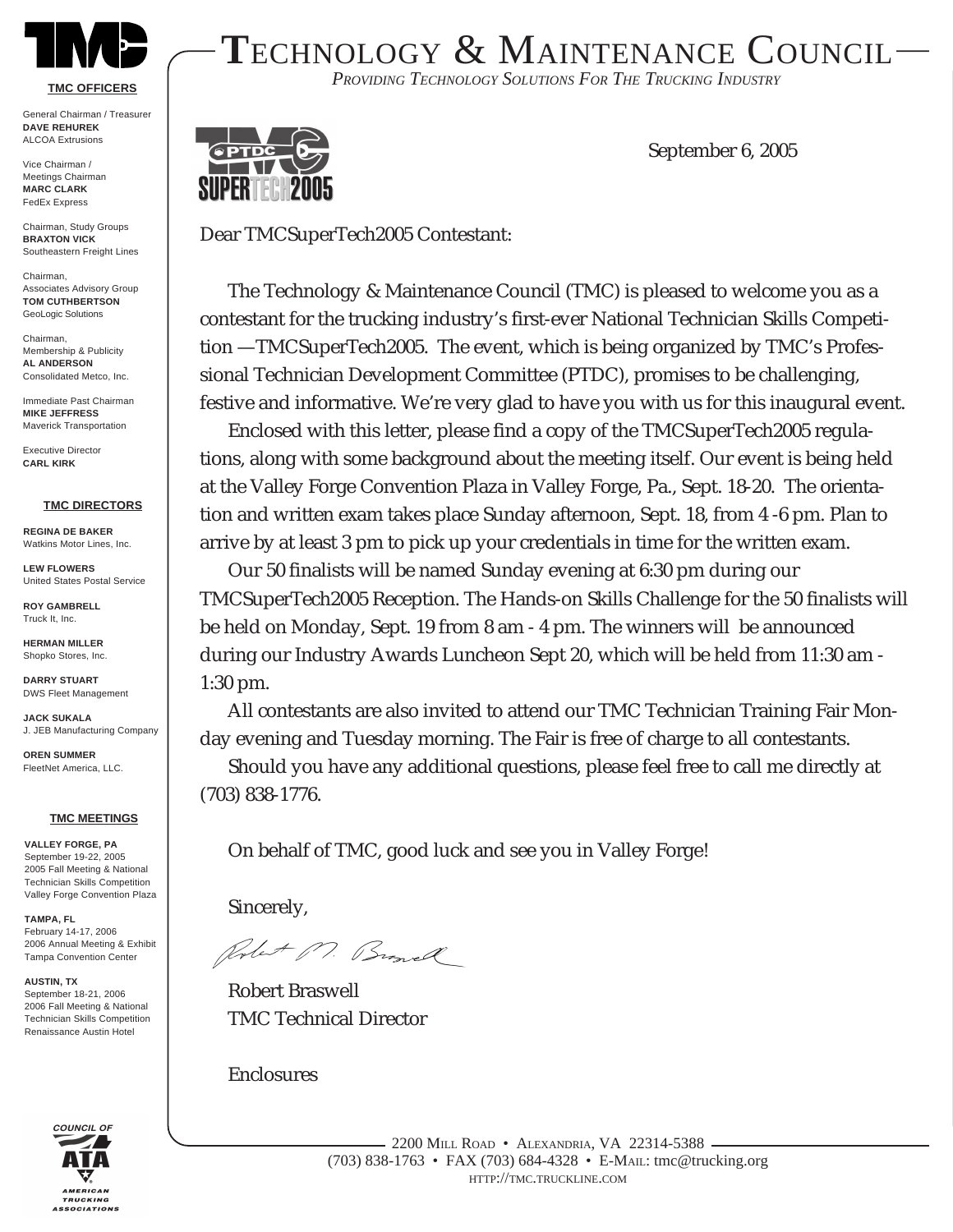## NATIONAL TECHNICIAN SKILLS COMPETITION **CH2005** Monday Hands-On Skills Challenge—Contestant Rotation Schedule SUPER

| <b>ROTATION</b>  | time            | <b>PMI</b>         | <b>Electrical/Electronics</b> | <b>Drivetrains</b> | <b>Brakes</b>      | <b>Steering/Suspension</b> |
|------------------|-----------------|--------------------|-------------------------------|--------------------|--------------------|----------------------------|
| 1st              | $8 - 8:30$      | 1, 2, 3, 4, 5      | 6,7,8,9,10                    | 11, 12, 13, 14, 15 | 16, 17, 18, 19, 20 | 21, 22, 23, 24, 25         |
| 2nd              | $8:35 - 9:05$   | 6,7,8,9,10         | 11, 12, 13, 14, 15            | 16, 17, 18, 19, 20 | 21, 22, 23, 24, 25 | 26,27,28,29,30             |
| 3rd              | $9:10 - 9:40$   | 11, 12, 13, 14, 15 | 16, 17, 18, 19, 20            | 21, 22, 23, 24, 25 | 26,27,28,29,30     | 31, 32, 33, 34, 35         |
| 4th              | $9:45 - 10:15$  | 16, 17, 18, 19, 20 | 21, 22, 23, 24, 25            | 26,27,28,29,30     | 31, 32, 33, 34, 35 | 36, 37, 38, 39, 40         |
| 5th              | $10:20 - 10:50$ | 21, 22, 23, 24, 25 | 26, 27, 28, 29, 30            | 31, 32, 33, 34, 35 | 36, 37, 38, 39, 40 | 41,42,43,44,45             |
| 6th              | 10:55-11:25     | 26,27,28,29,30     | 31, 32, 33, 34, 35            | 36, 37, 38, 39, 40 | 41,42,43,44,45     | 46,47,48,49,50             |
| 7th              | $11:30 - 12:00$ | 31, 32, 33, 34, 35 | 36, 37, 38, 39, 40            | 41,42,43,44,45     | 46,47,48,49,50     | 1, 2, 3, 4, 5              |
| 8th              | $12:45 - 1:15$  | 36, 37, 38, 39, 40 | 41,42,43,44,45                | 46,47,48,49,50     | 1, 2, 3, 4, 5      | 6,7,8,9,10                 |
| 9th              | $1:20 - 1:50$   | 41,42,43,44,45     | 46,47,48,49,50                | 1, 2, 3, 4, 5      | 6,7,8,9,10         | 11, 12, 13, 14, 15         |
| 10 <sub>th</sub> | $1:55 - 2:25$   | 46,47,48,49,50     | 1, 2, 3, 4, 5                 | 6,7,8,9,10         | 11, 12, 13, 14, 15 | 16, 17, 18, 19, 20         |

| <b>ROTATION</b> | time            | <b>Service Information</b> | <b>Open Rotation</b> | <b>HVAC</b>        | <b>Engines</b>     | <b>Open Rotation</b> |
|-----------------|-----------------|----------------------------|----------------------|--------------------|--------------------|----------------------|
| 1st             | $8 - 8:30$      | 26, 27, 28, 29, 30         | 31, 32, 33, 34, 35   | 36, 37, 38, 39, 40 | 41,42,43,44,45     | 46,47,48,49,50       |
| 2nd             | $8:35 - 9:05$   | 31, 32, 33, 34, 35         | 36, 37, 38, 39, 40   | 41,42,43,44,45     | 46,47,48,49,50     | 1, 2, 3, 4, 5        |
| 3rd             | $9:10 - 9:40$   | 36, 37, 38, 39, 40         | 41,42,43,44,45       | 46,47,48,49,50     | 1, 2, 3, 4, 5      | 6,7,8,9,10           |
| 4th             | $9:45 - 10:15$  | 41,42,43,44,45             | 46,47,48,49,50       | 1, 2, 3, 4, 5      | 6,7,8,9,10         | 11, 12, 13, 14, 15   |
| 5th             | $10:20 - 10:50$ | 46,47,48,49,50             | 1, 2, 3, 4, 5        | 6,7,8,9,10         | 11, 12, 13, 14, 15 | 16, 17, 18, 19, 20   |
| 6th             | 10:55- 11:25    | 1, 2, 3, 4, 5              | 6,7,8,9,10           | 11, 12, 13, 14, 15 | 16, 17, 18, 19, 20 | 21, 22, 23, 24, 25   |
| 7th             | $11:30 - 12:00$ | 6,7,8,9,10                 | 11, 12, 13, 14, 15   | 16, 17, 18, 19, 20 | 21, 22, 23, 24, 25 | 26,27,28,29,30       |
| 8th             | $12:45 - 1:15$  | 11, 12, 13, 14, 15         | 16, 17, 18, 19, 20   | 21, 22, 23, 24, 25 | 26, 27, 28, 29, 30 | 31, 32, 33, 34, 35   |
| 9th             | $1:20 - 1:50$   | 16, 17, 18, 19, 20         | 21, 22, 23, 24, 25   | 26,27,28,29,30     | 31, 32, 33, 34, 35 | 36, 37, 38, 39, 40   |
| 10th            | $1:55 - 2:25$   | 21, 22, 23, 24, 25         | 26, 27, 28, 29, 30   | 31, 32, 33, 34, 35 | 36, 37, 38, 39, 40 | 41,42,43,44,45       |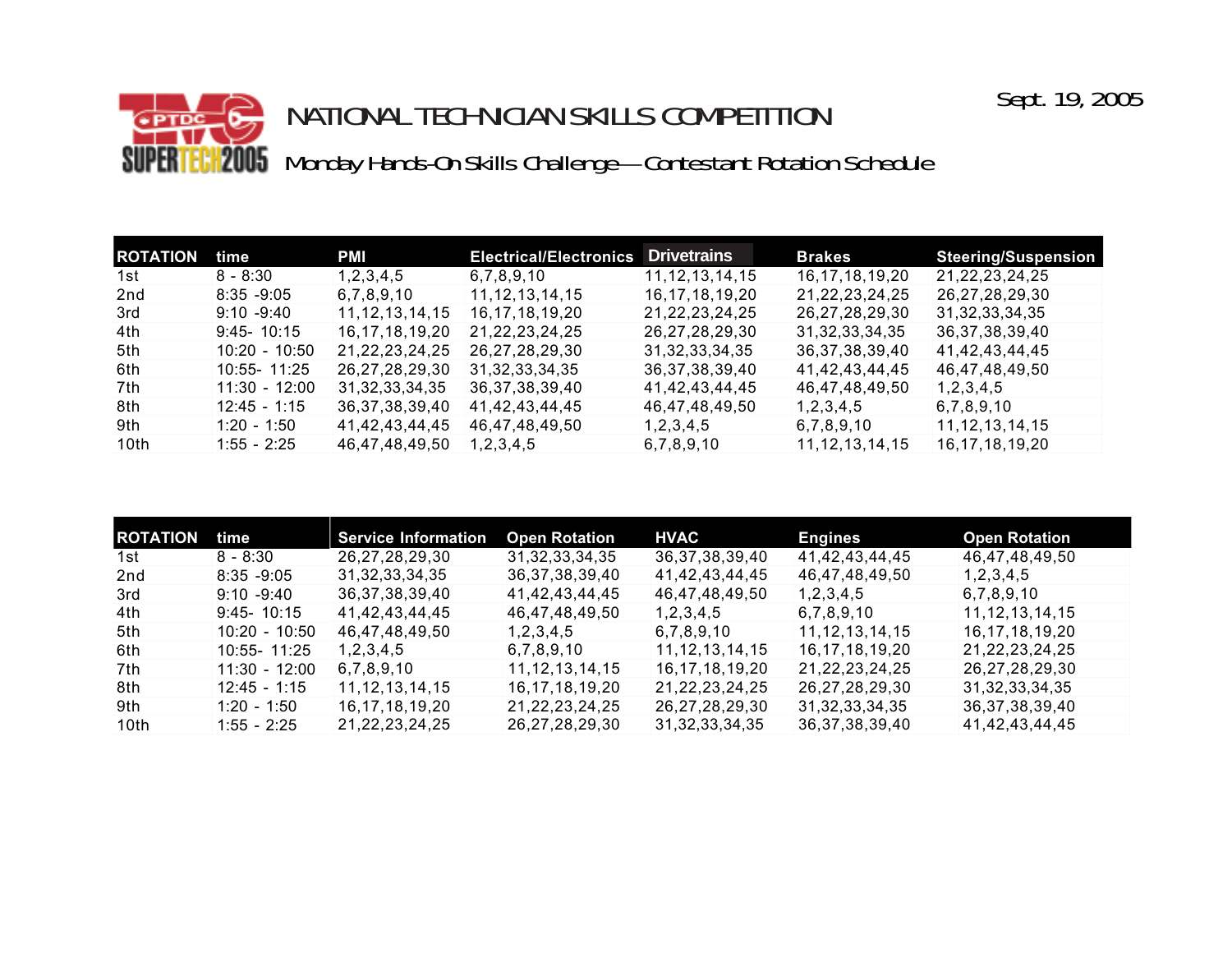

S-cam Brake Station—Judges Score Sheet

| Contestant #_________________                        | Total Score <b>with the Score and Score and Score and Score and Score and Score and Score and Score and Score and S</b> |                                                                                       |
|------------------------------------------------------|-------------------------------------------------------------------------------------------------------------------------|---------------------------------------------------------------------------------------|
| Task 1, Haldex ASA:                                  | Allowed                                                                                                                 | Actual                                                                                |
| 1. Spring brake fully released                       | 5 points                                                                                                                |                                                                                       |
| 2. Thread engagement of the push rod                 |                                                                                                                         |                                                                                       |
| into the clevis per specifications.                  | 5 points.                                                                                                               |                                                                                       |
| 3. Push rod/clevis lock nut installed and tightened. | 5 points.                                                                                                               |                                                                                       |
| 4. ASA installed on camshaft, spacer washers and     |                                                                                                                         |                                                                                       |
| snap ring or e clip installed.                       | 5 points.                                                                                                               |                                                                                       |
| 5. Clevis pin and retaining clips installed.         | 5 points.                                                                                                               |                                                                                       |
| 6. Haldex control arm hardware installed.            | 5 points.                                                                                                               |                                                                                       |
| 7. Cam shaft end play within specifications          |                                                                                                                         |                                                                                       |
| per axle manufacturer. {Meritor no spec}             |                                                                                                                         |                                                                                       |
| {Spicer 0.005-0.025"}                                | 5 points.                                                                                                               |                                                                                       |
| 8. ASA angle to push rod within specs.               | 5 points.                                                                                                               |                                                                                       |
| 9. ASA/brake free play within specs and recorded.    | 5 points.                                                                                                               |                                                                                       |
| 10. CVSA chamber applied stroke within specs         |                                                                                                                         |                                                                                       |
| and recorded.                                        | 5 points.                                                                                                               |                                                                                       |
| <b>Task 2, Meritor ASA:</b>                          | Allowed                                                                                                                 | Actual                                                                                |
| 1. Spring brake fully released                       | $2.5$ pts                                                                                                               |                                                                                       |
| 2. Correct clevis for the Meritor ASA.               | $2.5$ pts.                                                                                                              |                                                                                       |
| 3. Thread engagement of the push rod into the        |                                                                                                                         |                                                                                       |
| clevis per specifications.                           | 5 points.                                                                                                               |                                                                                       |
| 4. Push rod/clevis lock nut installed and tightened. | 5 points.                                                                                                               |                                                                                       |
| 5. ASA installed on camshaft, spacer washers         |                                                                                                                         |                                                                                       |
| and snap ring or e clip installed.                   | 5 points.                                                                                                               |                                                                                       |
| 6. Clevis pins and retaining clips installed.        | 5 points.                                                                                                               |                                                                                       |
| 7. Meritor pawl released during adjustment.          | 5 points.                                                                                                               |                                                                                       |
| 8. Cam shaft end play within specifications          |                                                                                                                         |                                                                                       |
| per axle manufacturer. {Meritor no spec}             |                                                                                                                         |                                                                                       |
| {Spicer 0.005-0.025"}                                | 5 points.                                                                                                               |                                                                                       |
| 9. ASA angle to push rod within specs.               | 5 points.                                                                                                               | $\frac{1}{2} \left( \frac{1}{2} \right)^2 + \frac{1}{2} \left( \frac{1}{2} \right)^2$ |
| 10. ASA/brake free play within specs and recorded.   |                                                                                                                         |                                                                                       |
| 11. CVSA chamber applied stroke within specs         |                                                                                                                         |                                                                                       |
| and recorded.                                        | 5 points.                                                                                                               |                                                                                       |
|                                                      |                                                                                                                         |                                                                                       |
|                                                      |                                                                                                                         |                                                                                       |
|                                                      |                                                                                                                         |                                                                                       |
|                                                      |                                                                                                                         |                                                                                       |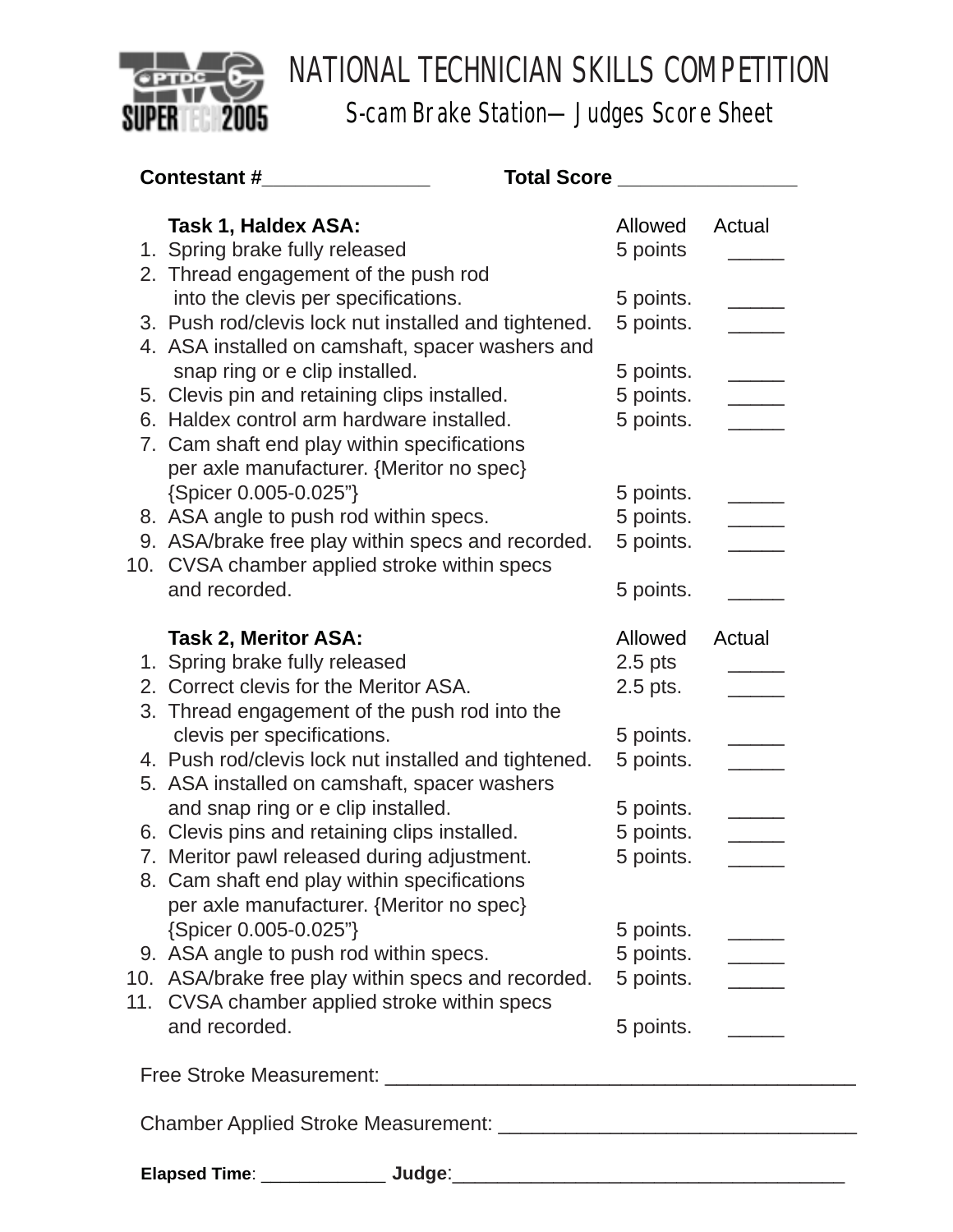

HVAC Station—Judges Score Sheet

**Contestant #\_\_\_\_\_\_\_\_\_\_\_\_\_\_\_ Total Score \_\_\_\_\_\_\_\_\_\_\_\_\_\_\_\_**

**Contestants will be told that A/C performance is poor and sometimes inoperative. Gauges will be connected but contestants will be instructed to check all gauge valves for proper position. Each item is worth 5 points.**

|    | <b>Task</b>                                                                  | <b>Allowed</b> | <b>Score</b> |
|----|------------------------------------------------------------------------------|----------------|--------------|
| 1. | Verify temperature/pressure of refrigerant and/or gauge connection. 5 points |                |              |
| 2. | Check belt tension and alignment.                                            | 5 points       |              |
| 3. | Set controls to proper position.                                             | 5 points       |              |
| 4. | Check all blower speeds.                                                     | 5 points       |              |
| 5. | Check all air modes.                                                         | 5 points       |              |
| 6. | Performance test.                                                            |                |              |
|    | Check for symptoms by sight. (leaks, mounting, APADs)                        | 5 points       |              |
|    | . Check high and low pressures.                                              | 5 points       |              |
|    | · Compare to performance chart                                               | 5 points       |              |
|    | · Check temperature and air flow.                                            | 5 points       |              |
|    | · Compare to performance chart.                                              | 5 points       |              |
|    | · Check lines for hot and cold.                                              | 5 points       |              |
| 7. | Check compressor clutch. (symptoms by sound)                                 | 5 points       |              |
|    | · Check voltage.                                                             | 5 points       |              |
|    | 8. Verify complaint - Does A/C clutch operate properly?                      | 5 points       |              |
|    | • Is air cold enough?                                                        | 5 points       |              |
| 9. | Safety                                                                       | 5 points       |              |
|    | 10. Troubleshooting                                                          |                |              |
|    | · Recognize & properly test system fault.                                    | 5 points       |              |
|    | · Properly repair system fault.                                              | 5 points       |              |
|    | · Recognize & properly test electrical fault.                                | 5 points       |              |
|    | · Properly repair electrical fault.                                          | 5 points       |              |

**Elapsed Time**: \_\_\_\_\_\_\_\_\_\_\_\_\_ **Judge**:\_\_\_\_\_\_\_\_\_\_\_\_\_\_\_\_\_\_\_\_\_\_\_\_\_\_\_\_\_\_\_\_\_\_\_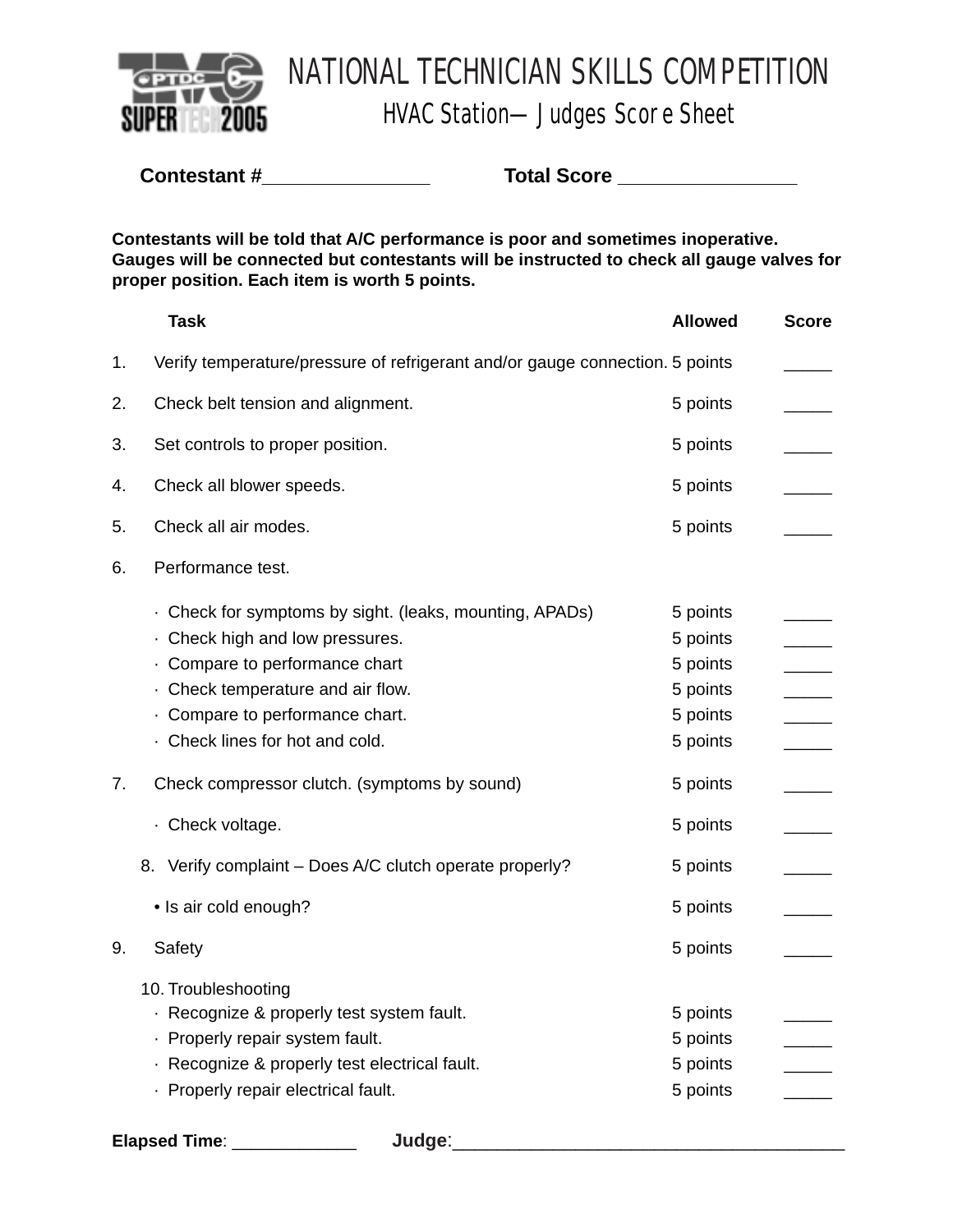

Electrical Station—Judges Score Sheet

|    | Contestant #                                                                | <b>Total Score Contract 1000</b> | (out of 100) |
|----|-----------------------------------------------------------------------------|----------------------------------|--------------|
| 1. | Measuring voltage drops in the Starting System's control circuit. (25 pts.) |                                  |              |
|    | Disconnect s-terminal                                                       |                                  | 5 points     |
|    | Draw 80 amps                                                                |                                  | 5 points     |
|    | Voltage drop of leg 1                                                       |                                  | 5 points     |
|    | Voltage drop of magnetic switch disc                                        |                                  | 5 points     |
|    | Voltage drop of leg 2                                                       |                                  | 5 points     |
| 2. | Measuring the resistance of electrical components. (25 pts.)                |                                  |              |
|    | Component 1                                                                 |                                  | 2 points     |
|    | Component 2                                                                 |                                  | 2 points     |
|    | Component 3                                                                 |                                  | 2 points     |
|    | Component 4                                                                 |                                  | 2 points     |
|    | Component 5                                                                 |                                  | 2 points     |
|    | Component 6                                                                 |                                  | 2 points     |
|    | Component 7                                                                 |                                  | 2 points     |
|    | Component 8                                                                 |                                  | 2 points     |
|    | Component 9                                                                 |                                  | 2 points     |
|    | Component 10                                                                |                                  | 2 points     |
|    | Component 11                                                                |                                  | 2 points     |
|    | <b>Diode</b>                                                                |                                  | 2 points     |
|    | Diode Scale                                                                 |                                  | 1 point      |
| 3. | Determine cause of problem with a lighting circuit . (25 pts.)              |                                  |              |
|    | Volt drop measurement                                                       |                                  | 2 points     |
|    | Source voltage                                                              |                                  | 2 points     |
|    | Resistance measurement                                                      |                                  | 2 points     |
|    | Logical approach                                                            |                                  | 2 points     |
|    | High resistance ground bulb #                                               |                                  | 17 points    |
|    | Measure a parasitic load. (25 pts.)                                         |                                  |              |
|    | Remove the battery cable                                                    |                                  | 5 points     |
|    | Insert the ammeter in series between the                                    |                                  |              |
|    | battery and removed cable                                                   |                                  | 5 points     |
|    | Measure and record the amp load                                             |                                  | 5 points     |
|    | If the technician uses the 300m amp scale                                   |                                  | 5 points     |
|    | If the technician used the fuse assembly first                              |                                  | 5 points     |
|    |                                                                             |                                  |              |

**Elapsed Time**: \_\_\_\_\_\_\_\_\_\_\_\_\_ **Judge**:\_\_\_\_\_\_\_\_\_\_\_\_\_\_\_\_\_\_\_\_\_\_\_\_\_\_\_\_\_\_\_\_\_\_\_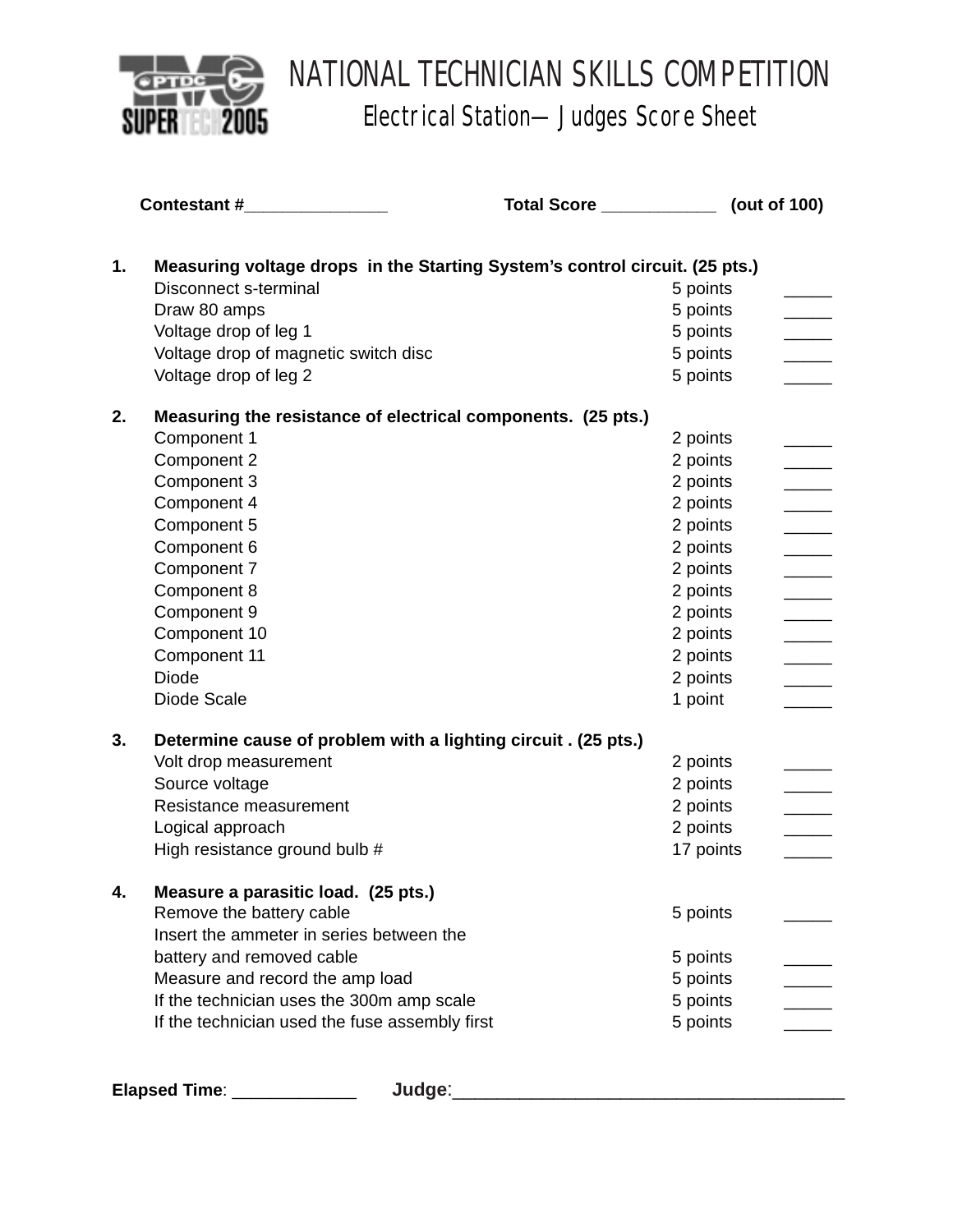

Service Information Station—Judges Score Sheet

**Contestant # Total Score [201] Contestant # Total Score** (out of 100)

**Directions:** To demonstrate your ability to retrieve service information from currently accepted industry sources, read each Heavy Truck related question carefully, then using one of the PC workstations, locate the appropriate service information, and then circle the correct answer. **Each question answered correctly is worth 10 points for a total possible of 150 points.**

**Note:** All questions shall be answered using the **Systems** button only.

- 1. On a Delco Remy 37MT Starter, what is the pull-in-winding voltage for a Model No. 1115595 24V solenoid? A) 20 Volts B) 5 Volts C) 10 Volts D) 7.5 Volts
- 
- 2. Upon disassembly of a water pump on a Detroit Diesel 8.2L V8, what is the maximum water pump bearing bore diameter allowed before water pump body replacement is necessary?

A)1.3970-1.3980" B)1.4500-1.4510" C)1.4970-1.4980" D)1.5970-1.5980"

3. Where is the Electronic Control Module located on a Freightliner Conventional and Cabover?

| A) Under drivers seat   | B) Left rear of engine              |
|-------------------------|-------------------------------------|
| C) Right rear of engine | D) Under center of instrument panel |

- 4. At what interval does the manufacturer recommend adding coolant extender to a Caterpillar 3406E that is using long life coolant?
	-
	-

A) 100,000 miles or every year B)150,000 miles or every 2 years

- C) 200,000 miles or every 2 years D) 300,000 miles or every 3 years
- 5. What is the maximum brake chamber force specification for Dana Spicer ES-D-225 air disc brakes?

| A) 2125 ft. lbs. (2881 N.m) |  | B) 3500 ft. lbs. (4745 N.m) |  |  |
|-----------------------------|--|-----------------------------|--|--|
| C) 3125 ft. lbs. (4237 N.m) |  | D) 2500 ft. lbs. (3389 N.m) |  |  |

6. On a Volvo VE D12 6-cylinder engine, when installing the cylinder liners, how far above the block should the sealing surface be?

| A) 0.0080-0.0085" (0.20-0.26 mm) |  |
|----------------------------------|--|
| C) 0" (0 mm)                     |  |

B) 0.003-0.005" (0.08-0.13 mm)

- D) 0.0059-0.0078" (0.15-0.20 mm)
- 7. What is the torque spec for the adjuster cap screw on a Rockwell automatic slack adjuster?
	- A) 15-20 ft. lbs. (20-27 N.m) B) 10-15 ft. lbs. (14-20 N.m)
	- C) 15-20 in. lbs. (1.7-2.3 N.m) D) 25-30 ft. lbs. (34-41 N.m)
- 8. What is the Rotor Coil Resistance Specification for a Leece-Neville 3625JC Series Alternator?

A) 2.0-2.2 Ohms B) 3.0-3.3 Ohms C) 1.9-3.7 Ohms D) 2.9-3.7 Ohms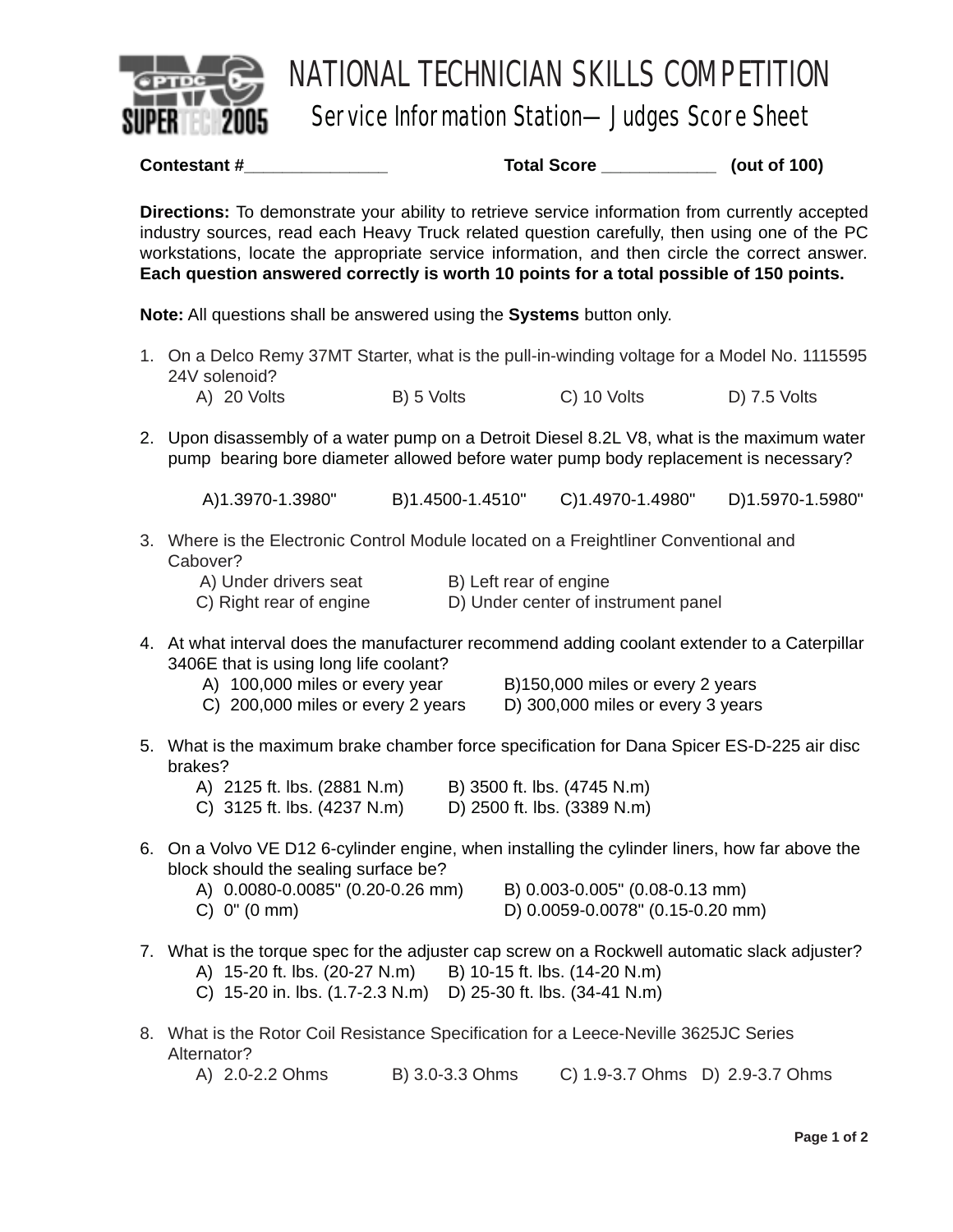- 9. What is the rear countershaft bearing preload for the Mack T2090 manual transmission? A) 0.024-0.018" B) 0.003-0.007" C) 0.002-0.006" D) 0.010-0.090"
- 10. What engine oil is recommended on a Ford 7.3L Diesel that is operated repeatedly below 32˚F (0˚C)?
	- A) 30W B) 5W30 C) 10W30 D) 15W40
- 11. To test if there is power to the Bendix 3800 Anti-Lock Brake System (ABS) module on a Navistar with air brakes, what connector and pin would you check at the ABS module?
	- A) Connector C412 pin "C" B) Connector C434 pin "J"
	- C) Connector C412 pin "B" D) Connector C443 pin "H"
- 12. When adjusting the valves on a Caterpillar 3406E 6-Cylinder engine, where is valve clearance measured for the intake valves? Where is valve clearance measured for the exhaust valves?
	- A) Exhaust valves: between rocker arm and bridge. Intake valves: between rocker arm and bridge.
	- B) Intake valves: between rocker arm and bridge. Exhaust valves: between rocker arm and valve stem.
	- C) Intake valves: between rocker arm and stem. Exhaust valves: between rocker arm and valve stem.
	- D) Intake valves: between rocker arm and stem. Exhaust valves: between rocker arm and bridge.
- 13. With a lowest possible ambient outside temperature of 30˚F (-1˚C), the approximate fluid capacity and recommended fluid for the Eaton-Fuller FS-8406 manual transmission is
	- A) 19.5 Pts. (9.23L) of Automotive Gear Oil API MT-1 75W
	- B) 18.0 Pts. (8.52L) of Heavy Duty Engine Oil MIL-L-2104 D 50
	- C) 14.0 Pts. (6.6L) of Dexron III Automatic Transmission Fluid
	- D) 19.5 Pts. (9.23L) of Eaton® Approved Synthetic Transmission Oil 50
- 14. In the event that the trinary switch on a Peterbilt HVAC system fails to shut the system off properly, situated next to the moisture indicator on the receiver-drier, rests a "Safety Switch" designed to vent pressure in excess of?
	- A) 350 psi (24.6 kg/cm2 ) B) 400 psi (28.1 kg/cm2 )
	- C) 450 psi  $(31.6 \text{ kg/cm}^2)$ ) D) 500 psi (35.2 kg/cm<sup>2</sup>)
- 15. What is the torque specification of the retarder module bolts marked 6 and 9 on the Allison HD 4070 automatic transmission built after transmission serial number 6610066447?
	- A) 38-45 ft. lbs. (51-61 N.m) B)18-21 in. lbs. (2.0-3.0 N.m)
	- C) 18-21 ft. lbs. (24-29 N.m) D) 74-88 ft. lbs. (100-120 N.m)

**Elapsed Time**: \_\_\_\_\_\_\_\_\_\_\_\_ **Judge**:\_\_\_\_\_\_\_\_\_\_\_\_\_\_\_\_\_\_\_\_\_\_\_\_\_\_\_\_\_\_\_\_\_\_\_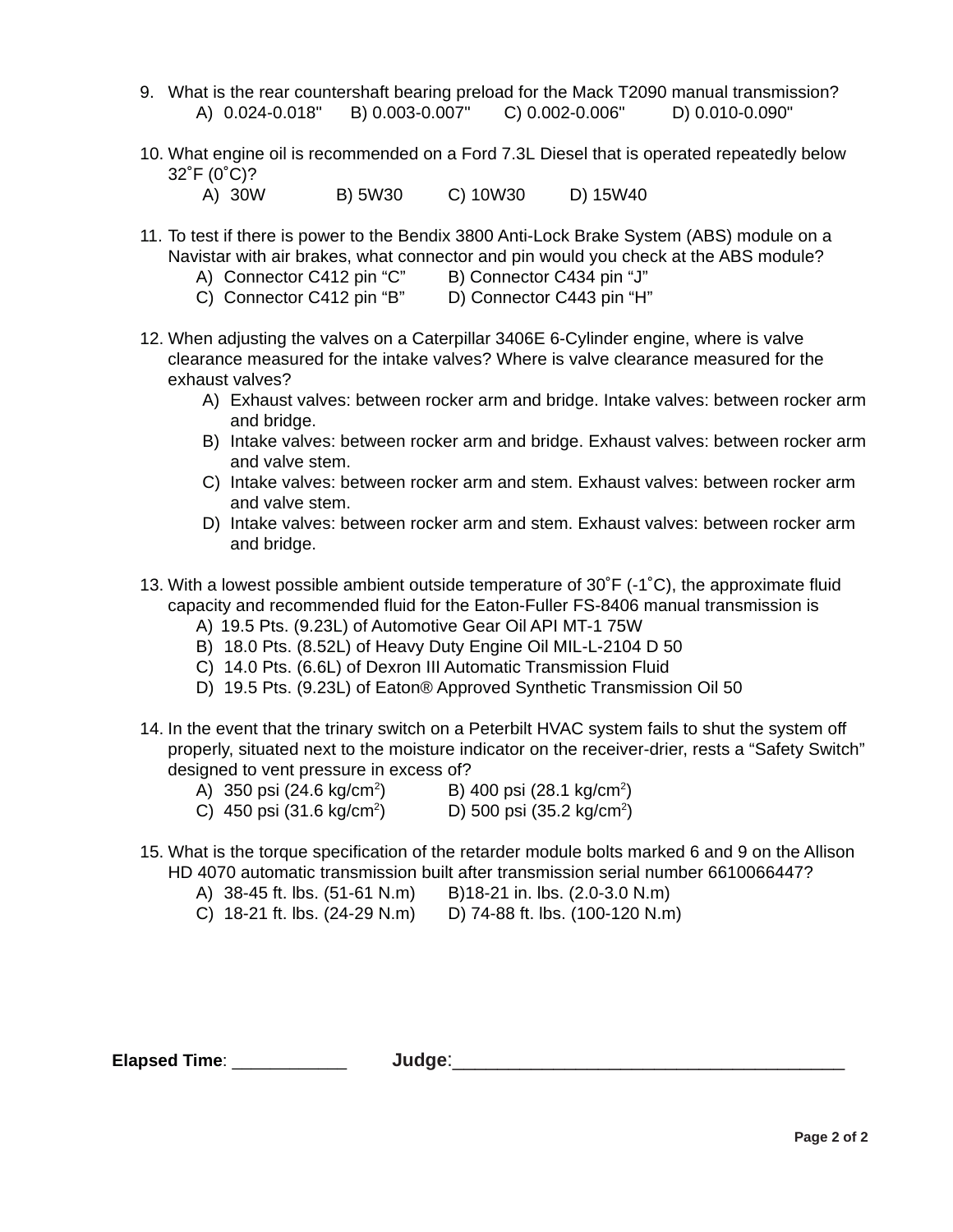

**Steering/Suspension Station-Judges Score Sheet** 

| Contestant# |  |
|-------------|--|
|-------------|--|

Total Score \_\_\_\_\_\_\_\_\_\_\_\_\_\_\_ (out of 100)

 $1<sub>1</sub>$ Driver Complaint / Condition: Driver stated that the truck has a harsh vibration during acceleration and a minor vibration during deceleration.

Cause / Problem:

Correction:

Driver Complaint / Condition: Driver stated that the vehicle has a  $2<sup>1</sup>$ rough ride and is excessively bouncy, after driving over a bump. Inspect the vehicle and determine the cause.

Cause / Problem:

Correction: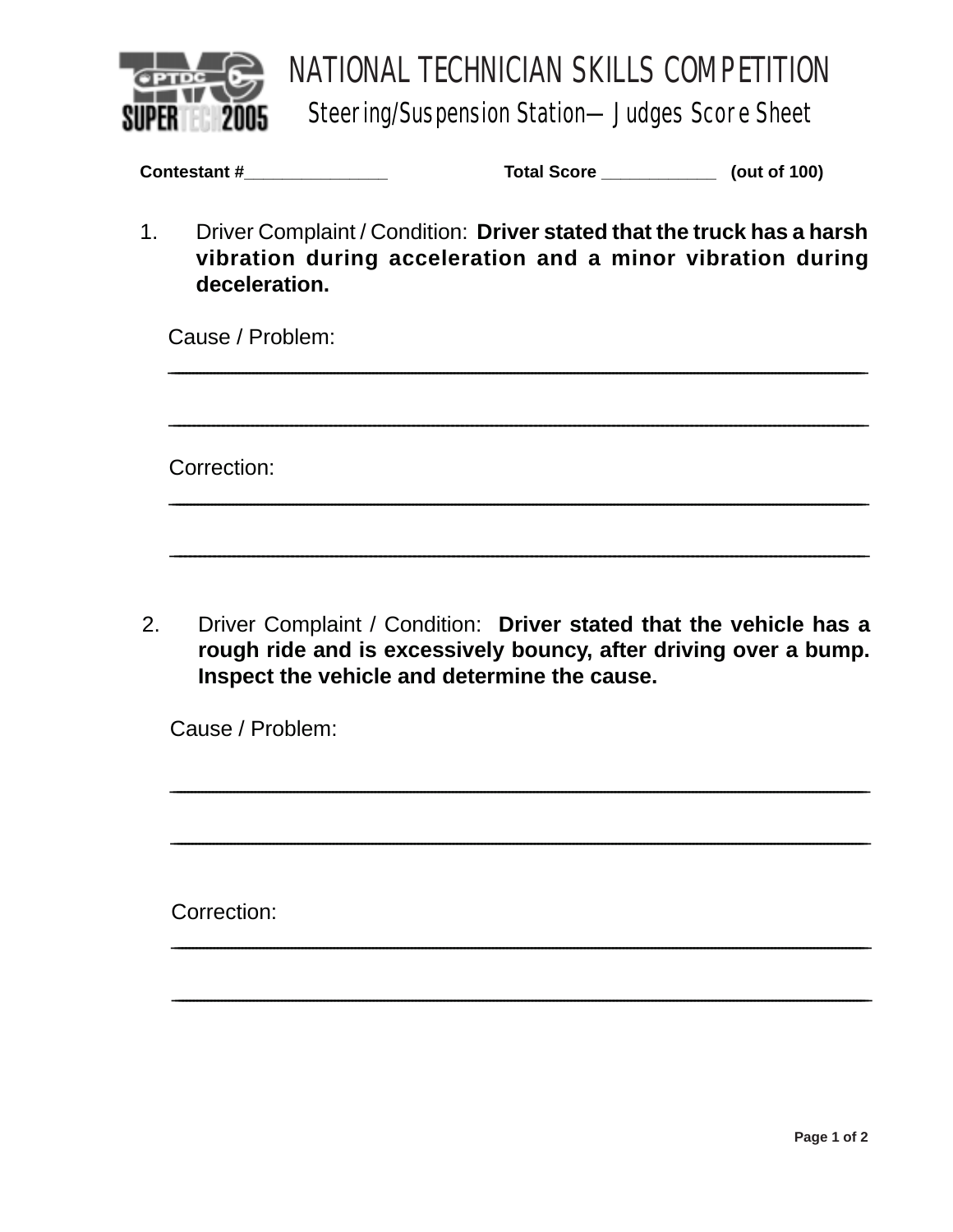Driver Complaint / Condition: Driver stated that steering wheel turns  $3<sub>1</sub>$ further in one direction than the other. Inspect the vehicle and determine the cause.

| Cause / Problem: |  |  |  |  |
|------------------|--|--|--|--|
|                  |  |  |  |  |
| Correction:      |  |  |  |  |
|                  |  |  |  |  |

Driver Complaint / Condition: Driver complains that truck pulls to the  $4.$ right and the steering wheel shakes excessively. Perform the correct tie rod end procedure, with the tools provided and determine if the tie rod end is the cause.

Cause / Problem:

Correction:

Elapsed Time: \_\_\_\_\_\_\_\_\_\_\_\_\_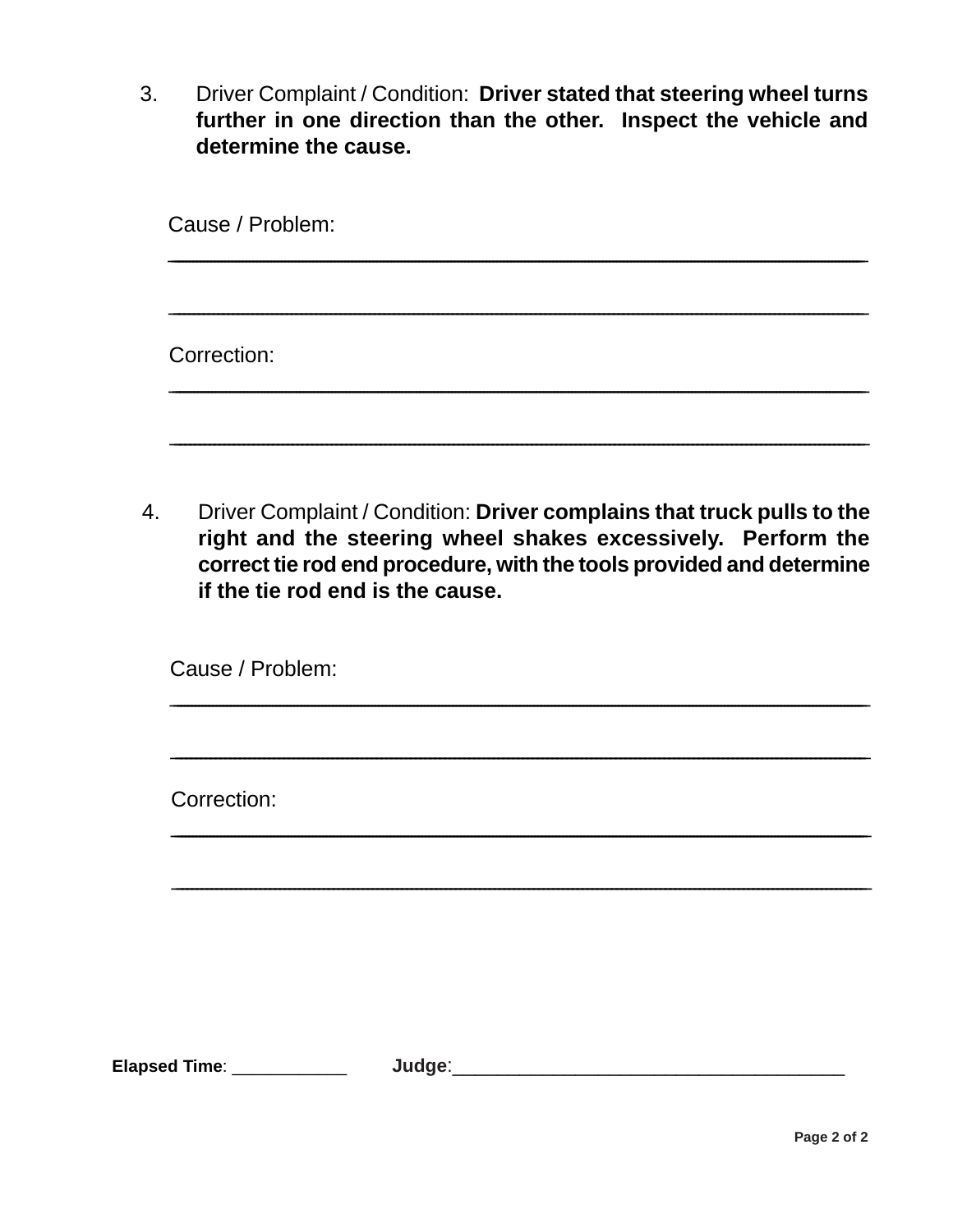

## Drivetrain #1 Station—Judges Score Sheet

**Contestant #\_\_\_\_\_\_\_\_\_\_\_\_\_\_\_ Total Score \_\_\_\_\_\_\_\_\_\_\_\_ (out of 100)**

*Using the Service Manual provided at this station, complete the following task and questions. (Circle the correct answer on questions 2 thru 6)*

**1)** Completely assemble the RTLO-16718 Shift Bar Housing. \_\_\_\_\_\_\_ *(Circle the correct answer on questions 2 thru 6)* 2) In the following nomenclature, what does the '9' represent? 'RTLO-20913A' A. Design Level – Improved Seal System B. Ratio Set C. Number of Forward Speeds D. Nominal Torque Capacity **3)** What is the correct torque value for the shift yoke lockscrews? A. 20-25 lb/ft B. 8-12 lb/ft C. 35-45 lb/ft D. 18-22 lb/ft 4) The filter/regulator assembly regulates the air pressure to: A. 38-43 PSI B. 58-63 PSI C. 48-53 PSI D. 68-73 PSI **5)** Once the shift bar housing is installed on the main case, the capscrews should be torqued to the following value: 25-35 lb/ft A. 35-45 lb/ft B. 45-55 lb/ft C. 55-65 lb/ft **6)** Referring to the power flow section, how many gearsets are being used in 3rd gear in a 13-speed? *(Note: One gearset equals three mating gears)* \_\_\_\_\_\_\_\_\_  $D.$  None – Stra**Thhough** he Box E. 2 F. 3 G. 4 **Elapsed Time**: \_\_\_\_\_\_\_\_\_\_\_\_ **Judge**:\_\_\_\_\_\_\_\_\_\_\_\_\_\_\_\_\_\_\_\_\_\_\_\_\_\_\_\_\_\_\_\_\_\_\_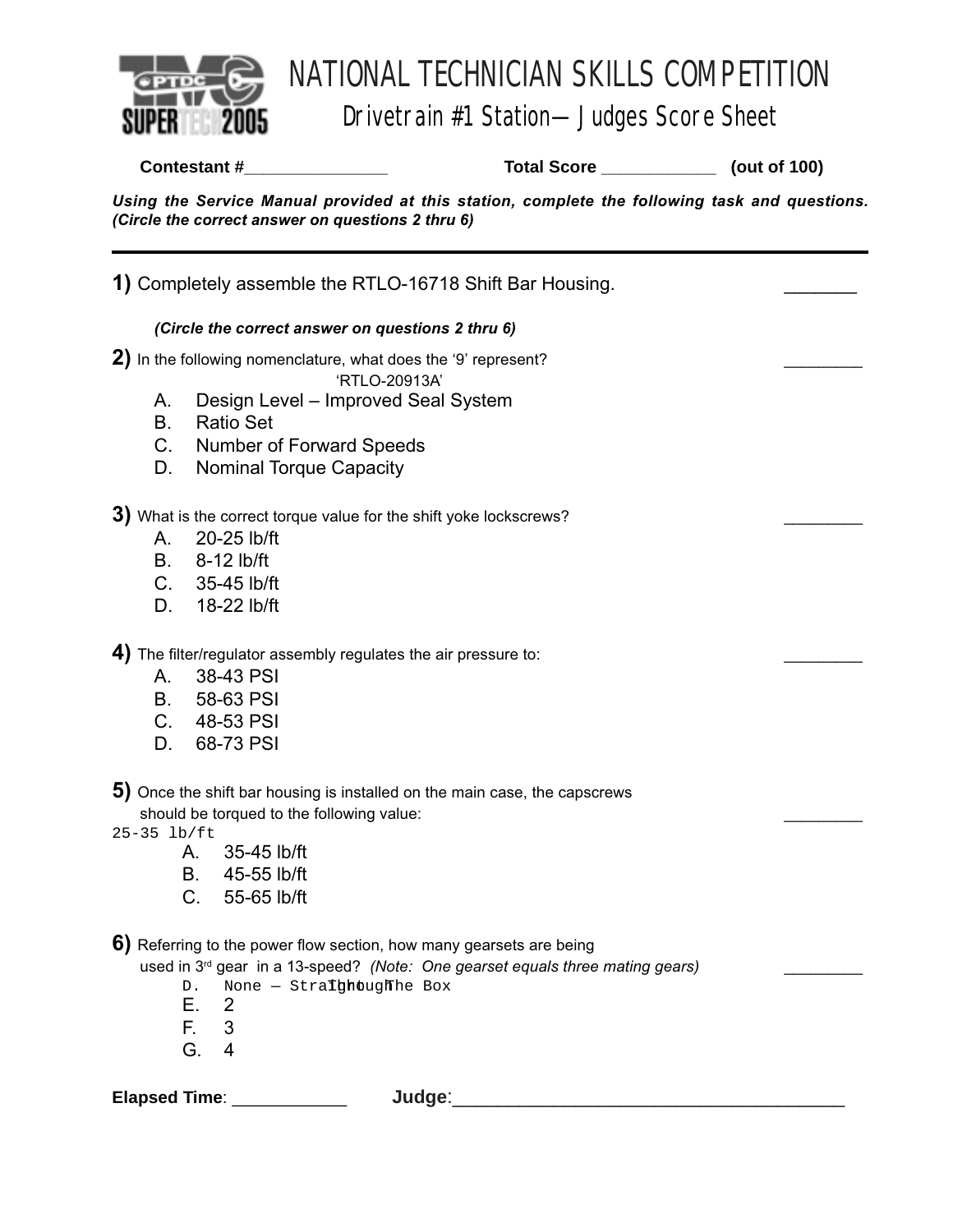

Drivetrain #2 Station—Judges Score Sheet

**Contestant #** 2001 2012 2012 2014 2014 2014 2015 2016 2017 2014 2015 2016 2017 2018 2017 2018 2019 2016 2017 20

# **Drive Axle Station**

## **IAD Component Identification, assembly and operation scoring sheet.**

- 1. Using the inter-axle differential assembly from a forward carrier, identify each component of the interaxle differential. Write in your answers below:
	- Item A<sup>direct</sup> and the set of the set of the set of the set of the set of the set of the set of the set of the set of the set of the set of the set of the set of the set of the set of the set of the set of the set of the s Item B Item C is a set of the contract of the contract of the contract of the contract of the contract of the contract of the contract of the contract of the contract of the contract of the contract of the contract of the contrac Item D Item E
- 2. Assemble the components onto the IAD stand.
- 3. Using the inter-axle differential assembly from a forward carrier, trace the power flow through the assembly. Conditions are; normal driving conditions, IAD unlocked. Start with the first component receiving torque and finish with the last component delivering torque. Write in your answers below:

| 1 <sup>st</sup> component- |  |
|----------------------------|--|
| 2 <sup>nd</sup> component- |  |
| 3rd component-             |  |
| 4 <sup>th</sup> component- |  |

- 4. Using the inter-axle differential assembly from a forward carrier, which two components are delivering torque equally? Write in your answers below:
	- 1.\_\_\_\_\_\_\_\_\_\_\_\_\_\_\_\_\_\_\_\_\_\_\_\_\_\_. 2.
- 5. Using the inter-axle differential assembly from a forward carrier, answer the following questions.
	- a. Which one component drives the rear drive axle?

\_\_\_\_\_\_\_\_\_\_\_\_\_\_\_\_\_\_\_\_\_\_\_\_\_\_\_.

\_\_\_\_\_\_\_\_\_\_\_\_\_\_\_\_\_\_\_\_\_\_\_\_\_\_\_.

- b. Which one component drives the forward drive axle?
- 6. Using the illustrations on the following page, identify whether or not differential action taking place in each of the three differentials. Complete the blanks with one of the following 2 choices. The first one is completed for you. NOTE: The spinning wheels are spinning at the same speed.
	- 1. Action
	- 2. No action

**Elapsed Time**: \_\_\_\_\_\_\_\_\_\_\_\_ **Judge**:\_\_\_\_\_\_\_\_\_\_\_\_\_\_\_\_\_\_\_\_\_\_\_\_\_\_\_\_\_\_\_\_\_\_\_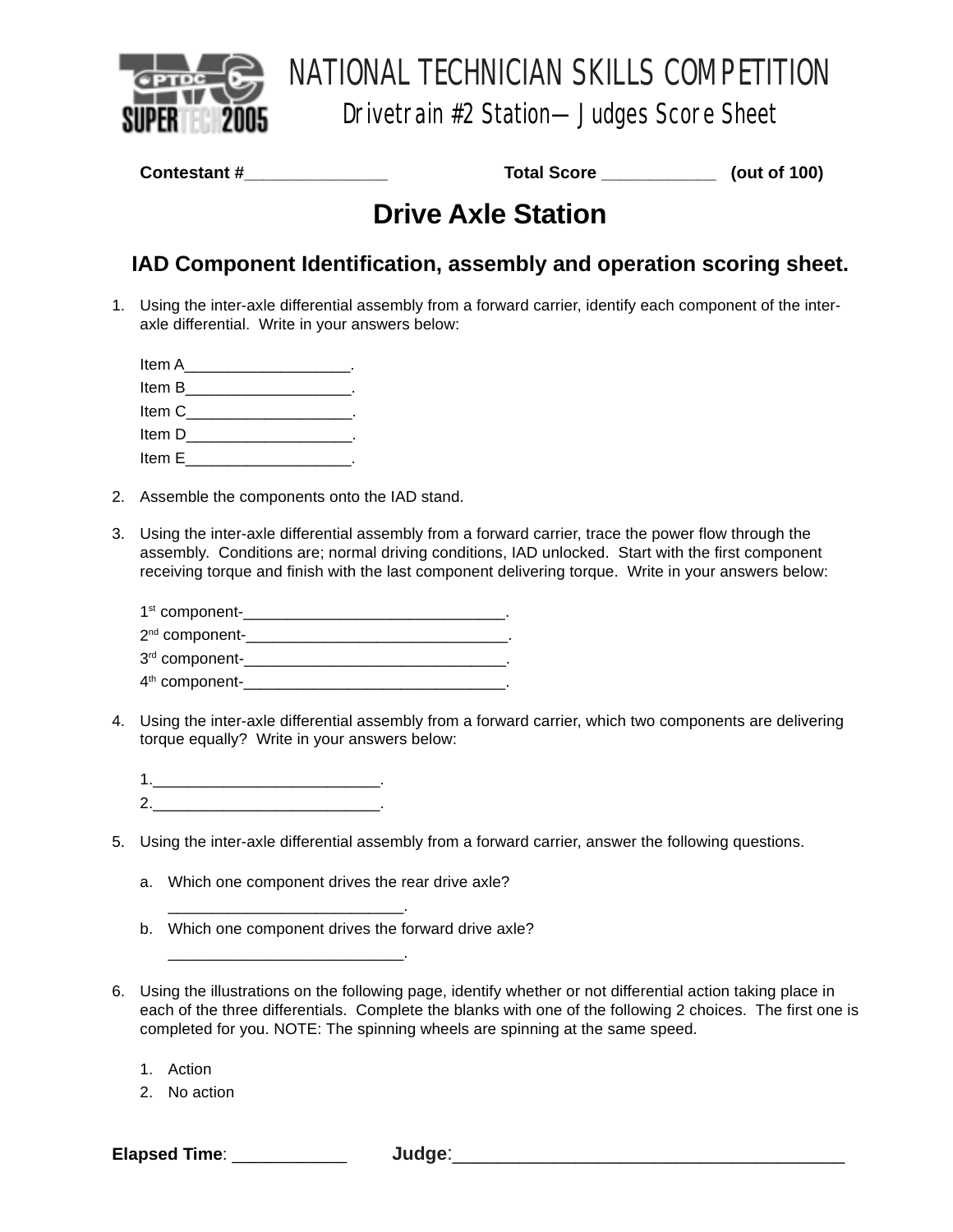

# PMI Station—Judges Score Sheet

| <b>Contestant #</b> |                                             | Total Score ____________ |            |    | (out of 100)               |       |  |
|---------------------|---------------------------------------------|--------------------------|------------|----|----------------------------|-------|--|
|                     | In Cab Inspection                           | Value                    | <b>Yes</b> | No | <b>Contestant Readings</b> | Score |  |
|                     | 1 Clutch Free Play                          | $\overline{2}$           |            |    |                            |       |  |
|                     | 2 City Horn                                 | $\overline{2}$           |            |    |                            |       |  |
|                     | 3 Windshield Washers                        | $\overline{2}$           |            |    |                            |       |  |
|                     | 4 Seat Belt Buckle loose                    | $\overline{2}$           |            |    |                            |       |  |
|                     | 5 Fire Extinguisher Mount                   | $\overline{2}$           |            |    |                            |       |  |
|                     | 6 Dome Light Inoperative                    | $\overline{2}$           |            |    |                            |       |  |
|                     | 7 Trailer brake handle loose                | $\overline{2}$           |            |    |                            |       |  |
|                     | 8 Checked DVIR book                         | 3                        |            |    |                            |       |  |
|                     | 9 Passenger side mirror haze?               | $\overline{2}$           |            |    |                            |       |  |
|                     | <b>Total assigned points</b>                | 19                       |            |    |                            |       |  |
|                     |                                             |                          |            |    |                            |       |  |
|                     | <b>DOT Air Brake Inspection</b>             |                          |            |    |                            |       |  |
|                     | 1 Air System Drained                        | 3                        |            |    |                            |       |  |
|                     | 2 Pressure at which light and buzzer go off | 3                        |            |    |                            |       |  |
|                     | 3 Air Compressor Build Time                 | 3                        |            |    |                            |       |  |
|                     | 4 Cut out pressure of the air governor      | 3                        |            |    |                            |       |  |
|                     | 5 Cut in pressure of the air governor       | 3                        |            |    |                            |       |  |
|                     | 6 Drain primary tank-secondary loss?        | 3                        |            |    |                            |       |  |
|                     | 7 Drain secondary tank-primary loss?        | 3                        |            |    |                            |       |  |
|                     | 8 System air leaks?                         | 3                        |            |    |                            |       |  |
|                     | 9 System leak check                         | 3                        |            |    |                            |       |  |
|                     | <b>Total assigned points</b>                | 27                       |            |    |                            |       |  |
|                     |                                             |                          |            |    |                            |       |  |
|                     | <b>Engine Compartment Inspection</b>        |                          |            |    |                            |       |  |
|                     | 1 Loose AC belt                             | $\overline{2}$           |            |    |                            |       |  |
|                     | 2 Intake manifold bolts missing             | $\overline{2}$           |            |    |                            |       |  |
|                     | 3 Oil leak right side of the engine         | $\overline{2}$           |            |    |                            |       |  |
|                     | 4   Fluid level-power steering              | $\overline{2}$           |            |    | LEVEL                      |       |  |
|                     | 5 Fluid level-oil level                     | $\overline{2}$           |            |    | <b>LEVEL</b>               |       |  |
|                     | 6 Fluid level-antifreeze                    | $\overline{2}$           |            |    | LEVEL                      |       |  |
|                     | 7 Coolant protection level checked          | 3                        |            |    |                            |       |  |
|                     | 8 Coolant protection level                  | $\overline{2}$           |            |    | <b>LEVEL</b>               |       |  |
|                     | 9 Refractometer used?                       | $\overline{2}$           |            |    |                            |       |  |
|                     | 10 Cricket gauge used?                      | $\overline{2}$           |            |    |                            |       |  |
|                     | 11 What was the belt tension?               | $\overline{2}$           |            |    |                            |       |  |
|                     | <b>Total assigned points</b>                | 23                       |            |    |                            |       |  |
|                     |                                             |                          |            |    |                            |       |  |

**(Continued on reverse)**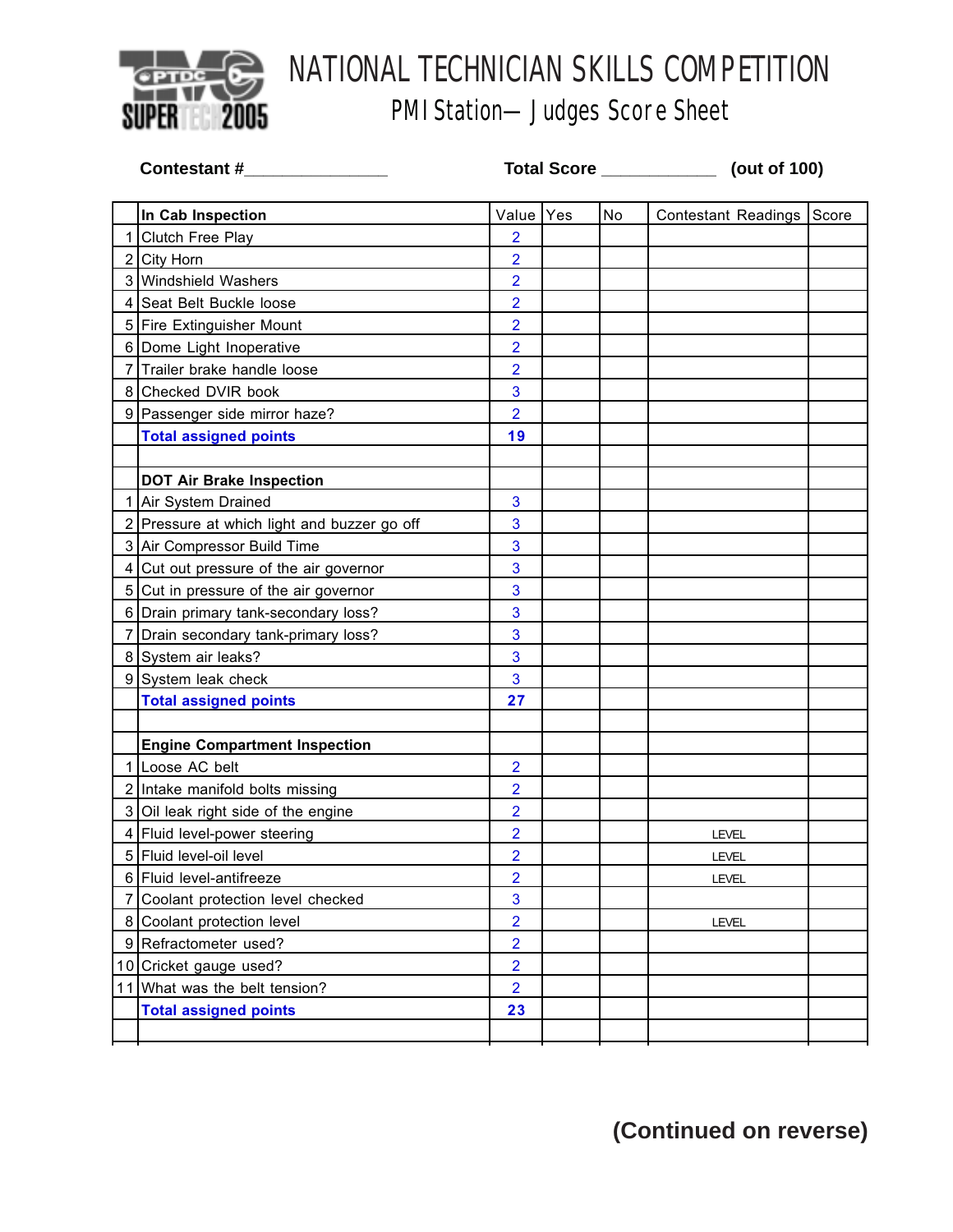# **(Continued from front page)**

# PMI Station—Judges Score Sheet

|             |                                              | Value Yes      | No | Contestant Readings Score |  |
|-------------|----------------------------------------------|----------------|----|---------------------------|--|
|             | <b>Tires and Wheels Inspection</b>           |                |    |                           |  |
| 1           | Check pressures using gauge?                 | $\overline{2}$ |    |                           |  |
|             | 2 Tread depths at three points, etc?         | $\overline{2}$ |    |                           |  |
|             | 3 Found loose lug nuts?                      | 3              |    |                           |  |
|             | 4 Checked rims for cracks, etc?              | $\overline{2}$ |    |                           |  |
|             | <b>Total assigned points</b>                 | 9              |    |                           |  |
|             |                                              |                |    |                           |  |
|             | <b>Wheel Bearing and Kingpin Inspection</b>  |                |    |                           |  |
|             | 1 Wheel bearing endplay                      | $\overline{2}$ |    |                           |  |
|             | 2 Dial indicator for kingpin check           | $\overline{2}$ |    |                           |  |
|             | 3 Jackstand under axle                       | 3              |    |                           |  |
|             | <b>Total assigned points</b>                 | $\overline{7}$ |    |                           |  |
|             |                                              |                |    |                           |  |
|             | <b>Brake Components Inspection</b>           |                |    |                           |  |
| $\mathbf 1$ | Checked drums, lining thickness?             | $\overline{2}$ |    |                           |  |
|             | 2 Checked brake rod stroke                   | $\overline{2}$ |    |                           |  |
|             | <b>Total assigned points</b>                 | 4              |    |                           |  |
|             |                                              |                |    |                           |  |
|             | <b>Steering Column/Gearbox Suspension</b>    |                |    |                           |  |
|             | and Steering Linkage Inspection              |                |    |                           |  |
| 1           | Did tech state lube as needed?               | $\overline{2}$ |    |                           |  |
|             | $2$ Play in the steering gearbox?            | $\overline{2}$ |    |                           |  |
|             | 3 Draglink tie rods inspected?               | $\overline{2}$ |    |                           |  |
|             | 4 Suspension, springs, shocks, etc. checked? | $\overline{2}$ |    |                           |  |
|             | <b>Total assigned points</b>                 | 8              |    |                           |  |
|             |                                              |                |    |                           |  |
|             | <b>End of PMI Update Paperwork</b>           |                |    |                           |  |
| 1           | Told judge need to fill out RO, etc?         | 3              |    |                           |  |
|             | <b>Total assigned points</b>                 | 3              |    |                           |  |
|             |                                              |                |    |                           |  |
|             |                                              |                |    |                           |  |
|             | <b>Workstation Assigned Points</b>           | 100            |    |                           |  |
|             | <b>Bonus Points</b>                          |                |    |                           |  |
|             | <b>Total workstation Score</b>               |                |    |                           |  |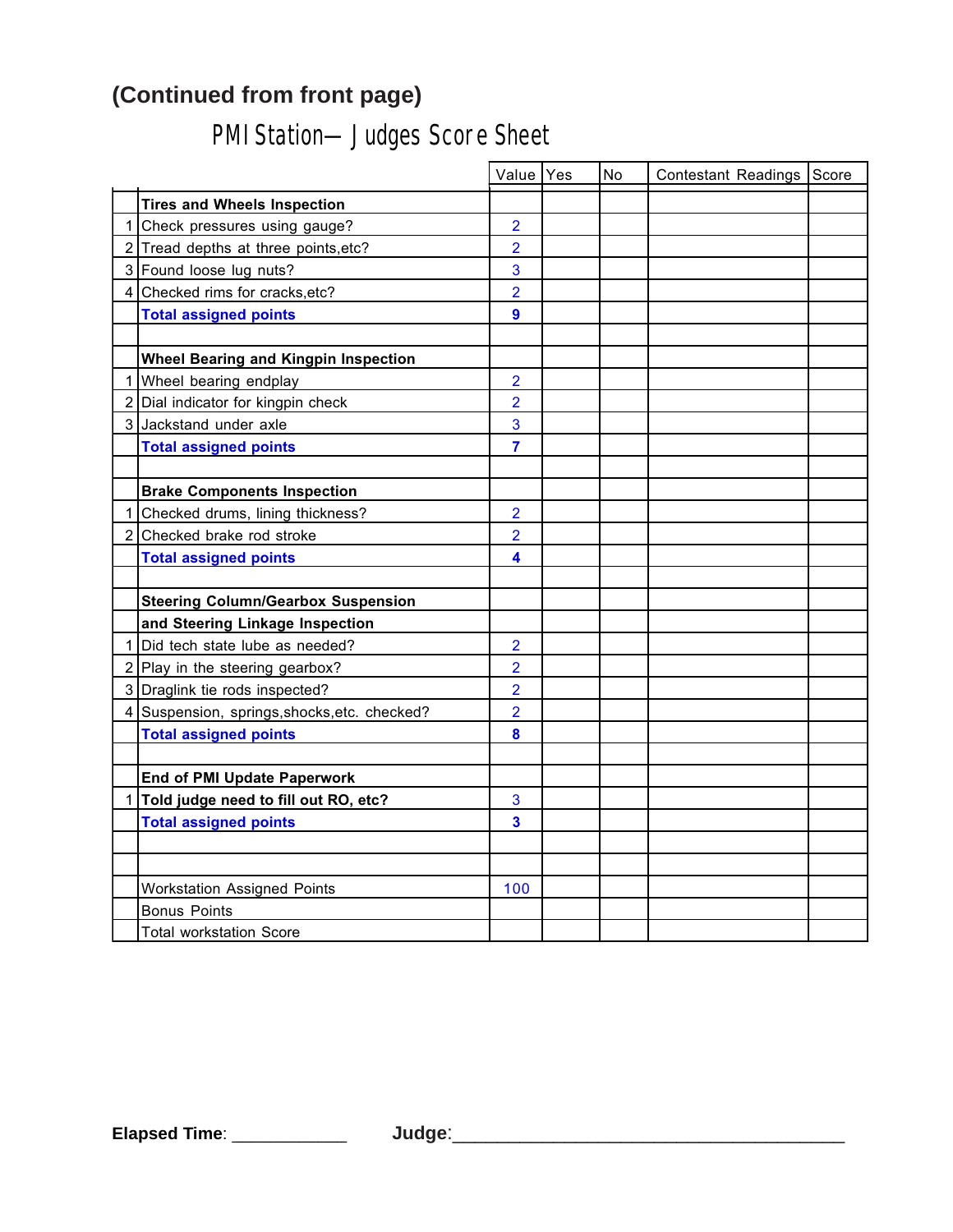

# NATIONAL TECHNICIAN SKILLS COMPETITION PMI Station—Judges Instructions

All safety precautions are to be observed during the assigned task- The vehicles **will not start** and all contestants must be informed that the areas where the vehicle would be running under normal testing will be VERBAL only, I.E. contestant will verbally explain inspection procedures.

- · Wheels chocked
- · Safety glasses
- · Gloves where appropriate
- · Ear protection where appropriate
- · Jack stands in place

If the proper safety precautions are not used, stop the task until the problem is identified and corrected. The contestant will have one chance to correct any safety infraction. If the problem is not corrected, then stop the contestant from proceeding with the task.

At the PMI workstation the contestant will be provided a vehicle and all tools, etc. to complete the required inspections. Contestant will perform the following inspections on the unit.

## **SCORING**

Each skills test section will be scored as noted. Potential assigned task points will be 100 points.

Individuals completing all of the assigned tasks and scoring 100 will receive 10 additional bonus points.

## **WORKSTATION TOOLS**

Bottle jack Jack stand Dial indicator and magnetic base Cricket gauge Refractometer Required hand tools Disposable Shop towels Antifreeze gauge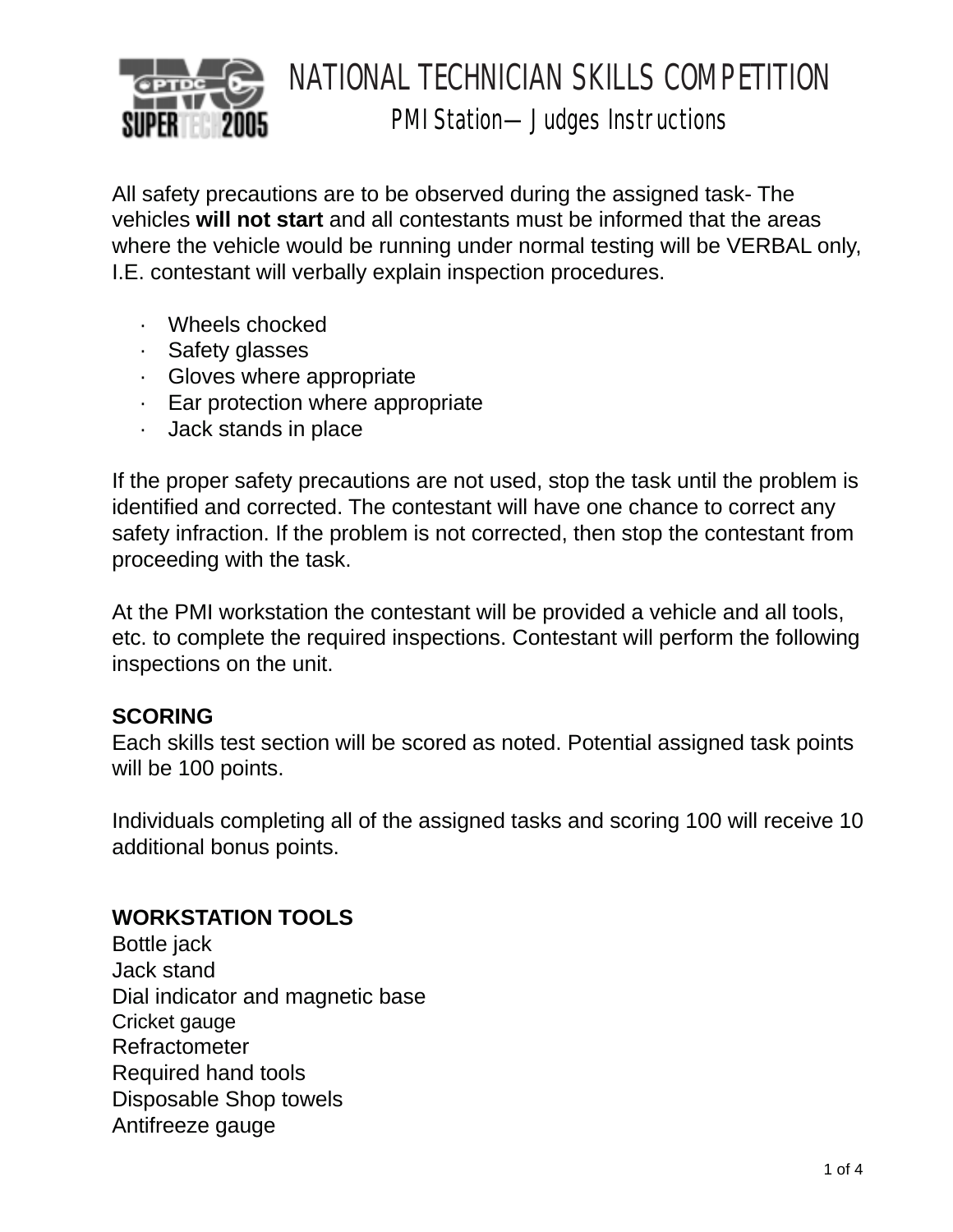## **A. IN CAB INSPECTION**

The contestant will inspect the DVIR book and inspect for defects on the systems inside the cab. Explain to the judge what was found defective and why it is defective.

The judge will document all the following on the answer sheet:

- · did the technician find all the bugs planted
- · were the explanations correct
- · did the technician do a thorough inspection

Induced defects in the cab are:

- 1. No free-play in clutch pedal (2 points)
- 2. City horn inoperative (2 points)
- 3. Windshield washers inoperative (2 points)
- 4. Seatbelt buckle assembly loose on drivers seat (2 points)
- 5. Fire extinguisher not mounted to unit (2 points)
- 6. Dome light inoperative (2 points)
- 7. Trailer brake valve handle loose (2 points)
- 8. Checked DVIR book for prior and current write ups, sign off (3 points)
- 9. Passenger side mirror hazy (2 points)

## **B. D.O.T. AIR BRAKE SYSTEM EVALUATION**

### **WARNING: DO NOT START VEHICLE**

While in the cab, the contestant will explain how to perform a brake system evaluation. Steps taken during the evaluation will be explained to the judge. The judge will determine if the responses given are accurate and if proper sequence of the test was followed.

- 1. Drain system; observe that the low air-warning buzzer and light are on; allow air pressure to build, (3 points)
- 2. As the air pressure builds when does the light and buzzer go off? (60- 75psi). (3 points)
- 3. Observe the air compressor build up time. (System should build air from 80-100psi in less than 40 seconds) (3 points)
- 4. Observe the cutout pressure of the air governor. (Cutoff between 120- 135psi) (3 points)
- 5. Bleed off air and observe governor cut in pressure. (Should be 20 psi between cut in and cut out pressure) (3 points)
- 6. Check air tank check valves unit at max pressure drain primary tank. Does the secondary tank lose pressure? (Should not loose any) (3 points)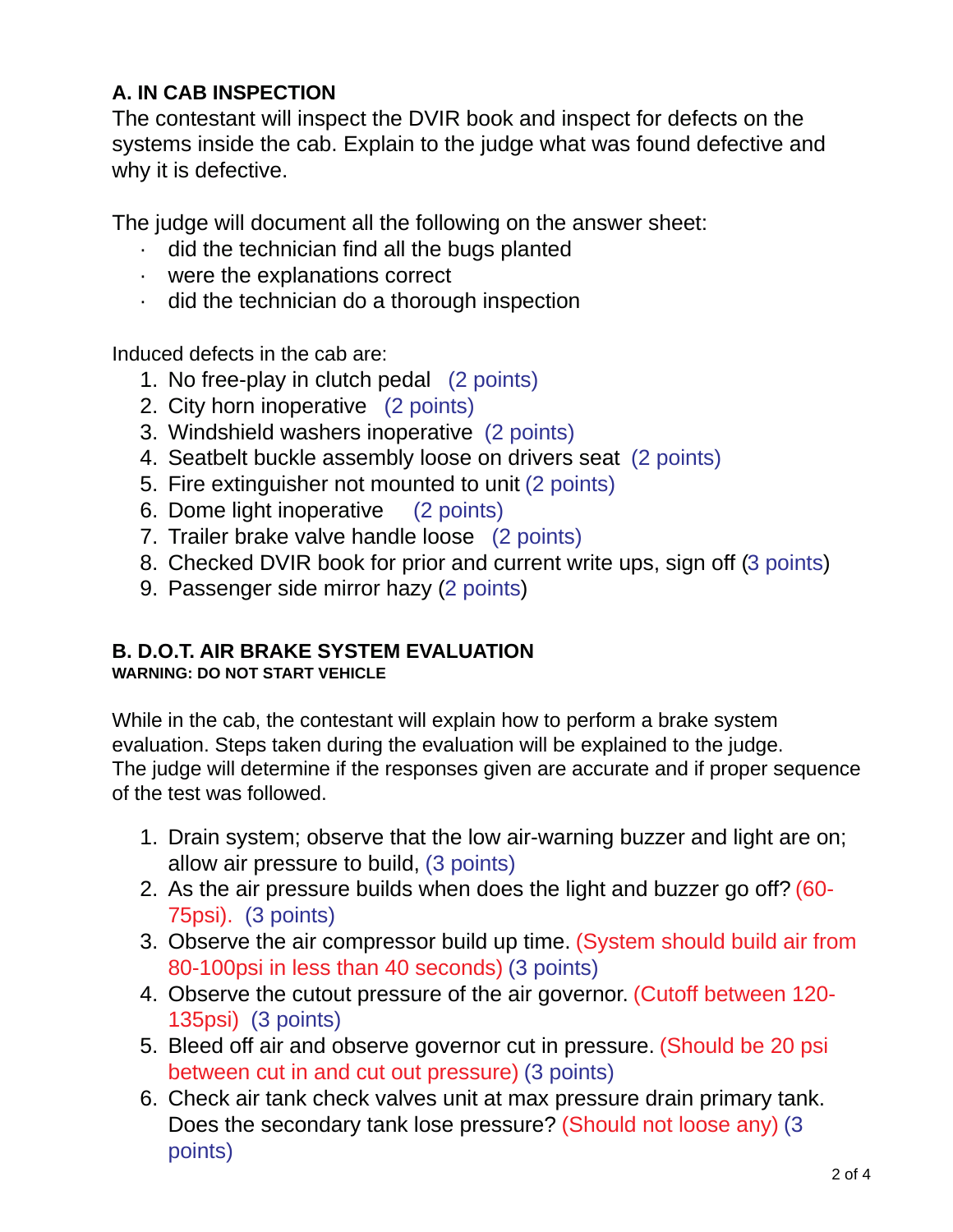- 7. Build air and repeat steps, drain secondary tank. Does primary tank loose pressure? (Should not loose any) (3 points)
- 8. Build air to max in unit, shut off unit and check for air leaks. (No more than 4 psi in two minutes.) (3 points)
- 9. Release parking brake then apply foot valve, let system stabilize and check for leaks. (No more than 6 psi in two minutes) (3 points)

## **C. ENGINE COMPARTMENT INSPECTION**

The contestant will inspect the engine and other components for defects, inspect for leaks, proper fluid levels and protection levels. Contestant will explain to the judge what was found and why it failed or passed the inspection.

The judge will determine if the induced defects in the engine compartment were detected.

- 1. Were all bugs found in engine compartment?
	- · Loose a/c belt (2 points)
	- · Bolts missing in intake manifold (2 points)
	- · Oil leak on right side of engine (2 points)
- 2. Were all fluid levels checked?
	- · Power steering level (2 points)
	- · Oil level(2 points)
	- · Anti freeze level(2 points)
- 3. Was the protection level checked? (3 points)
	- · What was the coolant protection level? (2 points)
	- · Did the tech use a refractometer to check the coolant protection level? (2 points)
- 4. Did technician use cricket gauge to check belt tension? (2 points)
	- · What was the belt tension? (2 points)

## **D. TIRES AND WHEELS INSPECTION**

The contestant will inspect the Tire and Wheel assembly's and explain to the judge the proper steps and results of the inspection.

- 1. Did the technician check pressures using air gage? (2 points)
- 2. Did the technician check tread depths at three points around the tire with proper gage while looking for matching size, tread patterns, cuts, debris, etc? (2 points)
- 3. Did the Technician find the loose lug nut/nuts? (3 points)
- 4. Did the Technician look for cracks or defects in rim assembly? (2 points)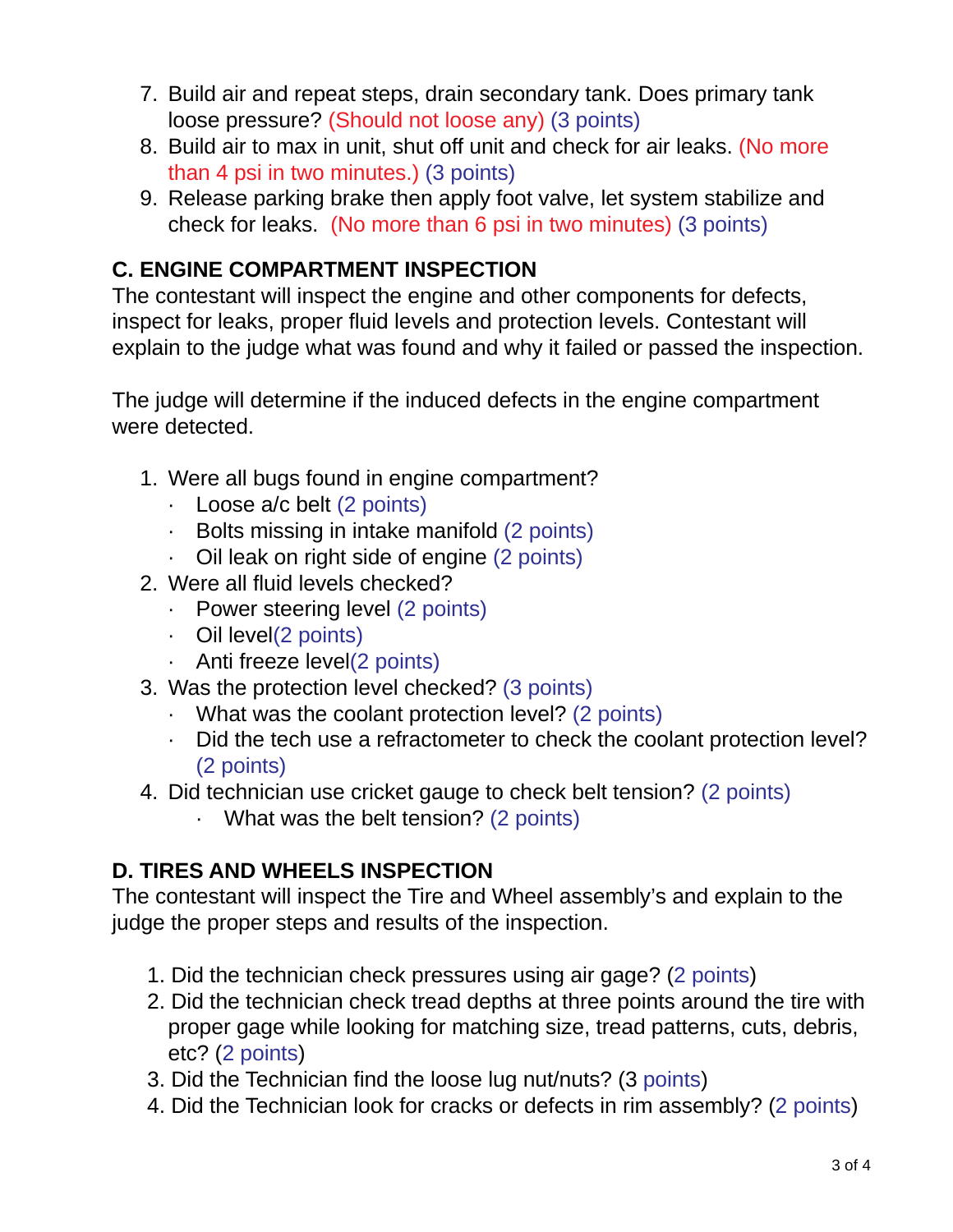## **E. WHEEL BEARING AND KINGPIN INPSECTION**

The contestant will inspect the front end of the unit and inspect king pin for wear and proper wheel bearing endplay. The contestant will explain to the judge what steps he is taking and the results of his inspection to the judge.

The judge will determine if the contestant accurately performed the inspection.

- 1. Did the technician get the proper endplay readings? (Should be .001-.005") (2 points)
- 2. Did the technician use dial indicator for measuring king pin wear? (2 points)
- 3. Did the technician use proper safety procedures (jack stands)? (3 points)

## **F. BRAKE COMPONENTS INSPECTION**

Contestant will inspect brake components and explain results to the Judge.

- 1. Did the technician check the drums, hoses and brake lining thickness? ( 2 points)
- 2. Did the technician check brake rod stroke? ( 2 points)

## **G. STEERING COLUMN/GEAR BOX, SUSPENSION AND STEERING LINKAGE INSPECTION**

The contestant will inspect the steering column including the gearbox, all linkage and suspension components, explain to the judge proper steps taken and results of the inspection. The judge will determine if the technician performed the inspection correctly:

- 1. Did the tech state lubricate suspension/steering as needed? (2 points)
- 2. Was there play in the steering gearbox? (2 points)
- 3. Was the draglink/tie rod components inspected? (2 points)
- 4. Was the suspension, springs, shocks, shackles and mounts checked? (2 points)

## **H. END OF PM INSPECTION**

At this point the contestant would fill out the repair order and update any necessary paperwork and explain to the Judge why it's important.

### 1- Told judge the need to fill out repair order and update paperwork? (3 points)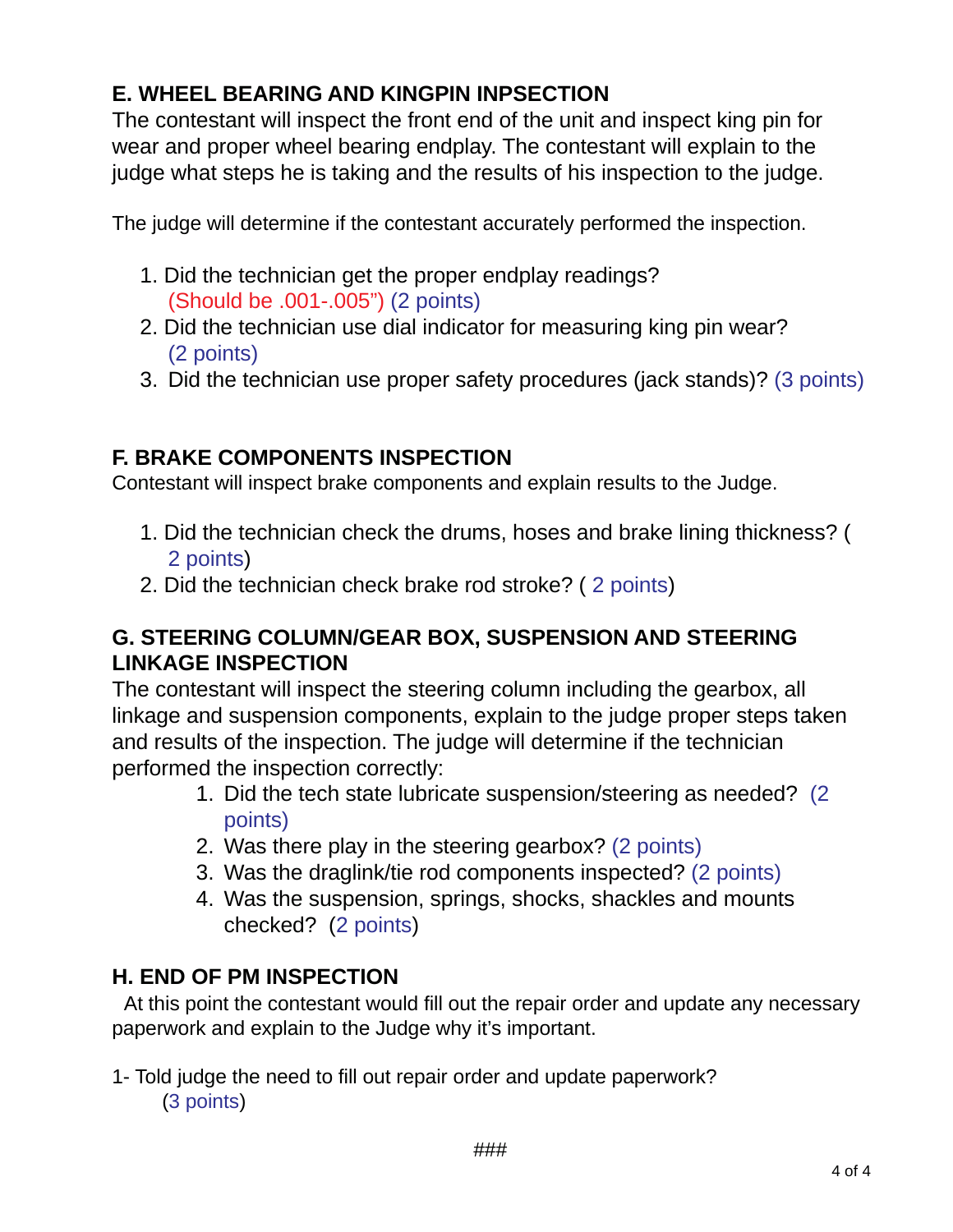

Brakes Station—Information Sheet

## **Necessary equipment: (items 13-15 to be provided by PTDC, items 16a-e to be provided by Snap-On Tools)**

A. Station

- 1. 5- Trailer axles with brakes on training stand, 3 from Meritor and 2 from Spicer.
	- a. 16.5 x 7 brake
	- b. Camshaft =  $28$  spline and 1.5" dia.
	- c. 30/30 long stroke chambers
- 2. 75- Contestant Instructions and Skills Tests
- 3. 6 Meritor Trailer Axle Maintenance Manuals (MM 14)
- 4. 6 BSFB Cam Brake Maintenance Manuals {BW7258}
- 5. 6 Haldex ASA Maintenance Manuals {L30033HBS of BW7257}
- 6. 6- Meritor ASA templates of each color for a total of 30 (Tan, brown, yellow, green, and white)
- 7. 6- Meritor automatic slack adjusters; 28 spline, 1.5" dia., 5.5" length.
- 8. 6- Haldex automatic slack adjusters; 28 spline, 1.5" dia., 5.5" length.
- 9. 6-Single hole clevises; 5/8" x 18 thread.
- 10. 6-Dual hole clevises; 5/8" x 18 thread.
- 11. Assortment of camshaft selective washers, snap rings and Eclips.
- 12. Assortment of clevis pin retainers, both small and large.
- 13. 7- 6' or 8' group meeting table
- 14. 10- chairs
- 15. 120 psi air drop
- 16. Hand tools; one (1) for each axle, 5 total
	- a. Combination wrench set to include 5/16, 7/16, Ω, 9/16.
	- b. Standard, needle nose and side cutter pliers
	- c. Snap ring pliers set
	- d. Soap stone marker
	- e. Rule/tape measure
- B. Contestant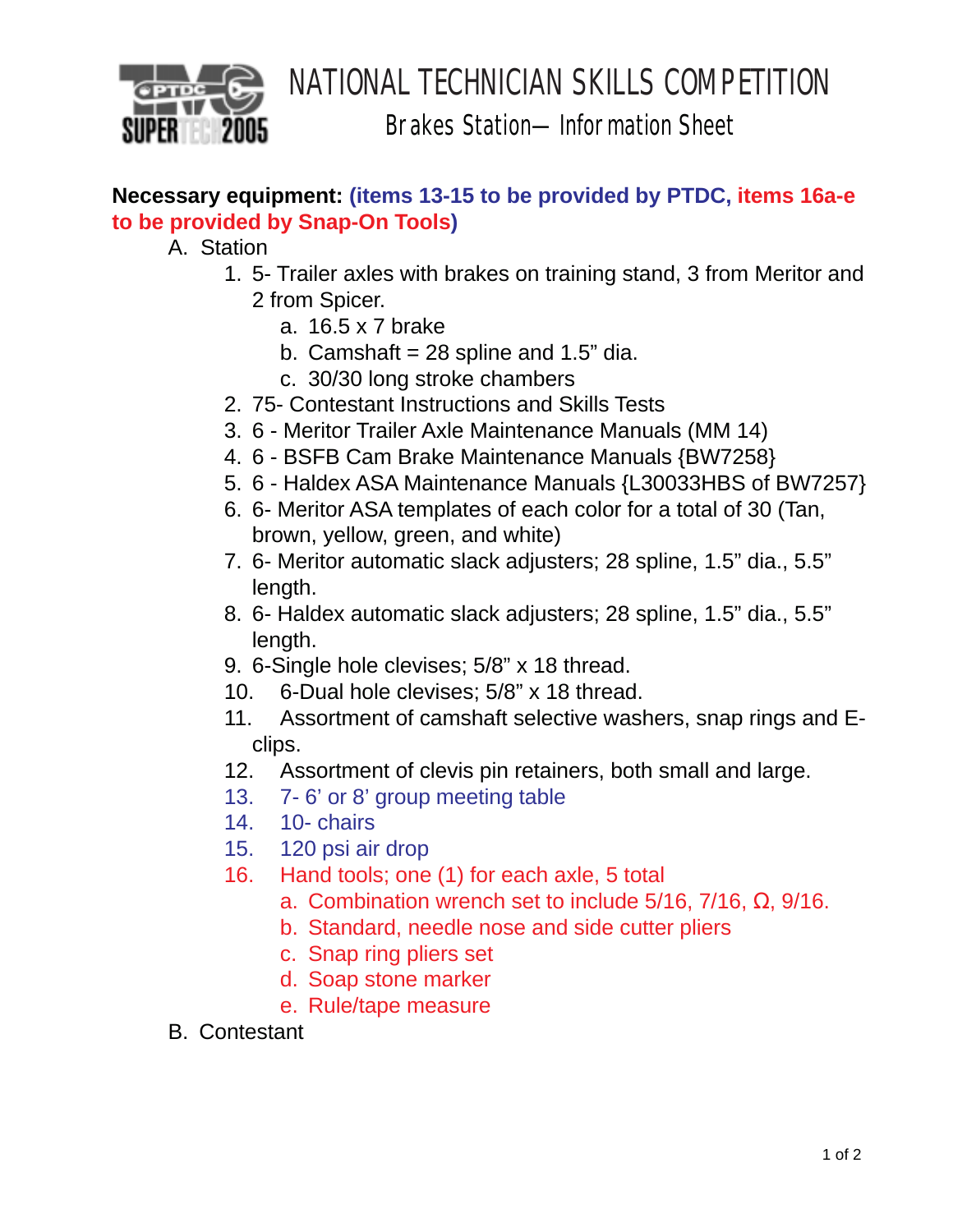## Brakes Station—Information Sheet (continued)

- a. Safety glasses and shoes
- b. Pencils

### **Station starting condition:**

- 1. Each trailer axle will be set up as follows:
	- a. 16.5 x 7 inch brake, including all hardware and camshaft installed.
	- b. Cast brake drum installed.
	- c. Long stroke 30/30 air chamber installed.
	- d. ASA, spacer washers, and snap ring or e clip removed.
	- e. ASA clevis and push rod/clevis lock nut removed.
	- f. Haldex control arm bracket removed.
- 2. Each work bench will be set up as follows:
	- a. 1 of each: Meritor ASA, Haldex ASA (AA1 or S ABA),
	- b. 1 single hole ASA clevis and 1 double hole clevis.
	- c. Clevis pins and retainers.
	- d. Push rod/clevis lock nut.
	- e. Meritor ASA templates.
	- f. Haldex bracket kit.
	- g. Meritor, Haldex installation manuals.
	- h. Shop towels.
	- i. Hand tools.
	- j. Tape measure
	- k. Soap stone marker
	- l. Contestant instructions and score sheet.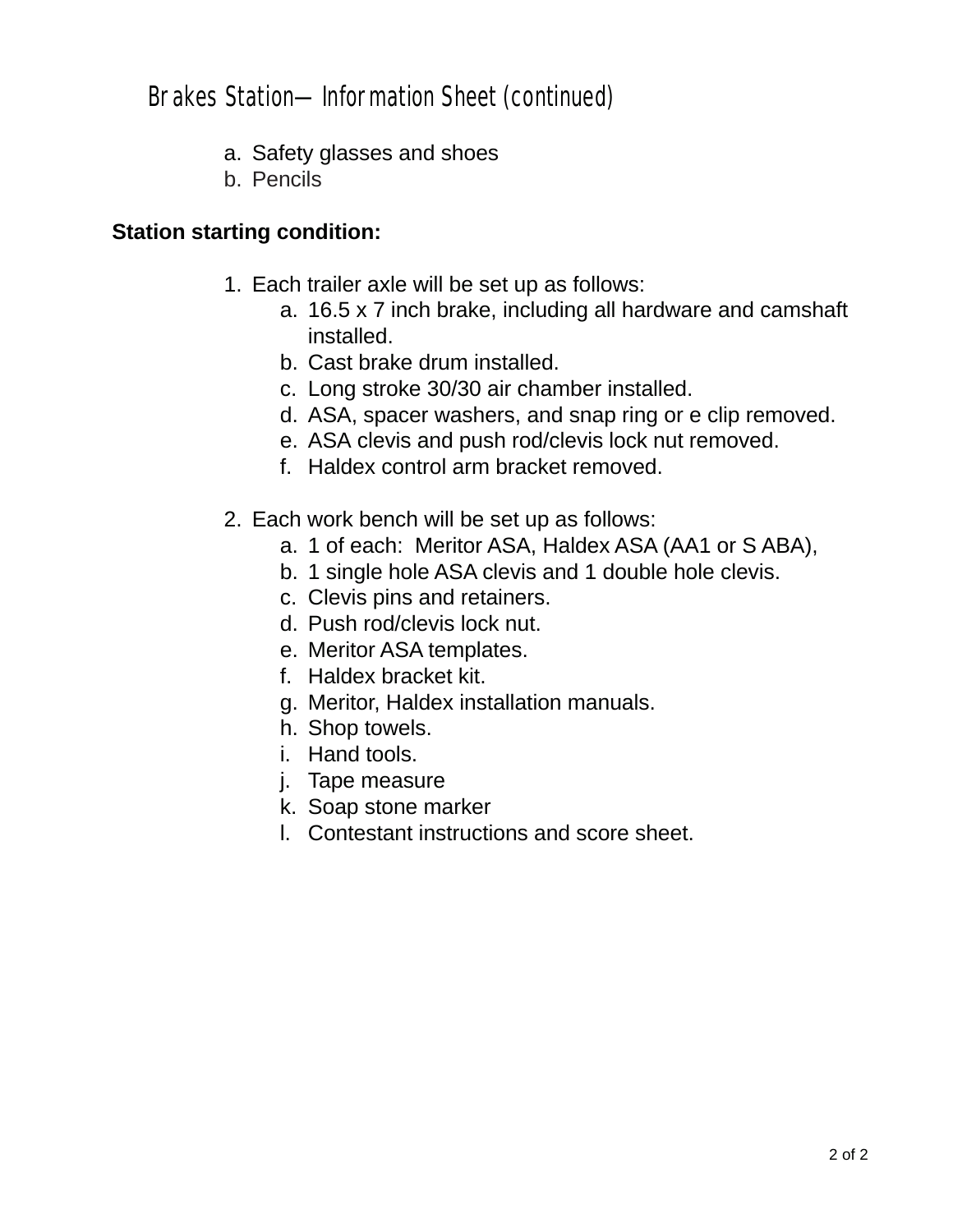

## PMI Station—Information Sheet

## **PMI Workstation Objectives**

During the PMI workstation task, proper safety precautions should be observed. Improper safety procedures will count against an individual. Contestant will perform the following inspections on the unit:

### **In cab inspection:**

Contestant will inspect the DVIR book for write ups and proper sign off and for defects on the systems inside the cab and explain to the judge what was found defective and why it is defective.

### **D.O.T. air brake system evaluation: Contestant will not start vehicle.**

While in the cab, contestant will explain the proper steps on how to perform a D.O.T. air brake system evaluation. Steps taken during the evaluation will be explained to the judge.

### **Engine compartment inspection:**

Contestant will inspect the engine and other components for defects. Inspect for leaks, proper fluid levels and protection levels. Explain to the judge what was found and why it failed or passed inspection.

### **Tires and wheels inspection:**

Contestant will inspect the Tire and Wheel assembly's and explain to the judge the proper steps and results of the inspection.

### **Wheel bearing and kingpin inspection:**

Contestant will inspect the king pin for wear and for proper bearing endplay. The contestant will explain the steps taken and the results to the judge.

### **Brake component inspection**

Contestant will inspect brake components and explain results to the Judge.

### **Steering column/gear box, suspension and steering linkage inspection:**

Contestant will inspect the steering column including the gearbox, all linkage and suspension components. Explain to the judge proper steps taken and results of the inspection.

### **End of PM inspection**

At this point contestant would fill out the repair order, update any necessary paperwork and explain to the Judge why it's important.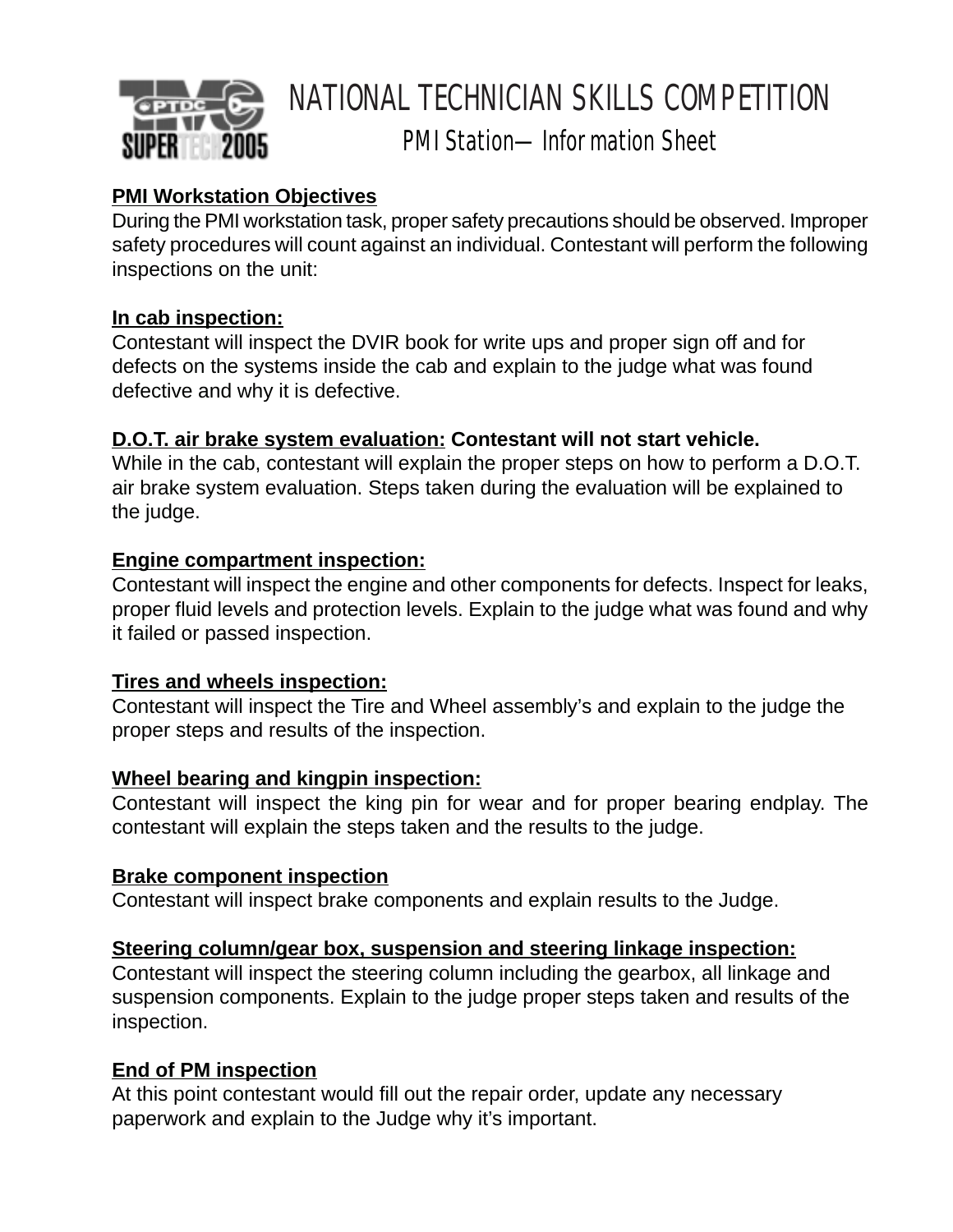

# NATIONAL TECHNICIAN SKILLS COMPETITION Drivetrain (Drive Axle) Station—Information Sheet

## **Necessary equipment: (items 6-8 to be provided by PTDC)**

- A. Station
	- 1. 6- sets of inter-axle differential components
		- a. Input shaft, IAD assembly, forward side gear, rear side gear, clutch collar.
	- 2. 75- Contestant Instructions and Skills Tests
	- 3. 6- Rear Drive Axle Maintenance Manuals
	- 4. 6- Rear Drive Axle Parts Books
	- 5. 6- IAD training stands
	- 6. 6- work benches
	- 7. 1- group meeting table (chairman's table)
	- 8. 10- chairs
- B. Contestant
	- a. Safety glasses b. Safety shoes c. Pencils

## **Station starting condition:**

- 1. Each work bench will be set up as follows:
	- a. 5 inter-axle differential components (disassembled).
	- b. Training stand.
	- c. Contestant instructions and skills test.
	- d. Meritor parts book. (PB-9147)
	- e. Meritor maintenance manual (MM 5L).

## **Judge responsibilities:**

- 1. Remain sitting at each station during the test.
- 2. Be available to answer questions from the contestant.
- 3. Questions will be answered only if they relate to station procedures and not to specific details of a test question or task.
- 4. Arrange tools and manuals in a predetermined order prior to each new contestant entering the station for consistency.
- 5. Score contestant tests on the **Judges Score Sheet** after completion and return to the station chairman throughout the day.
- 6. Do not do anything that may distract the contestant during their test.
- 7. Do not physically assist the contestant during the skills test.
- 8. If you need help or have questions, ask the station chairman.
- 9. At the end of the 30 minute skills test, collect the skills test from the contestant and direct that contestant to the chairman's table.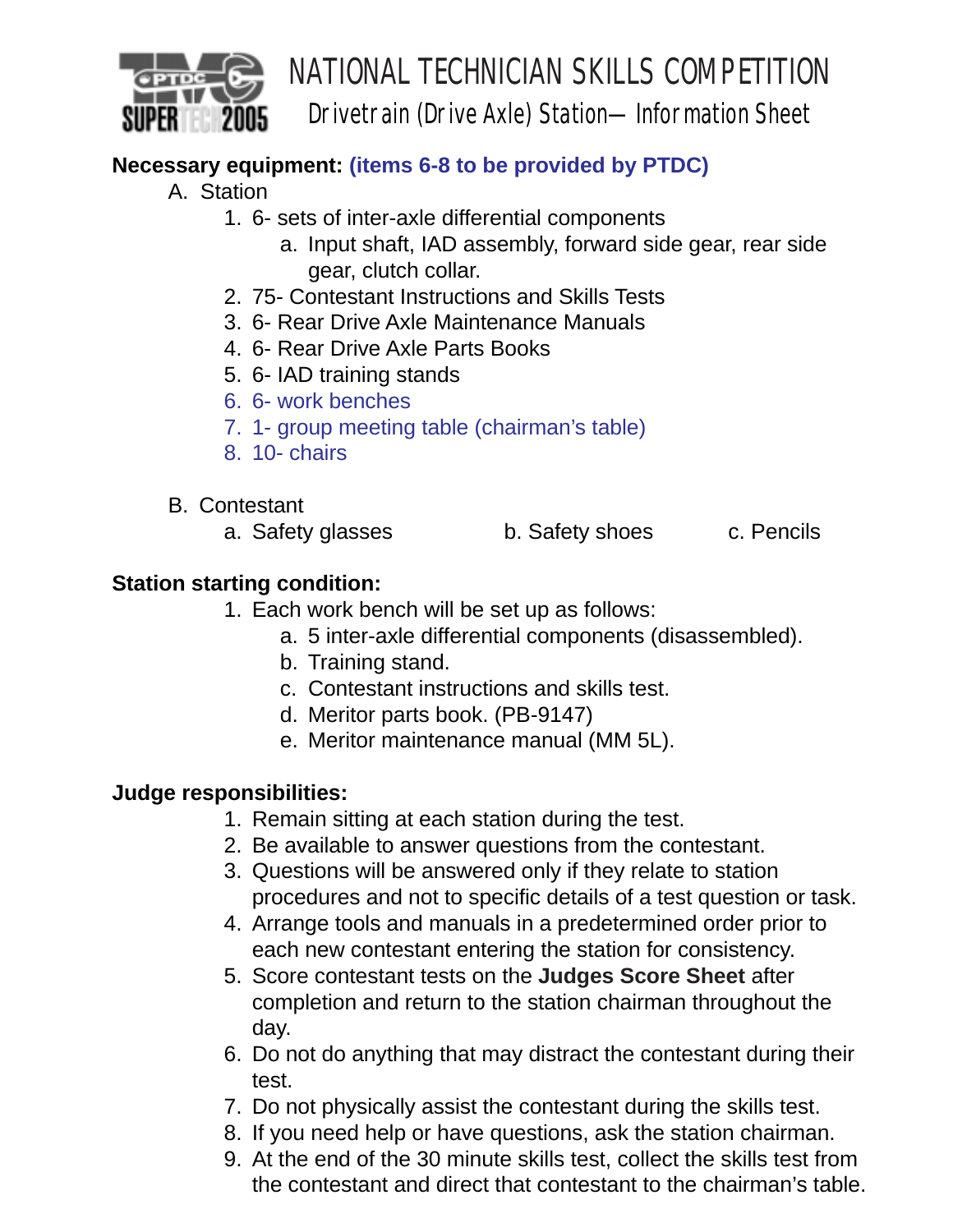

Drivetrain (Drive Axle) Station—Information Sheet

# **Contestant instructions**

- 1. You will have 30 minutes to complete the stated objectives below. There will be an audible announcement given at the 15-minute mark and at the 28 minute mark.
- 2. If you complete the objectives prior to the expiration of time, remain at the station.
- 3. Once the total station time has expired, return to the main table and be seated.
- 4. No conversing with other contestants.
- 5. If you have questions, ask the station judge.
- 6. Questions will be answered by the judge only if they relate to skills procedures and not to specific details of a test question or task.

## **Station objectives:**

- A. The contestant will be required to correctly identify each component of the inter-axle differential. The contestant will provide the station judge with written response on the skills test sheet.
- B. The contestant will be required to correctly assemble the IAD to reflect its proper assembly in the forward carrier. The contestant will signal the station judge after assembly; the judge will then visually determine accuracy of the assembly.
- C. The contestant will be required to correctly describe in writing the power flow through the IAD assembly. The contestant will provide the station judge with written response on the skills test.
- D. The contestant will be required to identify whether or not differential action is taking place in each of the three differentials of a tandem axle set when provided with different wheel spin scenarios.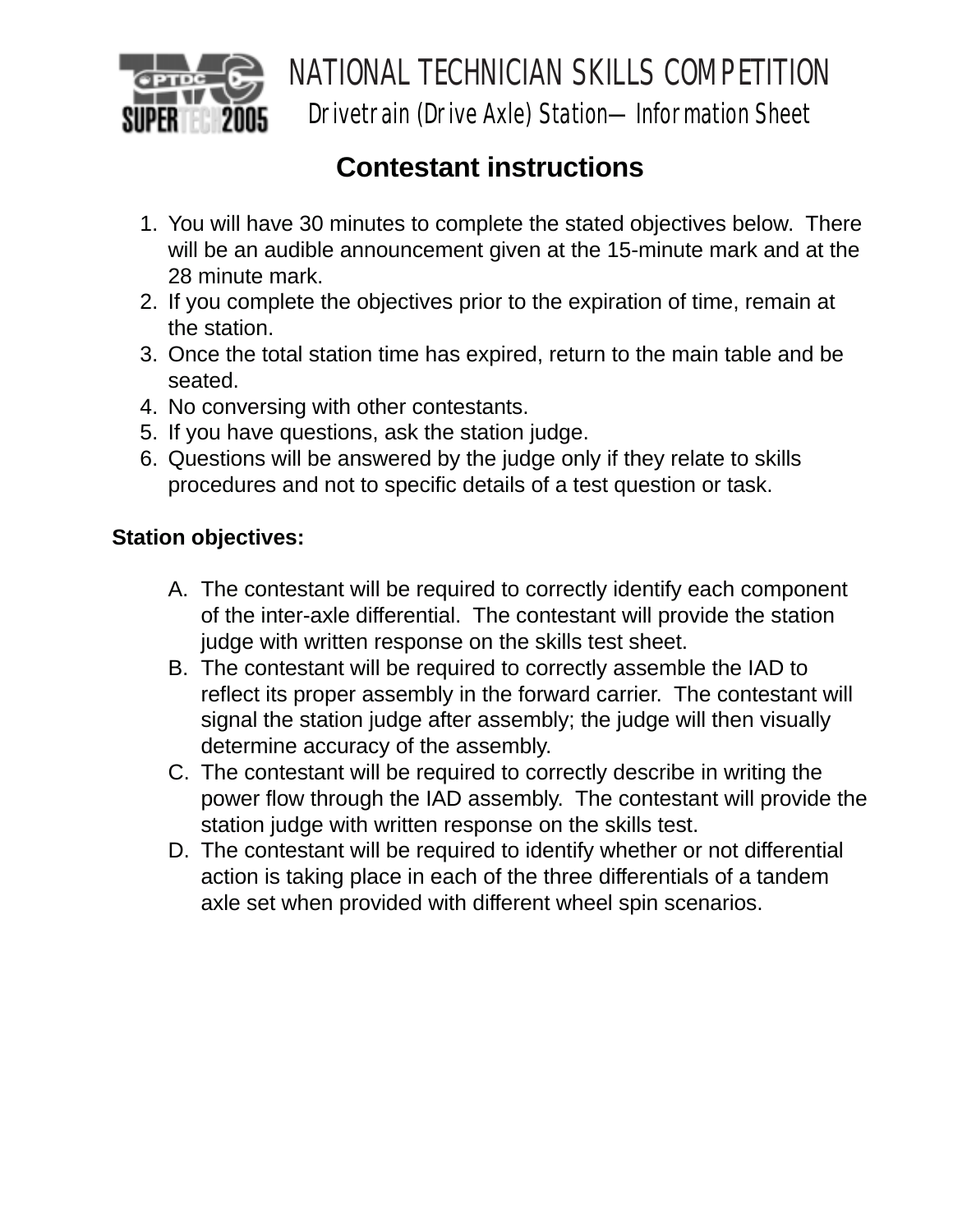

# NATIONAL TECHNICIAN SKILLS COMPETITION Electrical Station—Information Sheet

### **Main concept of this skill station: (What must the technician know?)**

| <b>Operation #1</b> | Starting system control circuit operation and testing, DVOM usage, carbon pile & IC-2. |
|---------------------|----------------------------------------------------------------------------------------|
| <b>Operation #2</b> | Electrical resistance measurement, DVOM (ohmmeter) usage                               |
| <b>Operation #3</b> | Lighting Circuit Operation and testing, DVOM usage                                     |
| <b>Operation #4</b> | Measurement Parasitic Load, DVOM (ammeter) usage                                       |
|                     |                                                                                        |

\_\_\_\_\_\_\_\_\_\_\_\_\_\_\_\_\_\_\_\_\_\_\_\_\_\_\_\_\_\_\_\_\_

**Describe the skill station: (What will the technican do?):**

| <b>Operation #1 25 points</b> | Measuring voltage drops in the Starting System's control circuit. |
|-------------------------------|-------------------------------------------------------------------|
|-------------------------------|-------------------------------------------------------------------|

- **Operation #2 25** points Measuring the resistance of electrical components.
- **Operation #3 25** *points Determine cause of problem with a lighting circuit*
- **Operation #4 25**  *points Measure a parasitic load.*

You will be awarded up to 100 **points** based on your workmanship and professionalism.

Competitor number \_\_\_\_\_\_\_\_\_\_\_\_\_\_\_\_\_\_\_\_\_\_\_\_Skill Station number \_\_\_\_\_

### **Electrical Testing and Diagnosis**

### **Skill Preparation Sheet**

### **Necessary Equipment:**

**Tools:** 5 DVOM

5 AMP probes 5 ATech 1800 Trainers 6 Computers with ATech Software 5 Sets of electrical component boards 5 Starting systems on boards with problems inserted 5 Carbon Pile Load testers 5 Intelli-Check-2 testers 5 Fuse assemblies 5 Test lights

**Supplies:** Replacement wire and components for ATech Trainers, wire strippers and cutters, extra relays, Starter boards, component board and battery.

### **Additional operations, comments, safety concerns, specific instructions, etc.:**

- Competitors will wear safety glasses while working in the test station at all times.
- Scoring criteria is included on the score sheet award points only as directed.
- Judges must become familiar with the workstation instruction sheet, work sheet, score sheet and the reference materials.
- Judges must watch the competitor closely to check DVOM readings and values are recorded for each reading.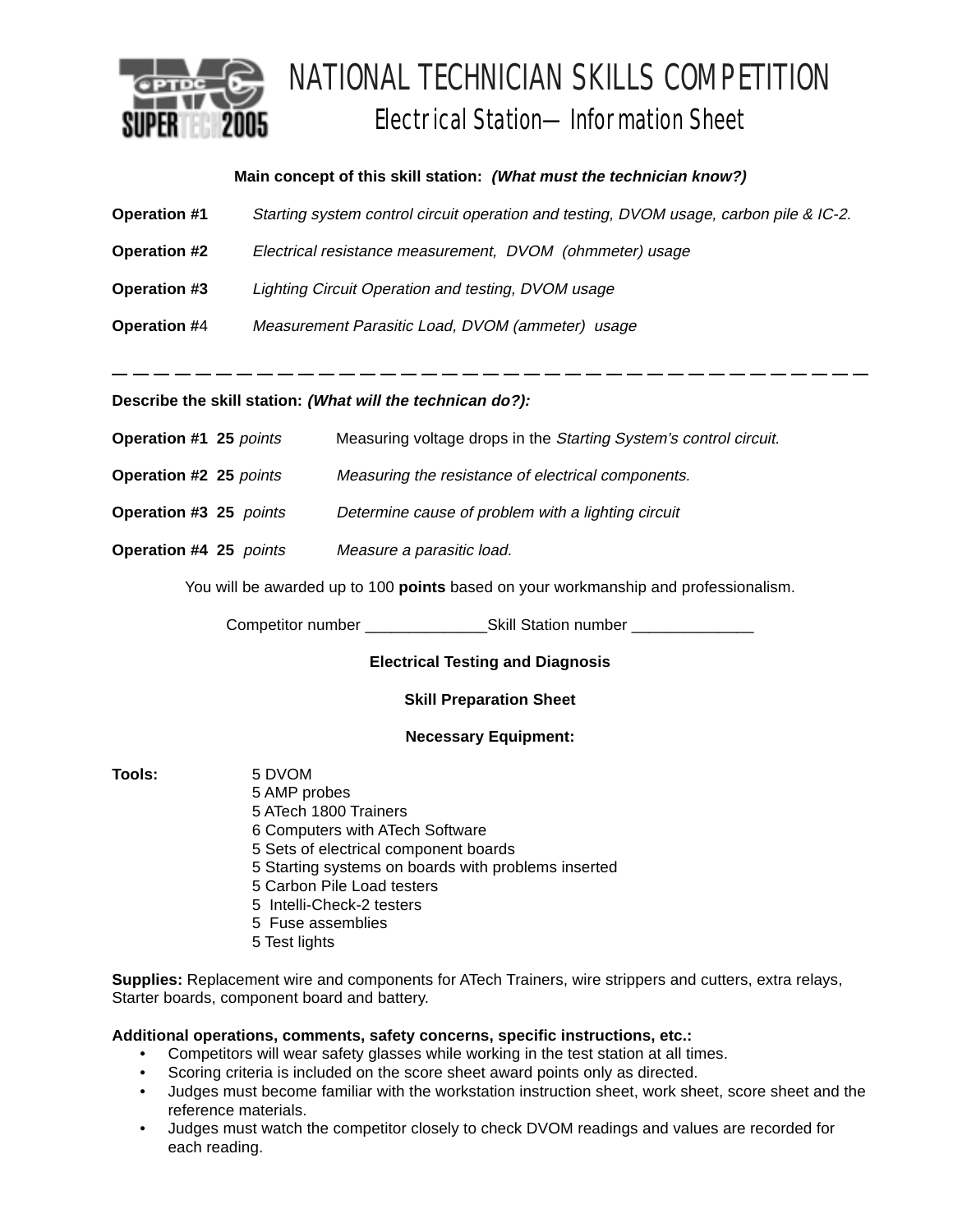

Brakes Station—Worksheet

# **Contestant instructions**

- 1. You will have 30 minutes to complete the stated objectives below. There will be an audible announcement given at the 15-minute mark and at the 28 minute mark.
- 2. If you complete the objectives prior to the expiration of time, remain at the station.
- 3. Once the total station time has expired, return to the main table and be seated.
- 4. No conversing with other contestants.
- 5. If you have questions, ask the station judge.
- 6. Questions will be answered by the judge only if they relate to skills procedures and not to specific details of a test question or task.

## **Station objectives:**

Given the choice of 2 automatic slack adjusters (Meritor and Haldex) the contestant will correctly install and set up the two ASA's.

Correct installation will be judged per the manufacturer's procedures, TMC Recommended Practices, and/or the Commercial Vehicle Safety Alliance procedures.

The contestant will install and set up the first chosen ASA, adjust the brake, check and record free stroke, and conduct a CVSA chamber applied stroke check and record the stroke in inches on the score sheet. When complete the contestant will call for the judge to score the first task.

The contestant will install the second ASA, adjust the brake, check and record free stroke, and conduct a CVSA chamber applied stroke check and record the stroke in inches on the score sheet. When completed with the second ASA the judge will again be called over to score the second task.

Once scoring is complete on both tasks, the contestant will remove the ASA's and related components and place them on the work table.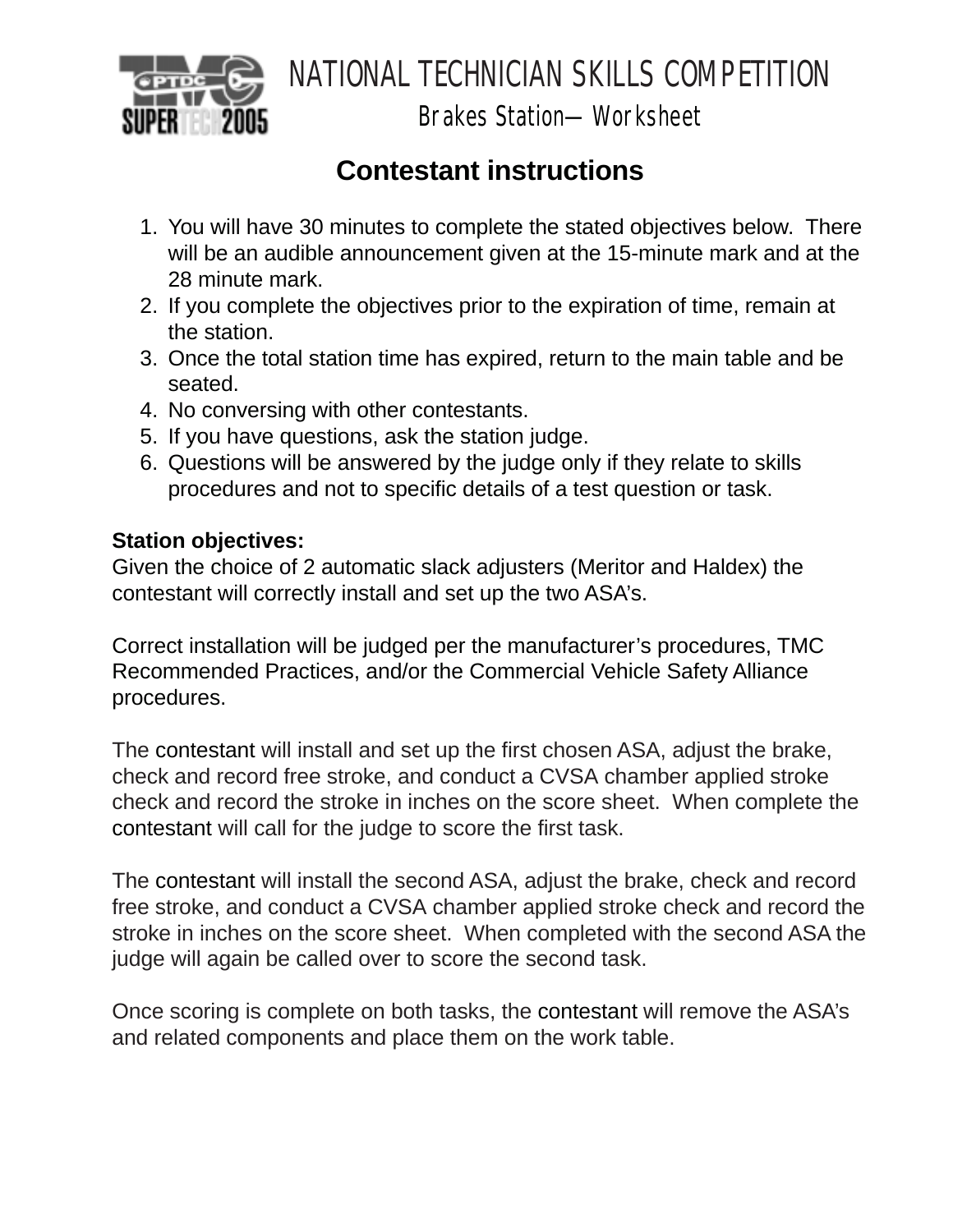

# NATIONAL TECHNICIAN SKILLS COMPETITION Electrical Station—Contestant Worksheet

| Contestant# | <b>Total Score</b> | (out of 100) |
|-------------|--------------------|--------------|
|             |                    |              |

Operation #1: Measuring voltage drops in the Starting System's control circuit.

The problem the driver of this vehicle has been reporting is the starter does not always engage when he attempts to start the vehicle. Please perform a voltage drop test on the control circuit. Record the voltage drop of all three parts of this circuit.

Note: You may refer to TMC's RP-129

| Operation #2: | Measuring the resistance of electrical components. |
|---------------|----------------------------------------------------|
|               | Record the values                                  |

Please measure and record the resistance value of each of the eleven items on this board. Test leads should be connected to each side (on the solder). You must write the exact value you record to receive full credit. This means you must include all zeros.

One on the items is a diode. Please identify the location of the diode.

| Item 4 <u>__________________________________</u> |
|--------------------------------------------------|
|                                                  |
|                                                  |
|                                                  |
|                                                  |
|                                                  |
|                                                  |
|                                                  |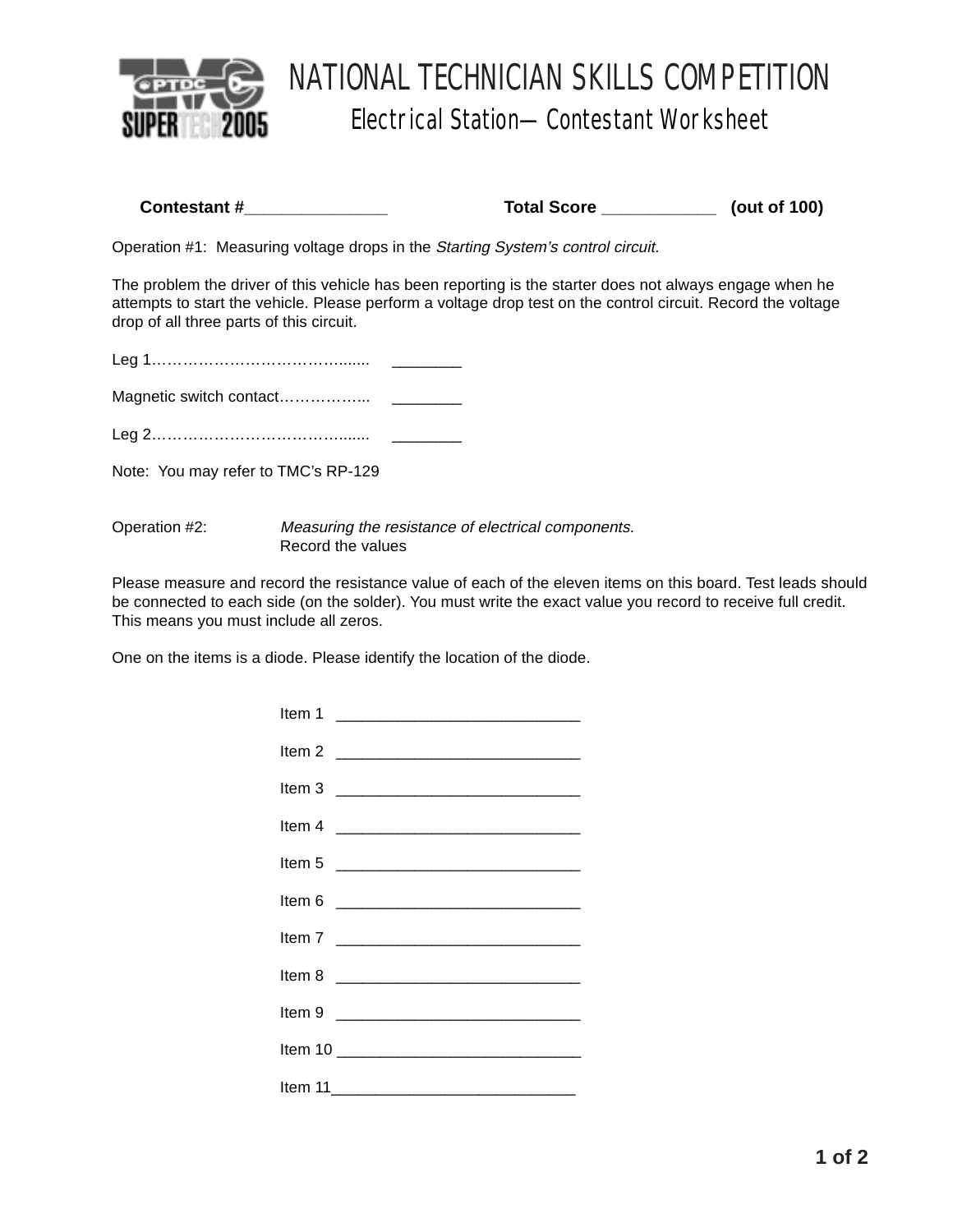## Electrical Station—Contestant Worksheet (continued)

Operation #3: Determine cause of problem with a lighting circuit. Record your findings of your tests

> Location of fault Component number \_\_\_\_\_\_\_\_\_\_\_\_\_\_\_\_

Type of fault

Operation #4: Measure a parasitic load.

The starter board has a parasitic load (load that is constantly drawing current) that is drawing current out of the battery. Please use the appropriate tool to determine the exact amount of parasitic load. Please ensure you do not exceed the capacity of the meter.

Load \_\_\_\_\_\_\_\_\_\_\_\_\_\_\_\_\_\_\_\_\_\_

###